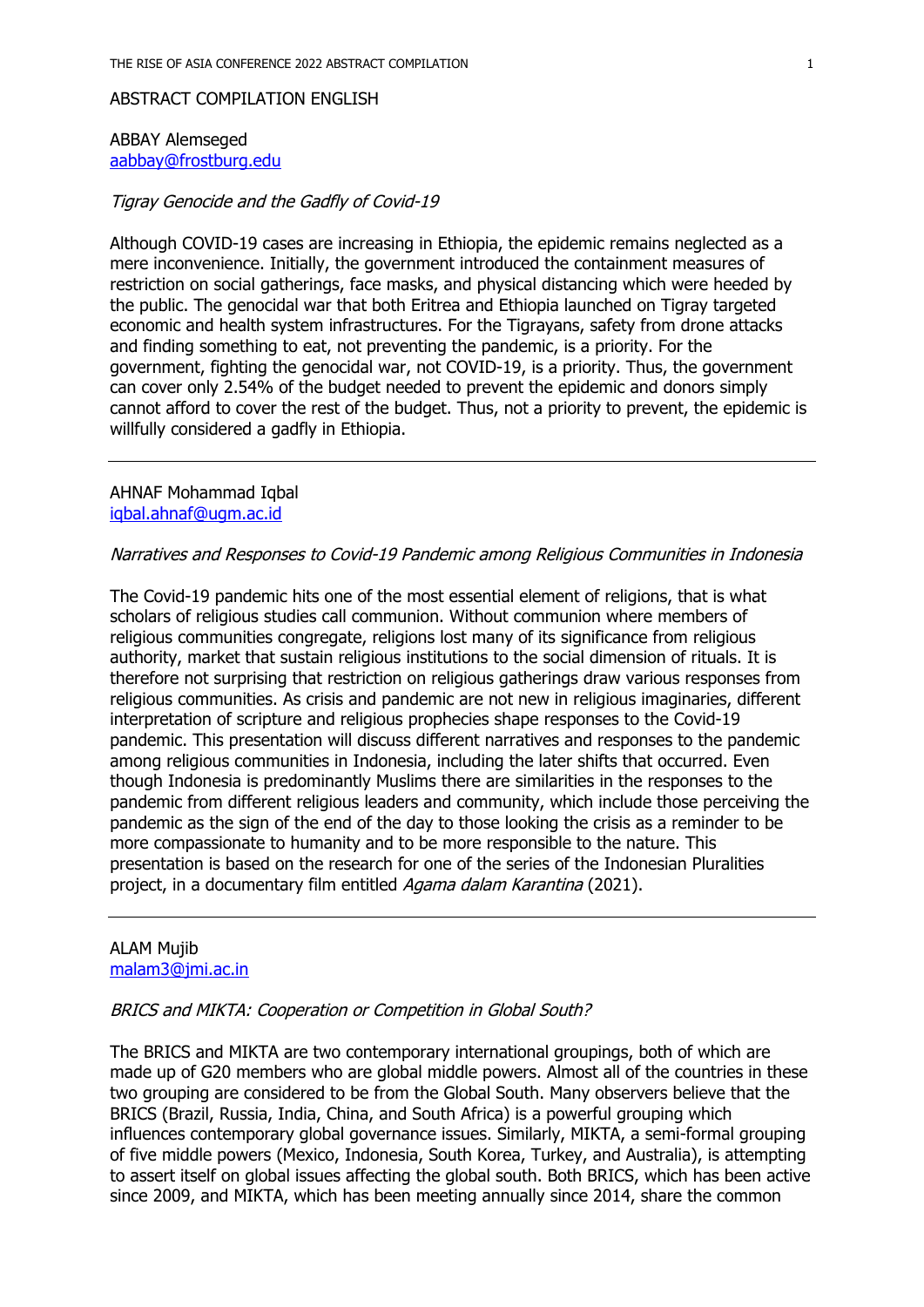goal of safeguarding the interests of the Global South. Some of the common interests are: (i) to increase trade and economy by removing trade barriers, (ii) sustainable development, and (iii) cooperation and international governance in energy sector. In this context, the goal of this paper is to look into the level and scope of cooperation between the BRICS and MIKTA. Furthermore, the paper will investigate whether these two are competing for aggregating the interests of the Global South and whether they have ever collided while doing so in the context of their activities. The paper will examine their political behaviour primarily from an institutional standpoint.

AL BADAWI Habib habib.badawi@ul.edu.lb

#### Lebanon, Collapsed Failed State facing the Global COVID-19 Pandemic

The emerging SARS-CoV-2 virus disaster comes on the heels of a series of crises that have ravaged Lebanon in recent years, where the political, economic, and moral decline was not just media headlines, but harsh reality.

While the political-economic crisis has mainly hit the state system, especially the central bank (Banque Du Liban), the COVID-19 crisis has left the shock extending to the middle-class and the private sector, then targeting the working class, amid the collapse of the food, retail, tourism, and transport sectors.

Most private companies and enterprises are heading towards bankruptcy, while the unemployment rate is rising. Inflation is now estimated at 40% per year, and currency depreciation in the parallel market has sharply reduced actual wages.

As Lebanon goes through these economic, social, and political crises, which have reached the point of threatening its entity as a state, the COVID-19 pandemic hit the world from the Chinese city of Wuhan. In a tight financial space, the government has struggled to cover the cost of modernizing the health system and mitigating the impact of trauma on the poorest populations.

The delicacy of healthcare frameworks around the world was illustrated by the COVID-19 widespread that emerged in 2020. Defensive measures that are basic to a healthcare framework are insufficient for taking care of unexpected occasions. Lebanon suffered multiple synchronous occasions in 2020 – the financial emergency, the Beirut impact, and the COVID-19 pandemic – which woefully tested its capacity to orchestrate recovery endeavors. These occasions have quickened the moderate death of the Lebanese healthcare framework into a disastrous free fall.

In this study, I will try to reveal the deadly impact of a global pandemic on a developing country controlled by sectarian cartels managing the financial and administrative corruption.

ANGGANI Monica Bening Maeria & KHAIRUNNISA Syifa syifa.sk71@gmail.com

Rebuilding Public Trust Against the Challenge of Selective Exposure: Indonesia's Response Towards the Era of Infodemic

Despite the changing condition compared to when the virus first struck around two years ago, the Covid-19 pandemic is not over yet. Especially following the discovery of the latest Omicron variant, taking protective measures in our daily lives even after vaccination remains crucial as a chance to reinfection is not entirely eliminated. The possibility prevails that quarantine and large scale social distancing will again be enforced. During the pandemic, people rely heavily on technology-based communication such as online news media and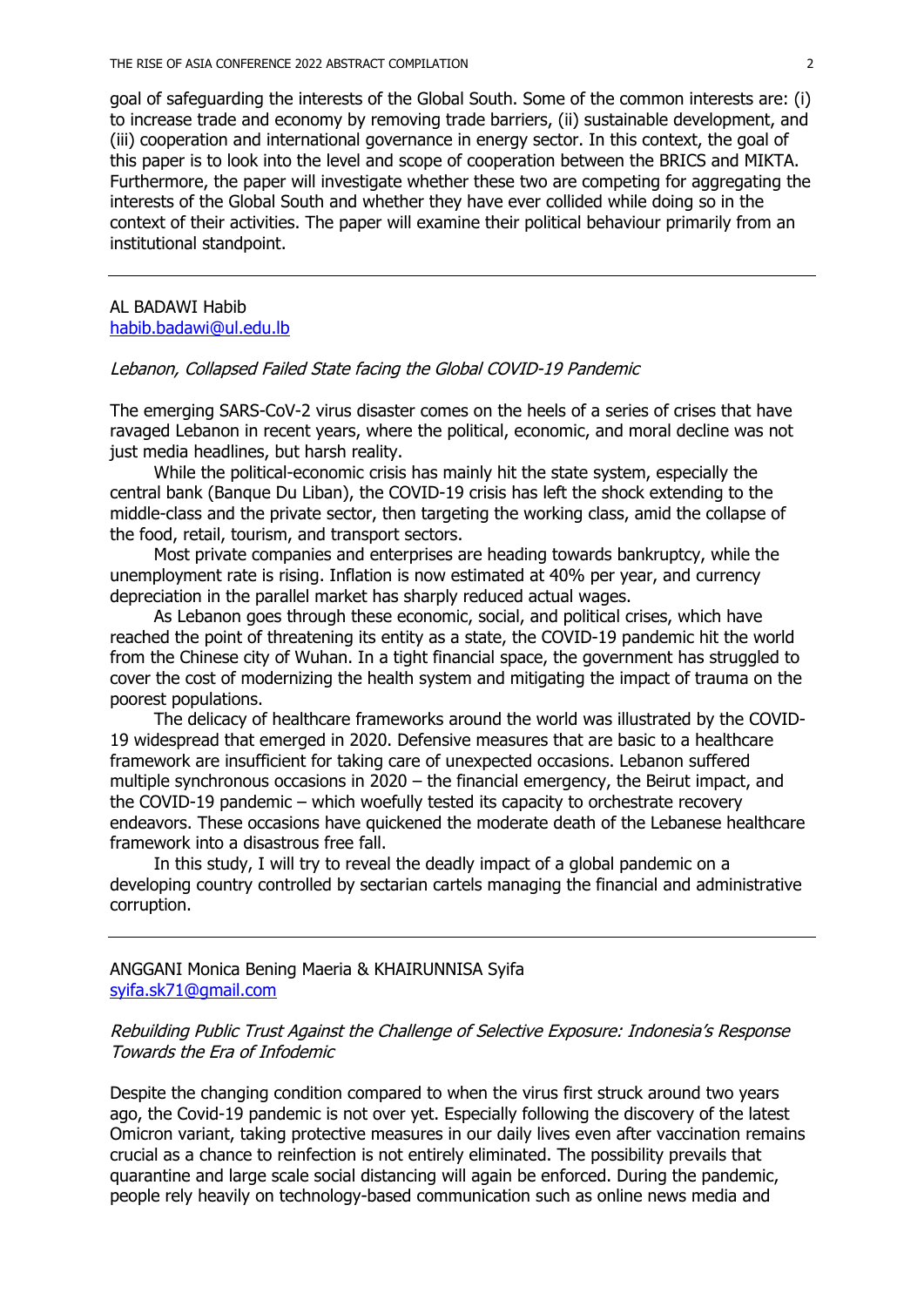social media to gain information related to the pandemic itself, self-protection measures, and government policies – leading to the possible presence of the infodemic. Infodemic is a term referring to the spread of too much information during a disease outbreak. This condition can result in the disperse of false or misleading information and influence the society's behaviour and undermine the public health response deployed by the government. One of the major factors reinforcing the spread of infodemic is selective exposure, caused by both the development of technology such as algorithms and human's behaviour itself in responding to unverified news. Under the framework of selective exposure, this paper aims to examine the relations between one's exposure to sources of online information with the rapid spread of infodemic and its eventual impact of the public trust towards the government's health measures. It will then also discuss the solutions to suppress infodemic and regain public trust, including the previous effort done by the Indonesian government through the Hoax Buster platform under the Indonesian Covid-19 Task Force.

#### ARAKELYAN Arman arakelyanedu@gmail.com

### Modern economic thought has evolved drastically since the change from golden standards to modern Bretton Woods system of monetary management

The staples of the economic growth has been changing accordingly both with productivity growth and the reasoning behind it. Traditionally for the last 70 years the main factors for productivity are considered: international trade; economy of scale; technology transfer; IT development; marine, arial and land logistics services; low priced energy resources. Yet recently we have faced a major decline for the productivity coming from those sources. As a consequence, economists and politicians around the world are challenged by the world development figures to announce the search for new prospects. A research on the evolution of productivity is due.

ARIMBI Diah Ariani diah-a-a@fib.unair.ac.id

Women, Gender and Covid-19 Pandemic in Indonesia

The economic impact of this virus is very dramatic, nothing like this has ever happened in our lifetime. But money, you know, bring the economy back and money, that's more of a reversible thing. We're going to take the pain in the economic dimension, huge pain, in order to minimize the death dimension.

– Bill Gates, Co-founder of Microsoft Corporation

If I may add, Gates' quote above definitely needs some extensions, not only that local, regional, national and global economy is dramatically affected by the Covid-19 but also all sides of our life: to include our mental health, our well-being, our view of life and many others. Women, especially are highly affected by this pandemic. The number of domestic violence and violence against women soars high in this pandemic time, according to UN Women. Gender has become a significant contributor to those affected by the pandemic. Accordingly, in this presentation, I would like to discuss the effects of this virus on our life. Everyone is affected by this coronavirus differently depending on their social class, cultural background, countries they come from, different contexts, and of course their gender. Those coming from the upper social class will define different experiences from those coming from the lower social class. My presentation will also discuss in what ways women are affected differently from men? In what ways women and feminist movements will determine the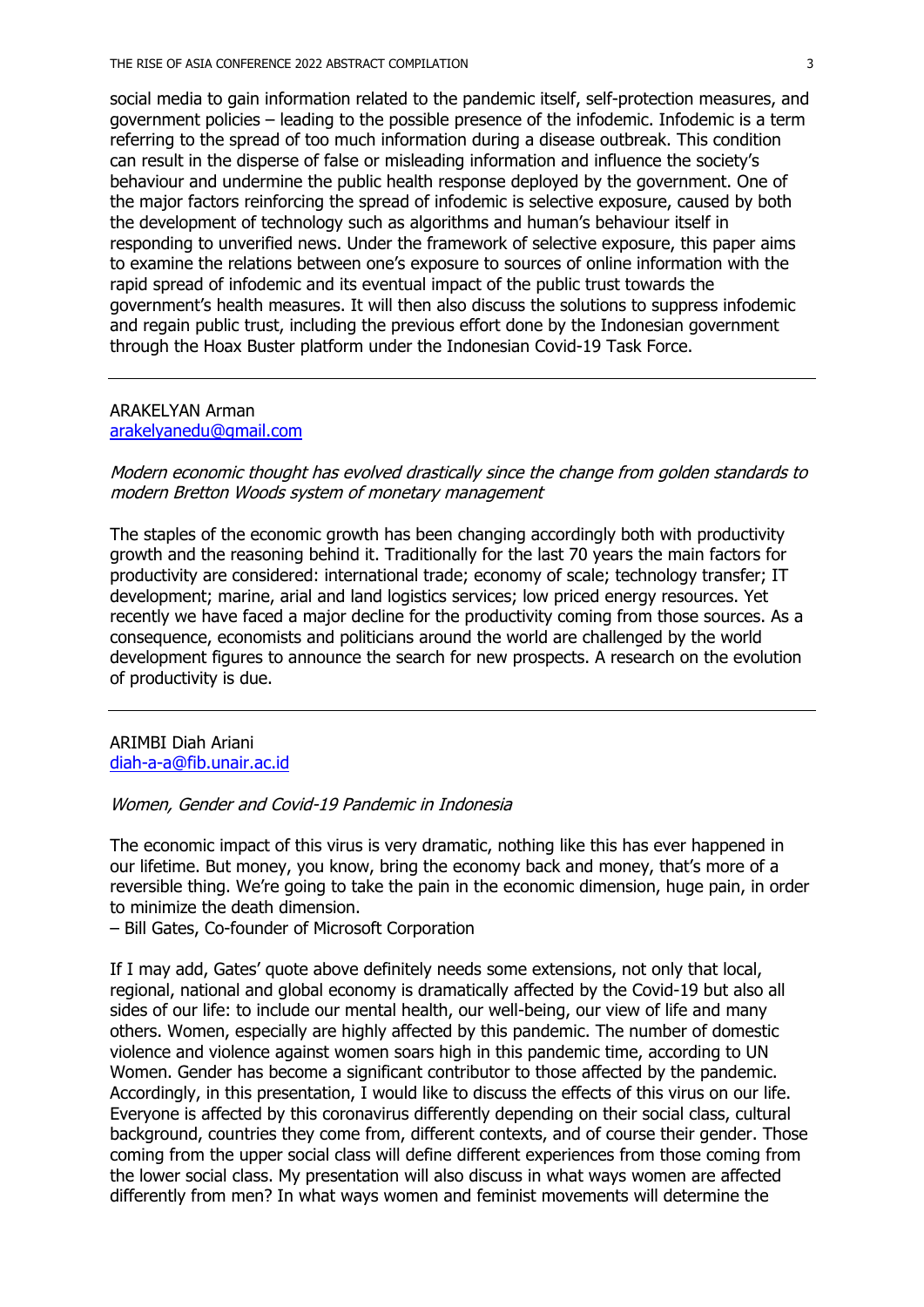characteristics of post-pandemic: be it post-capitalist, post-productivity, post-consumerist, or post-patriarchal transformation? What are major changes about women's movements in Indonesia especially concerning the covid-19 pandemic? In this presentation I simply cannot discuss how the Covid1-19 pandemic leaves imprints on all of us, I will only touch on general aspects that I am aware of, in particular, aspects related to women's and gender issues in general, and of course in Indonesia.

## ARIMBI Diah Ariani diah-a-a@fib.unair.ac.id

# Sexual Fortune Seeking: Debunking the Myth of Nyi Roro Kembang Sore Tomb in East Java, Indonesia

The practice of fortune seeking (in Indonesian language, pesugihan) through free-sex rituals is one of the factors driving the increasing prevalence of HIV and AIDS, especially in the Tulungagung region of East Java. Often under the guise of tradition, this practice is maintained without proper supervision from governing agencies. To assess this problem, this study focuses on mapping the origin and distribution of free sex myths in the pesugihan ritual, especially at the burial site of Nyi Roro Kembang Sore. Data are collected from interviews with the burial site caretaker as well as the pilgrims. From multiple discourse and intertextual readings, the study finds that the burial site of Nyi Roro Kembang Sore witnesses a shift from a spiritual-oriented pilgrimage to myth-reinforced sex ritual especially for women who are at the center of the practice. This result will provide the role of women in fortune seeking in the form of sexual rites.

# ARLT Herbert arlt.herbert@arltherbert.at

### Quantum technology and the rise of Asia

There are close research connections in the field of Quantum technology between Austria and China. But in the public are only the aspects of Quantum computer, transfer of information with use of Quantum technology via satellite and military aspects (the stealth program of US is now worthless, as China found a way with Quantum technology to detect the stealth airplanes). But more important is the change to a new approach beyond the digital transformation, the world of numeric. This has strategic importance for Internet, for finance systems, for automatic language translations and in other fields.

ARTARIA Myrtati & BUDIANTO Azzah Kania & FINANTA Devan Frisky Vizal & ALAYDRUS Sayf Muhammad

myrtati.artaria@fisip.unair.ac.id

### Transgender's adaptation during the COVID-19 pandemic in Indonesia

The COVID-19 pandemic has impacted all walks of life in Indonesia, forcing society to adapt. This pandemic has deeply impacted the marginalized communities as well, specifically the transgender community, as they are one of the gender minority groups in a conservative country, such as Indonesia. The purpose of this research was to analyze the transgender individual's adaptation during the COVID-19 pandemic. The result of this research is based on information provided by 10 of our informants from multiple cities and regencies in Indonesia. We used the qualitative research method by conducting in-depth interviews with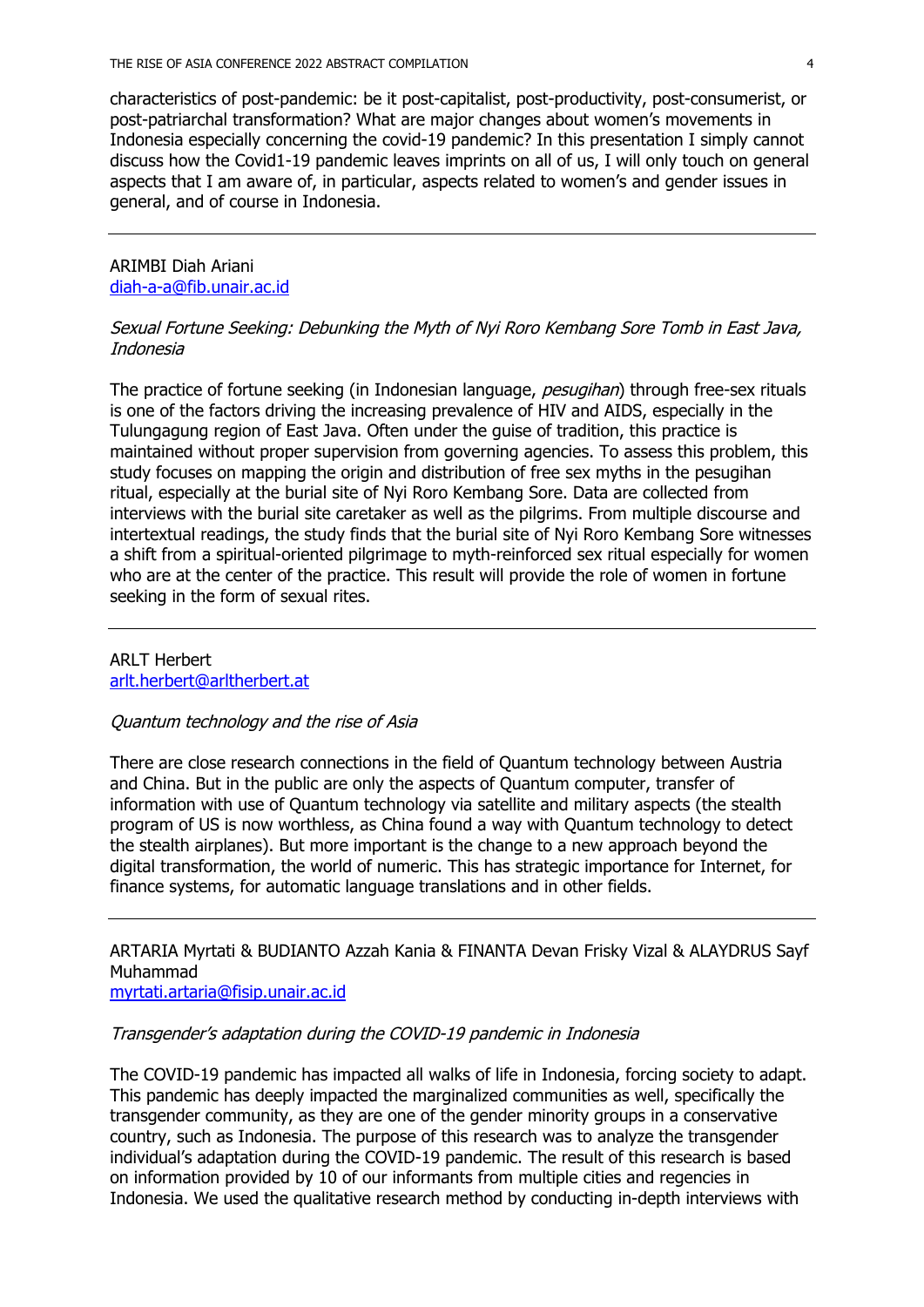the informants. Then, we analyzed the data by sorting them into multiple subchapters and reviewing them based on the existing theories. Our research shows that transgender individuals in Indonesia have faced worse difficulties and discrimination during the pandemic due to some health professionals' insensitivity towards their identity, a decrease in income, and limited employment opportunities. Our informants' coping mechanisms and adaptation strategies vary, e.g., looking for new jobs, financial planning, socializing with friends, consulting with psychologists, etc. We conclude that more advocacy towards the people and government is required to ensure their rights are treated equally despite their gender identity, so they can have better access to health services related to the COVID-19 pandemic. A few suggestions to improve their wellbeing start with educating the public to use gender-neutral pronouns, politely asking for people's pronouns, and understanding trans issues from their perspective. Our informants also suggest that the government should guarantee non-discriminatory public access, further acknowledge transgender existence and their rights, and increase social assistance towards marginalized communities impacted by the pandemic.

#### ARTNER Annamaria artner.annamaria@krtk.hu

#### Powers of decolonisation in the 21st century

Since the turn of the Millennium the decay of the US-led global capitalism has been accelerated. The launch of the world wide web in 1992 ignited the information technology boom in the US-led capitalist world, but ended in 2001. The next years could bring economic growth only with the help of financialization and the full launch of the eurozone. Neoliberalism has been spread and deepened, allowing capital accumulation to grow, and postponing the crisis that has ripened since 2000. The collapse in 2008, its social and political consequences and the inefficiency of the crisis management revealed the inability of the system in its entirety. Signs of ruptures have begun to show themselves within the capitalist societies (protests and riots, frequent changes of governments, confusion of the political ideologies etc.) and between the capitalist countries (weakening of the EU-US ties, failure of the TTIP, debates and contradictions in the EU, Brexit etc.) The COVID-19 pandemic has only worsened the situation. The imperialist powers have tried to mitigate these problems with increasing domestic and international exploitation: autocratic capitalist governments have emerged in many countries and the encroachment of the US and its allies in other countries' internal affairs has been continued or even amplified (Afghanistan, Syria, Ukraine, Mali, etc.).

In the meantime, the communist party-led China has continued its successful socioeconomic development and intensified its presence in the international space. This has given a new impetus to the decolonisation fight of the Global South that has been continuing, albeit with a variable strength, since the end of the WWII. A new anti-imperialist coalition has begun to be formulated between China, with the participation of e.g. Russia, Iran, Syria, and non-state organizations like the Hezbollah, Hamas and also with outrightly socialism-oriented countries like Cuba, the DPRK, Venezuela or Bolivia.

The presentation aims at discussing this unfolding "encirclement" of the Global North by the Global South and the prospects that this new wave of decolonization might offer to the mankind.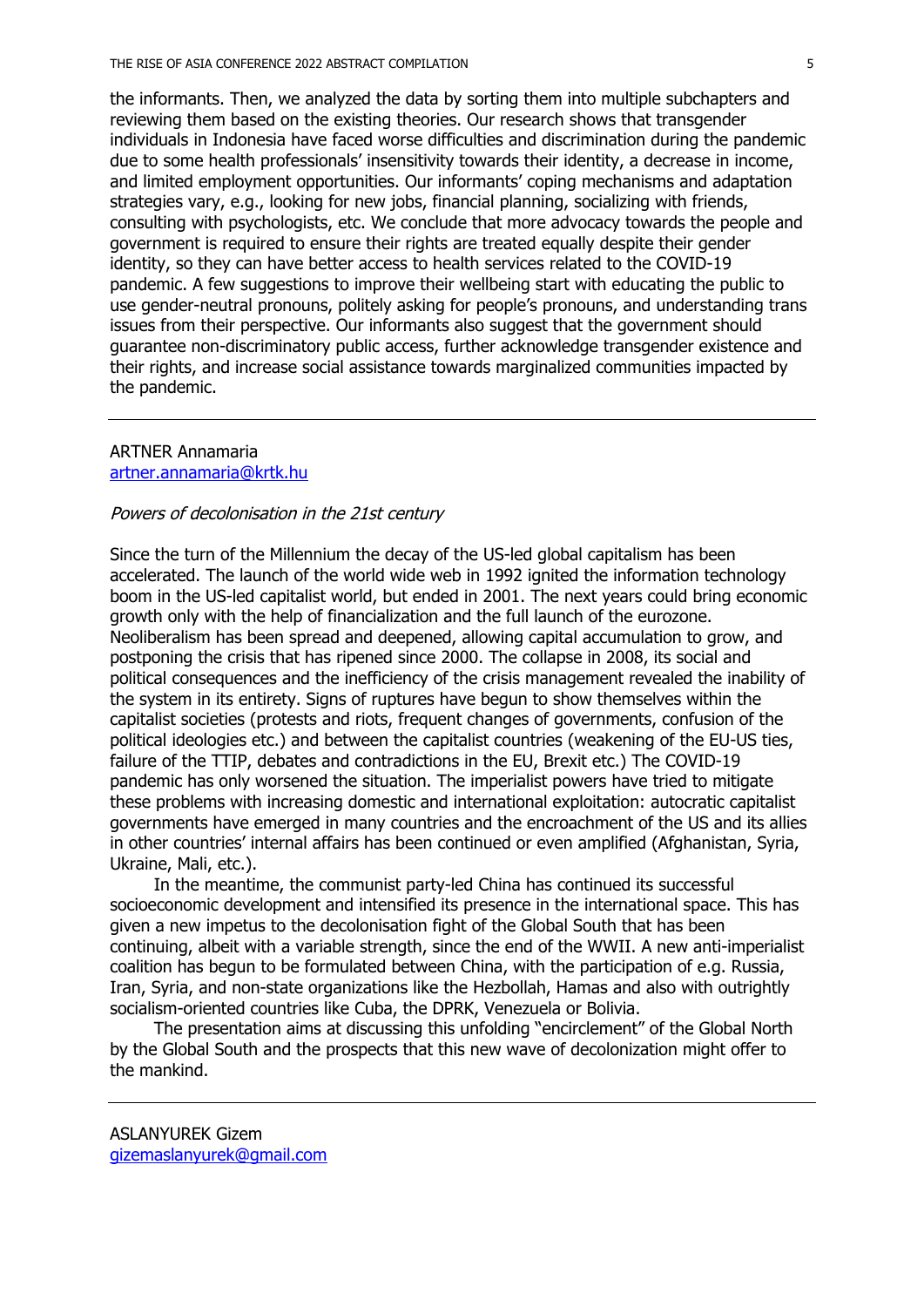# BRICS and Challenging the World Order: Does BRICS presents the bifurcation via the light of the Covid-19 and G20 coordination?

This paper firstly reviews the cooperation between BRICS country and its internal projection. It also analyzes the BRICS-G20 engagement through the global governance and multilateralism policies of BRICS. While it analyzes the objectives of the internal and international projections and coordination of the BRICS, it also indicates the impact of the Covid-19 pandemic process. BRICS cooperation has presented its global political and economic policies and tendency to prove its global goal as more than a regional organization but as a new world-wide new phenomenon against the Western-oriented global institutions and cooperation. Therefore, it raises the question whether BRICS will create the new bifurcation (Wallerstein) and power transition of the world order by challenging the rigid Western-based world order. On the other hand, there is the reality of the BRICS that still has ongoing challenges particularly after the pandemic period. Finally, this paper will conclude by presenting the objectives of the global vision of BRICS and its responses to Covid-19 and other challenges, and the existing world order by indicating the example of BRICS-G20 engagement.

### BARBIERI Giovanni giovanni.barbieri@unicatt.it

# Global Infrastructure investment initiatives: a new battleground in World Order re-shaping?

On September 2013, the People's Republic of China launched the ambitious Belt and Road Initiative (BRI), with the stated goals of: i) promoting multilateral cooperation across the Eurasian bloc; ii) creating optimal and stable conditions to give its hi-tech industry a western outlet, and iii) drastically reducing China's internal development differentials between rural and coastal areas. The BRI policy continued largely undisturbed until the outbreak of the Covid-19 pandemic, following which both the EU and the US launched their own counterinitiatives to the BRI, 'Global Gateway' and 'Build Back Better World' (B3W) respectively. In contrast to the Chinese initiative, the European and US equivalents explicitly contemplate the objective of creating initiatives to contain the People's Republic through infrastructure investment campaigns in low-middle income countries, with above all political objectives of introducing and exporting democratic values in order to create a climate of international stability. Net of political evaluations, it is interesting to note that both the Global Gateway and B3W contain elements of opposition and objectives of containment of the PRC that, on the contrary, are not present in the BRI. In addition, the Indian presidency of the BRICS and the prospect of the future Chinese presidency open up scenarios of high uncertainty for the future structure of the international system, in which two clearly distinct 'narratives' seem to be opposed between a 'belligerently' defensive West and a 'peacefully' proactive East (connected to the Global South). Moreover, the western global infrastructure investment initiatives come late with respect to the Chinese one and are undertaken by countries that are largely suffering economic, financial and (internal) political consequences due to the discontinued (and sometimes contradictory) managements of the counter-pandemic policies. A comparative analysis of the three initiatives can be useful to isolate the salient aspects of these opposing narratives and understand with a greater degree of clarity what are the (real and perceived) challenges are regarding the future of the international order and the stability of the international system.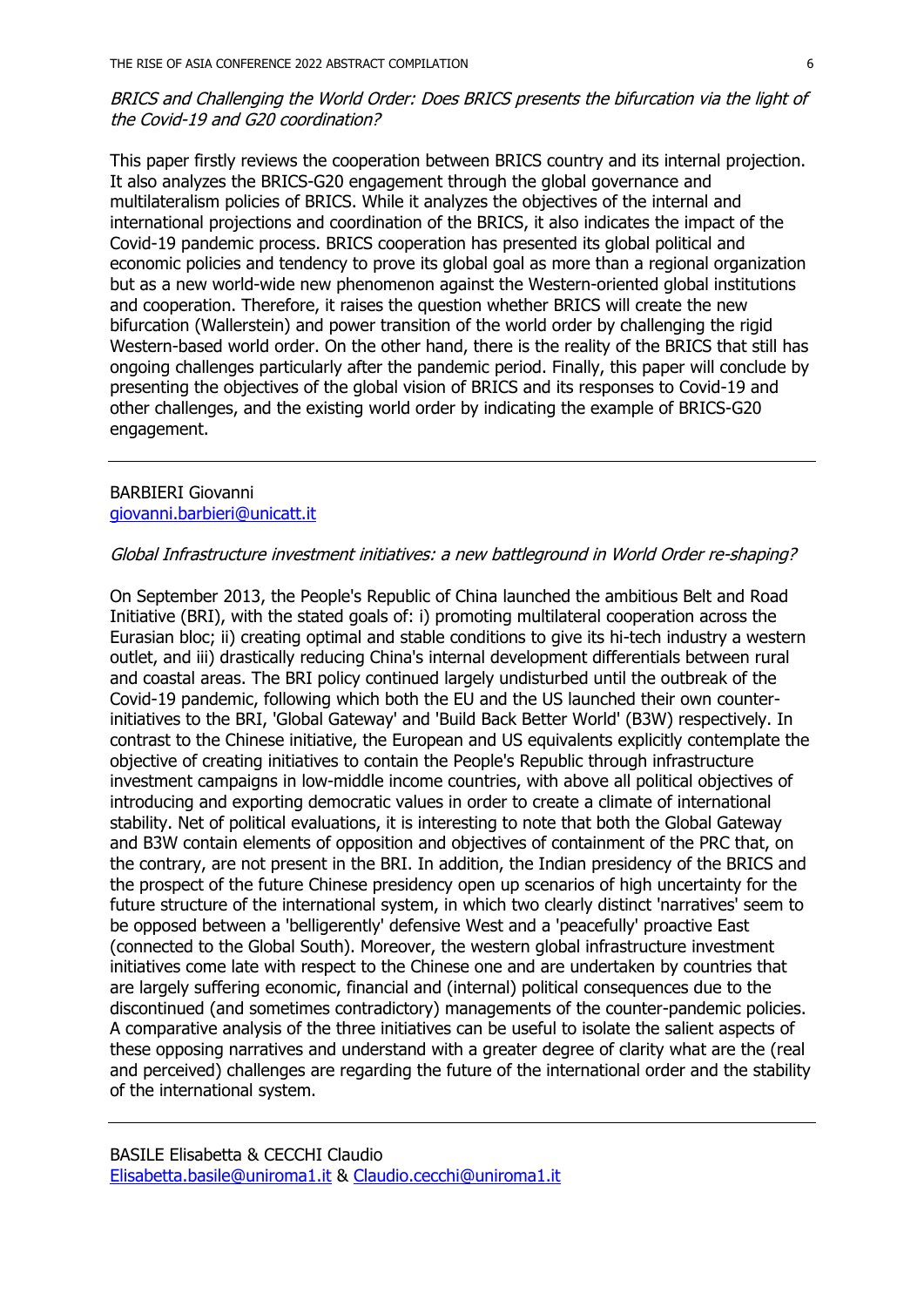# Varieties of capitalism and variety of interests in the BRICS coalition: The institutionalist theoretical approach for an adequate understanding of the evolutionary processes

Based on a reconstruction of the evolutionary process, the authors' analysis highlights elements of a progressive decline in the international role of the BRICS coalition. The paper argues that the declining presence and role of the BRICS in international relations and the associated reduced capacity to innovate are to be imputed to the different interests of the member countries that undermine the strength of the coalition as a group. In turn, the diversity of interests of member countries is to be considered as a by-product of the different development trajectories that result from institutional, economic, and cultural features. As the paper points out, the main differences in the development models – and in the interests they generate – are to be observed between China and India, that is, between the two countries that exercise, to a different degree, a substantial political hegemony over the coalition.

The paper explores the reasons for the declining incidence of the BRICS as a group in international relations by means of an institutionalist reading of China and India's development trajectories and their impact on the interests pursued by the two countries. As the authors argue, the difference in their development trajectories has given birth to a variety of interests that do not represent the interests of the coalition as a whole and that are often in conflict with the interests of other member countries. Whatever it might be their source – new patterns of economic integration, as in the case of the Belt and Road Initiative for China, or renewed political alliances, as in the case of India's technological dependence on USA – extra-BRICS interests are at the origin of the conflict of interests and of the downsizing of the common interests that had supported the action of the BRICS so far. These conflicting interests result from the differences between China and India's capitalisms, which cannot be assessed only focusing on the economic performance or keeping into account the different areas of influence in the international scenario. They are the result of the institutional features that in each country are the outcome of culture and history.

To show this argument, the paper is organized as follows. The first section introduces the analytical approach based on Thorstein Veblen's institutionalist theory that shows how development processes are shaped by institutions rooted in history and culture and by the conditioning they exert on individual and social behaviour. The second section traces the evolution of the BRICS coalition starting from its formation. The section pays a special attention to the process of institutional innovation that the BRICS carry out with the creation of new economic-financial instruments (NDB and CRA). The third section reviews the development paths of China and India highlighting the historical and cultural roots of the prevailing interests. So, the economic characteristics of China and India are analyzed, emphasizing the impact of their different international position and of the constraints exerted by the size of the internal market and the social structure. Moreover, it reflects on the ideological and cultural conditioning that contributes to the construction of institutional structures.

### BAZIE Isaac bazie.isaac@uqam.ca

#### New phase of decolonisation

The Covid-19 Pandemic is a kind of Zero Hour because it brought the whole world affairs to a deep down, when not to a still stand for a while. Since Second World War, no event impacted the world at that level. In that regard, the pandemic revealed itself as a lens through which trends and dynamics in global politics became more visible. One aspect of these trends and tensions at a geopolitical level is a strong desire to achieve decolonization in many countries. Among many cases, one should notice the recent political regimes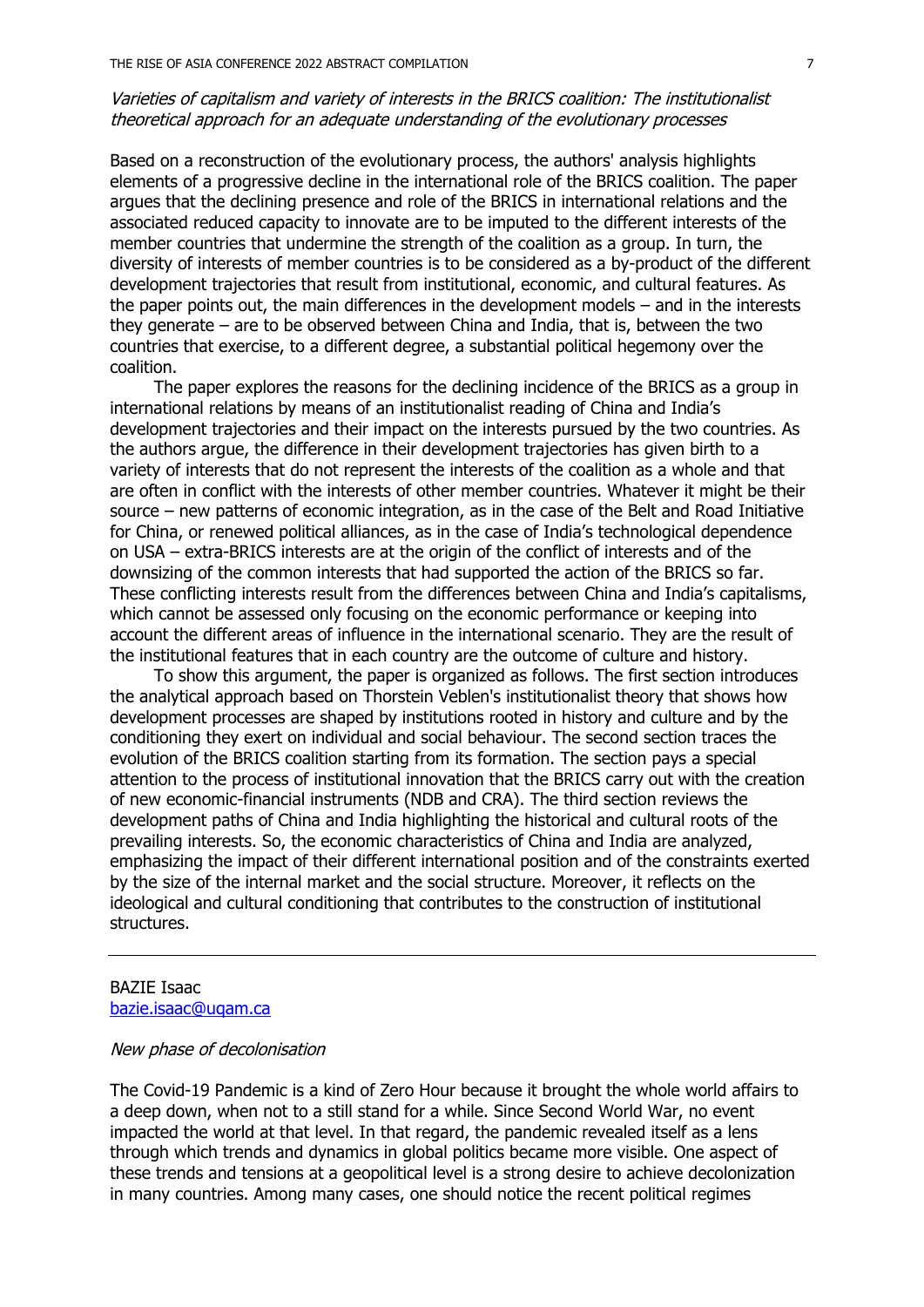changes in West Africa (Guinea, Mali, Burkina Faso) strongly accompanied by popular demonstrations of sympathy for alternative partners (Russia, China) and antipathy towards France as a former colonial power.

The rise of Asia in the (post)Covid-era so occurs in a context of protestation against local policies, which have demonstrated their limits in the fight against terrorism, poverty and precarity as well; one visible aspect of this new phase of decolonization is the following: it happens in a context of a breaking monopole, in which the former colonial and neocolonial/liberal players must redesign their influence in their historical backyards; Asia appears as a game-changer, offering more impetus in the claim of self-determination and alternative ways to grant peoples security, have exchanges based on mutual respect, and live solidarity.

### BESLANEEV Akhmed akhmabeslaneev@yandex.ru

#### Digital technologies in education: the main problems of digitalization of education

Every year, modern changes in the education system are more and more focused on digitalization processes and the introduction of modern digital technologies not only in educational activities, but also in education management processes. Meanwhile, the digital transformation of the education system requires a revision of views on the industry management system. In this regard, the study of the experience of digitalization in this industry and the emerging problems are necessary to prevent even greater problems caused by the use of the wrong digitalization model. The purpose of this work is to identify the main problems and determine the prospects for digitalization in the field of education. Within the framework of the study, five main groups of problems of digitalization of the industry were identified: problems of perception; problems associated with the duality of digitalization processes; the spontaneous nature of digitalization; problems related to the interpretation and understanding of terminology; problems associated with the specifics of industry planning. At the same time, some recommendations are given for leveling the indicated problems.

#### BISSIO Beatriz bbissio@ufrj.br

#### The pandemic in Brazil: social and political consequences

Data from the Institute for Health Metrics and Evaluation (IHME) at the University of Washington, published in 2016 in *The Lancet*, indicated that Brazil and China were among the countries with the highest vaccine coverage rates, with 99.7 per cent and 99.9 per cent of the target population immunised, respectively.

In Brazil the situation has changed drastically since then. Although there is no reliable information, since Jair Bolsonaro's government has practically destroyed the statistical institutes, it is known that there is a major deterioration in this field, aggravated by the Coronavirus pandemic. Not only is there a denialism in relation to the importance of vaccination, but the government's failure in relation to public health has caused diseases previously eradicated, such as measles, to reappear in several states of the Brazilian federation.

The communication will address the public health situation in Brazil and its social and political consequences. The political context of 2022, which is a year in which Brazil will hold a general election (to choose a new president, governors of all states, federal deputies, state deputies and to renew one third of the seats in the Senate) will be analysed.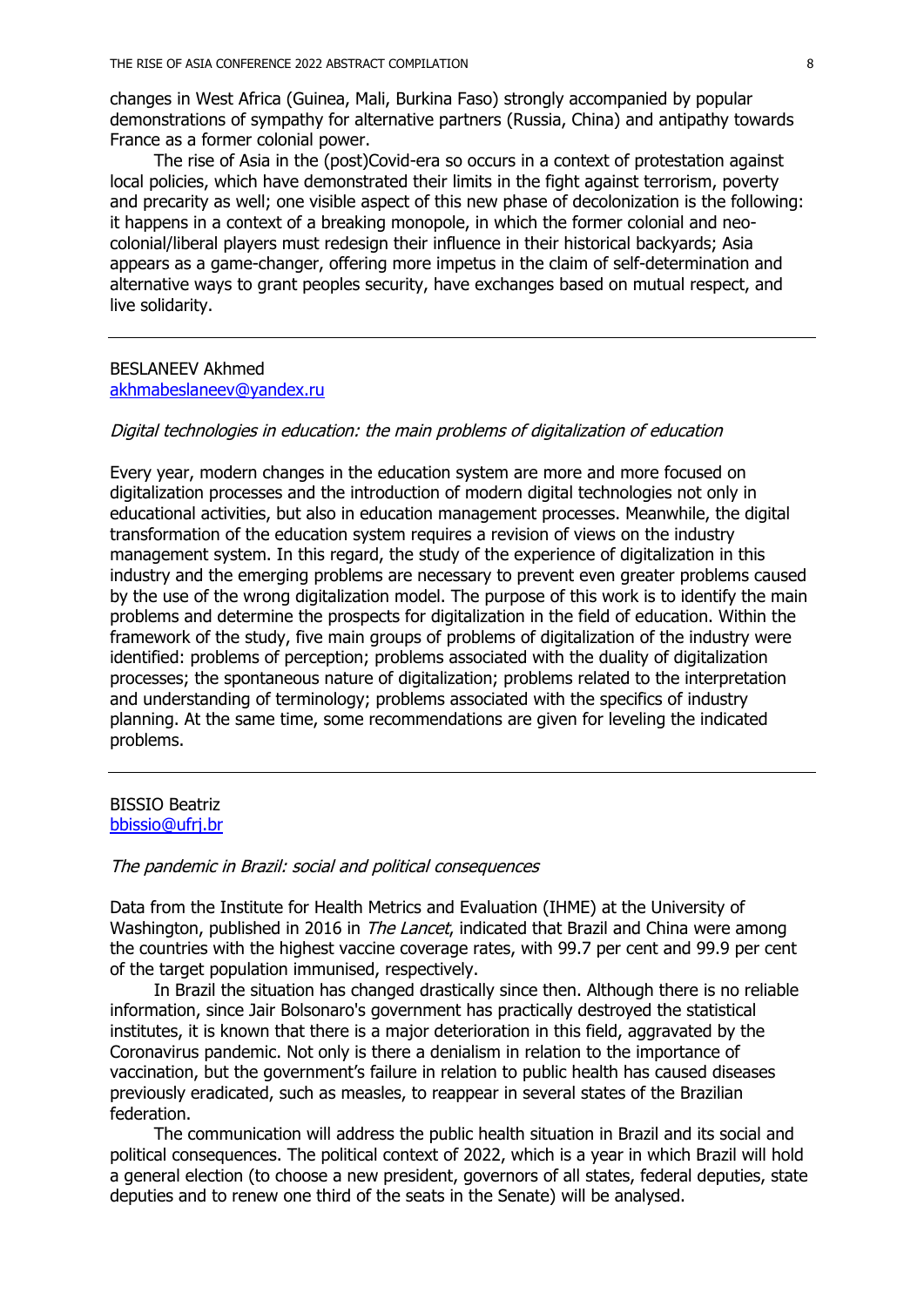BOURDAGEAU Elise, MANJAL Myriam, NDZENGUE Darelle elisesb25@gmail.com & myriam9738@hotmail.fr & hermicandzengue@gmail.com

#### Post-Covid-19 Business with South Korea

For several years now, the interest of young people in Korean culture (which is called "Hallyu") has been growing, particularly with the music (K-pop) and film (K-drama) industries and has gradually spread to K-fashion. Since then, Korean fashion, which is quite unique, has become a trend-setter which thousands of young people across the world have been following.

There is a growing community of young French people with an interest in Korean culture and are being inspired by its fashion trends. However, today it is necessary to order online to get these products and there is no way to try on the clothes, test the quality and receive the products quickly.

Our project is to create a company with a premises in France to import quality clothes from South Korea. Thus, our customers have a fast delivery and exclusive clothes of the latest Korean trends. The products will be as a first step available online and as a second step in a shop so that customers can try them on. The clothes we propose will be carefully chosen to blend in with the French trends.

The name of our shop is the korean word 대박 (daebak) which mean "Awesome". It is a common word used to express admiration, it is also an easy and well known word among people who are interested in South Korea.

CASOLARI Marzia marzia.casolari@unito.it

#### Covid vs democracy: Indian and Italian cases

"L'Italia è una Repubblica democratica fondata sul lavoro" ("Italy is a democratic, labour founded republic"). This is the incipit of the Italian Constitution, part of article 1. During the past two years of COVID pandemic, the Italian Constitution was infringed in several ways, but the most meaningful one is the imposition of the so called green pass over people who are beyond 50 years old. This restriction excludes them from public transport, most shops and, far worse, from work. In these years of health emergency, ministers and prime ministers had special powers and, usually, legislated without previous discussions in the parliament. The parliament was overridden. In the last two years Italy faced a phase of an unprecedented phase of authoritarianism since fascism. The comparison between Italy and India is motivated by the similarity between the political backlashes of the pandemic over both countries, in spite of the differences between the respective governments. India is led by the conservative right-wing BJP, while Italy is led by a national unity technical government, which combines moderate left-wing and right-wing parties, included the Northern League. In India, also Narendra Modi's government has overridden the parliament in several occasions and, in addition, it adopted very radical and unpopular steps, like very strict controls over the social media and censorship. Here also the constitution was infringed in several ways. In both countries the most affected sectors of the population are the workers: in India they have been literally abandoned in the early phases of the pandemic, while in the later phase in several Indian states reforms were introduced which meaningfully limited the workers' rights. This presentation will describe in details the constitutional violations and the limitations of the workers' rights in both countries, in order to prove how the political use of the pandemic emergency represents a serious threat to democracy. The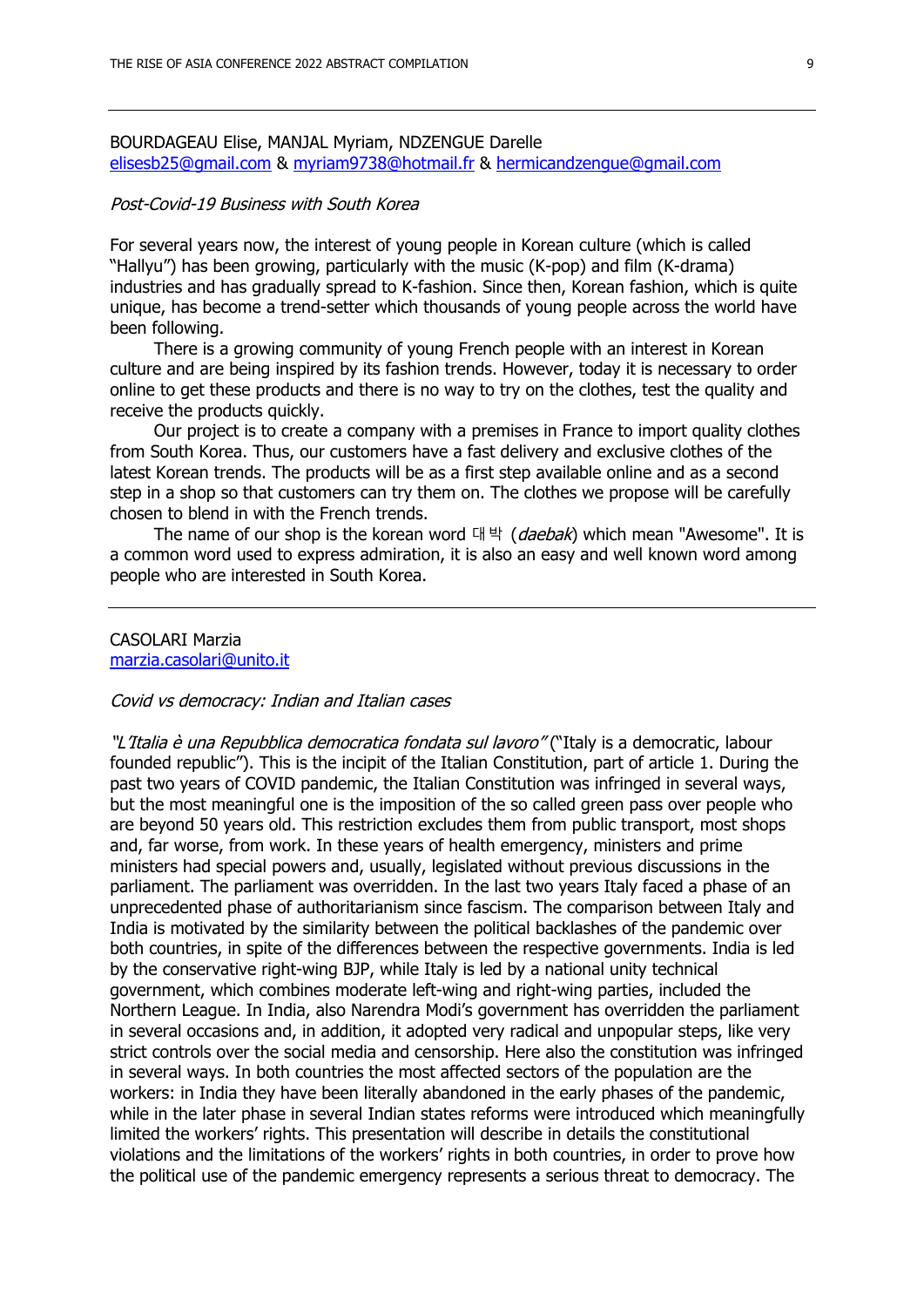challenges to the hugest democracy in the world represent a useful case study to understand and interpret similar processes around the world.

# CENEFELS Hugo hugocenefels@gmail.com

### Myanmar: A world of its own - An Entrepreneur's Perspective

This presentation will give an overview of the challenges in setting up and operating a business in the little known country of Myanmar; yet a country strategically located between the two most populous nations on earth: China and India.

From the humble perspective of a Le Havre Université graduate, who undertook the unlikely opportunity of starting a wine import and distribution company in a country coming out of a near five decades isolation, the presentation will highlight the hurdles and rewards of such endeavour.

Starting from general facts and figures on Myanmar, the presenter, Mr. Hugo Cenefels, will describe the market his company evolved in; the hotel & tourism industry with hands on experiences detailing the different activities; from import procedures, administrative challenges, human resources, sales, marketing, and distribution. Closing in on the recent development from the worldwide Covid-19 pandemic and its ensuing effects on the Myanmar economy, to the recent internal crisis occurring putting the economic and human development perspectives on hold.

As closing remarks, Mr. Cenefels will try to offer positive perspectives for the future of the country and its gentle people.

# CHANDRAN Usha

ushachen75@gmail.com

### Unveiling the Gendered Impact of Covid-19: Comparing China and India

The Covid-19 pandemic and its impact bear a critical turning point in the history of humankind, demanding a retrospect on preparedness, a relook on reality and a reset of worldview. It was realised that epidemics tend to put pressure on societies, which in turn exposes otherwise hidden patterns revealing what really matters to a population. One of the most stirring revelations was how half the population of the world is disproportionately bearing the burden of the Covid-19 crisis, reiterating the fact that whether it's a natural calamity, war, financial crisis, or a pandemic followed by a lockdown, women are disproportionately impacted therefore they have to bear the brunt of change. Since the crisis has already let the cat out of the bag, there is no scope in denying the magnanimity of gender inequalities throughout the world with some very little variations. This paper locates its argument in Social Role Theory to study women's social role and Expectation States Theory to study their secondary economic status and explore why women are unfairly affected by the crisis of pandemic and lockdown in both China and India, by drawing some parallels and differences. In order to do this, it analysis women's direct participation in the fight against Covid-19 as caregivers – their sufferings owing to majority of them being migrant workers – as well as the medical, social and economic impact of the pandemic and lockdown on women in China and India. Finally, it views these two aspects through the lens of gender stereotyping; how the pandemic and lockdown has resulted in reinforcement of gender stereotypes in both China and India. The case of China preludes that of India throughout the paper for the very reason that the pandemic originated from Wuhan in China, and it was only later that the Indian cities were also slowly Wuhanized!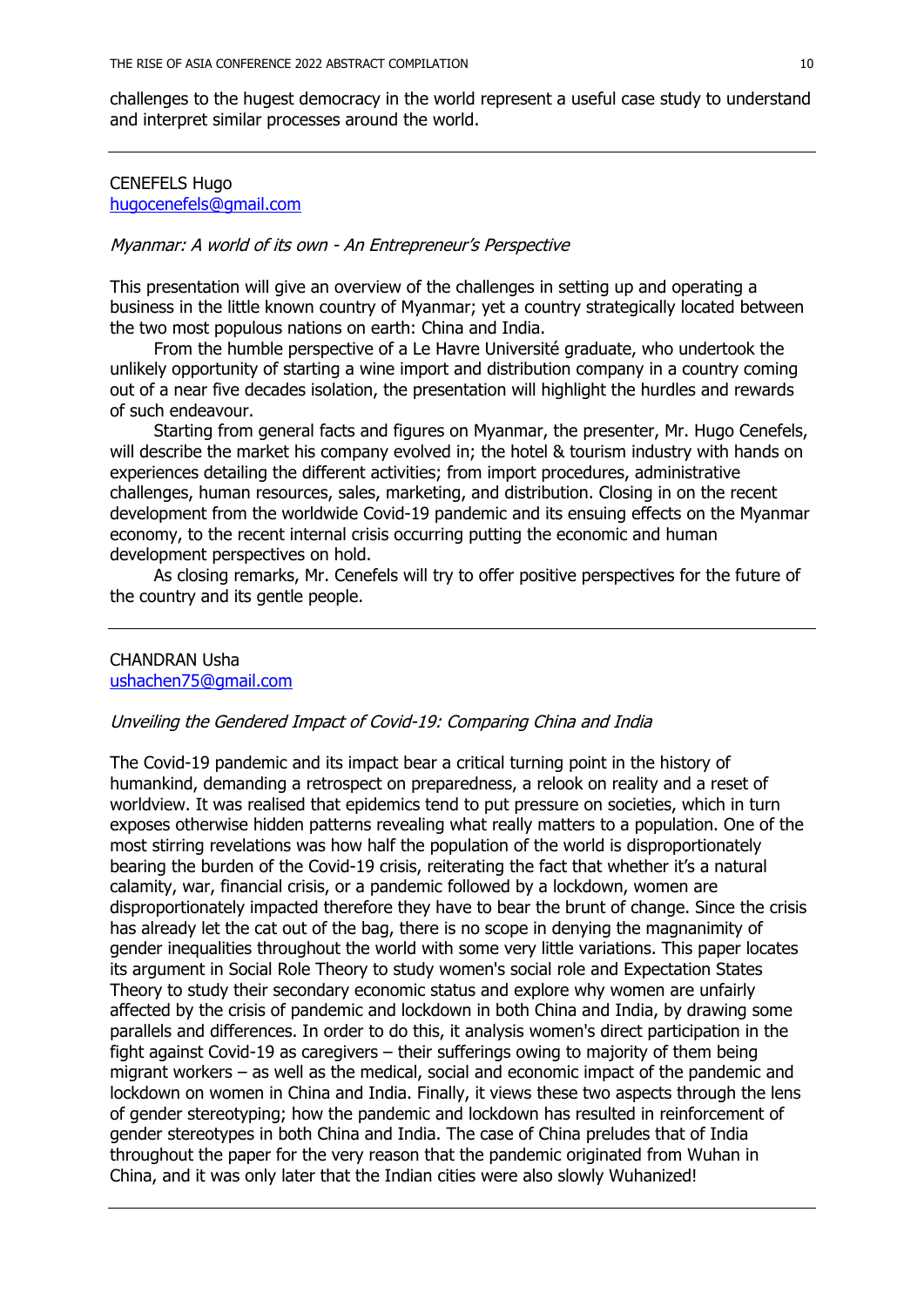### CHENG Grace gcheng@sdsu.edu

## COVID Assessment and Perspective: View from the United States

Responses to the COVID-19 pandemic in the United States made clear the deep divisions in American society today. These divisions are not simply ideological – although this is a significant dimension of the divisions – but are also premised on distinct sets of "truths" that different segments of society subscribe to. This presentation will explore the vastly different policies and public responses, as well as the political challenges that have emerged during the COVID-19 pandemic. It will also review how American commentators regard this situation, as a reflection of the United States in the "post-truth" era.

#### COEN Myrianne mc.otan@virgilio.it

## The BRICS in a renewed dialogue between peoples on the common priorities of peaceful progress

International Conventions and Multilateral instruments are insufficiently effective to meet security growing challenges in the nowadays globalized world. Since the beginning of the third Millenary, neither people, nor States, neither the planet, do any more feel secure.

Globalization of all kinds of capacities, improper use of those, doubled minded pursued aims, have brought the world out of control. Lack of recognition, and of respect, of cultures are close to bring the limited planet into a clash of civilization, not only between States but also between its inhabitants and their respective governments.

The capacities of larger States and non State actors, let's only name financial and digital ones, will still higher this risk in the absence of renewed dialogue on worldwide common priorities to be by all pursued, while not overwhelming the legitimate liberties of citizens as also claimed by ONG.

An effective subsidiarity needs to be designed both to preserve the planet, to ensure equal rights and means for its inhabitants within the respect of the citizens. States, as main organizational structures, have the rights and the duties to organise the balancing of internal and external use of power to achieve those aims.

While the expectation of BRICS for a better world division of political and economic poker is legitimate, soft and hard confrontational means to achieve it put the security of all at stake. While weapons have the capacity to destroy both the planet and the mankind, for the sake of the security of all, it is clear that dialogue needs to be renewed not only between but also inside all States. UN Organizations remain the main international forum, and need to be adapted to get the capacities to achieve it effectively.

#### CIMEK Gracjan kasander555@o2.pl

#### Poland during corona-crisis era

I will present quantitative and qualitative aspects of the impact of the coronavirus pandemic on Poland. The crisis exposes the negative effects of neoliberal health care reforms, the contradictions of human rights ideologies, as well as the phenomenon of Caesarism (A. Gramsci), which marks the transformation of liberal democracy towards authoritarianism.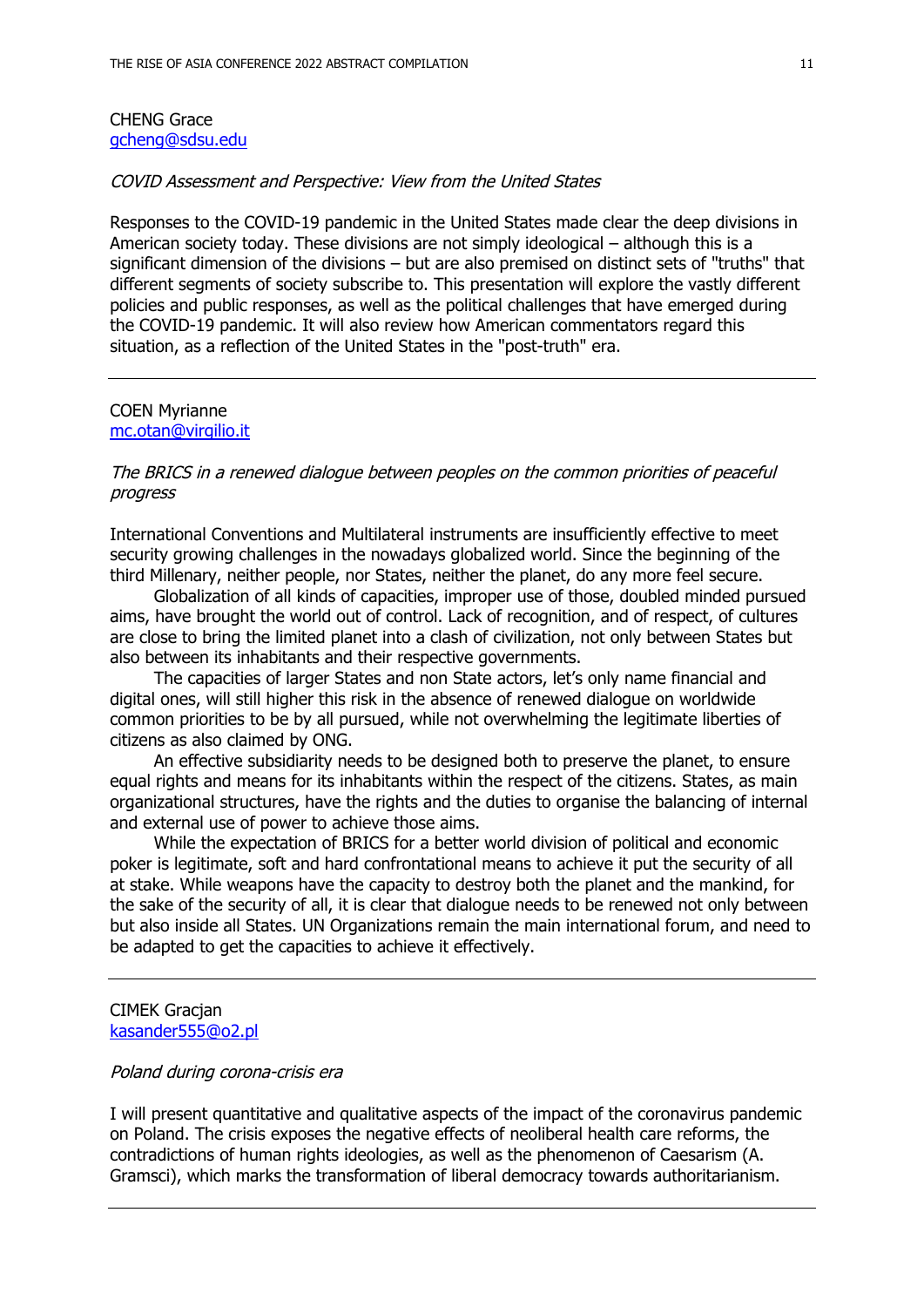### COLAKOGLU Selcuk scolakoglu@gmail.com

## BRICS in the Post-Pandemic World: How Can the Grouping of Emerging Powers Find Solutions for Global Challenges?

The BRICS, a five-nation grouping consisting of Brazil, Russia, India, China, and South Africa, is an alternative gathering of newly emerging and large-scale developing economies to the G7 (Britain, Canada, France, Germany, Italy, Japan, and the United States), which represents the most developed economies in the world. Members the G7 and BRICS are also represented at the G20. The pandemic since early 2020 has created a situation consisted of enormous problems and uncertainties from health issues to economic and humanitarian crisis. These challenges make countries spend more energy to handle difficulties properly. In fact, no one has a capacity to confront those new or aggravated global challenges individually. International cooperation in the age of global health and economic crisis has become imminent to diminish national and global repercussions. While the G7 tries to find solutions mostly for the Global North, BRICS emphasizes priorities for the Global South. The paper focuses the potential global solutions proposed by BRICS in the post-pandemic period and the possibility of a unified and coordinated approach between the BRICS and the G7 under the G20.

### COLLOC Joël joel.colloc@univ-lehavre.fr

### General laws of life - Why upset them will lead to catastrophes?

The first vocation of any living organism is to survive in a hostile environment and to ensure its metabolism (nourishment) and its sustainability (reproduction).

This work briefly recalls the laws of nature. It describes how the different categories of living organisms are linked by relations of composition, dependence, interaction and competition. It shows the constraints and identifies some adaptation mechanisms necessary for environmental survival. Humanity has taken power on earth with the help of language, science and since the  $20<sup>th</sup>$  century industrialization.

The domination of our planet by a part of humanity is motivated by the imperative necessity of capitalist growth in order to satisfy more and more profits, ancillary needs by marketing new products and services that have often required the modification and then the patenting of molecules or living organisms, the increase of the human "transhumanist" for the benefit of a tiny part of humanity at the expense of other humans and living organisms on our planet. This work shows with some examples of sudden appearance of new pathologies how these products disturb the environment, generate new infectious agents or toxic effects that require inventing new therapies that recursively cause new disturbances.

Beyond the climatic upheavals, the impact on the fragile biological balances already have serious consequences on the planet that will lead to biological disasters and likely, in the medium term, perhaps, if we do not take care, to the disappearance of humanity.

### (no title)

This study aims to determine the impact of business strategy and human resource management on the competitiveness of small businesses owned by millennial women in

DALIMUNTHE Ritha F. rithadalimunthe@gmail.com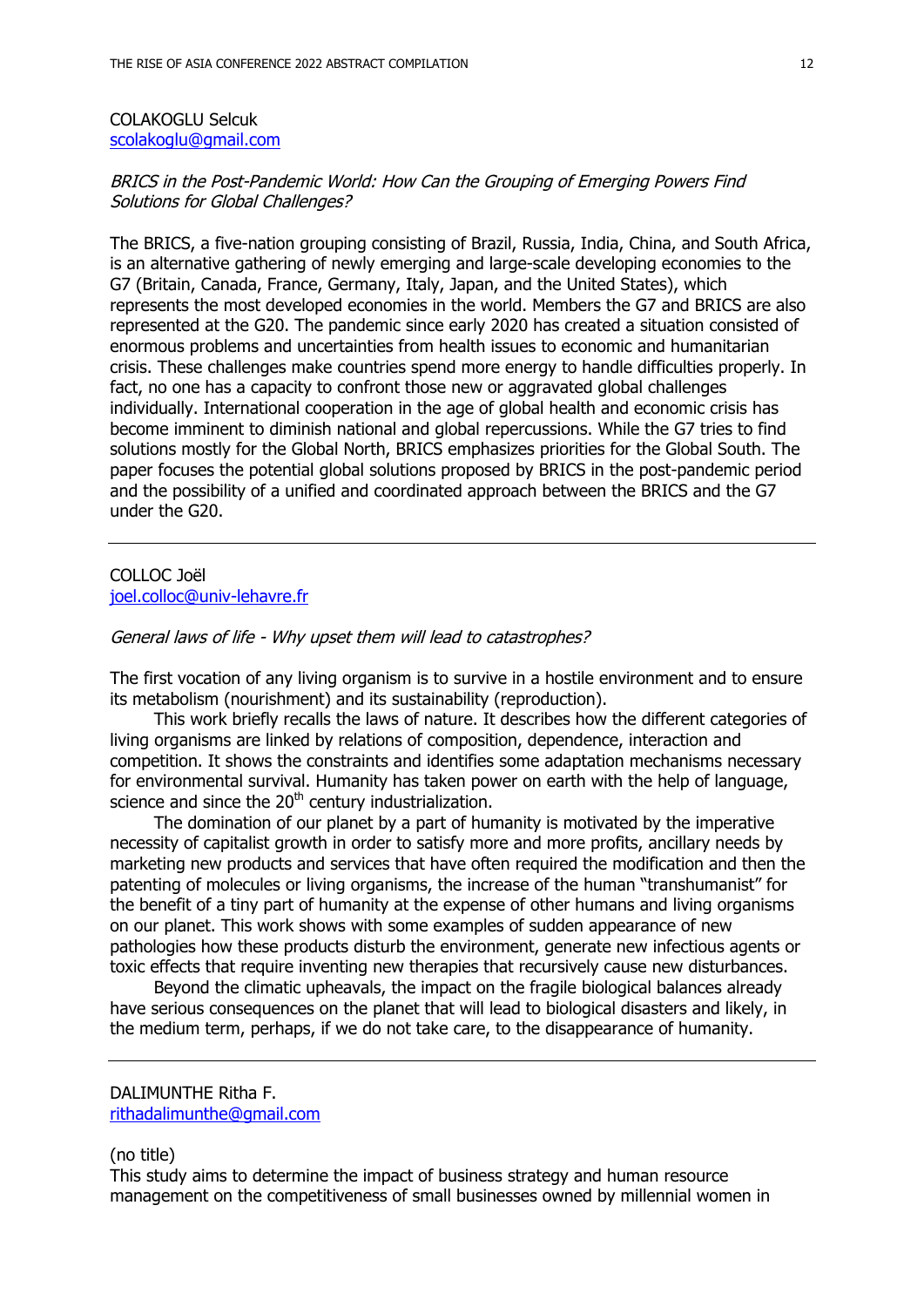Medan City. Respondents in this study were a list of women who owned and ran businesses located in the city of Medan. In total, 77 respondents were involved in this study.

Based on the results of questionnaire data processing which was conducted by applying data quality test, descriptive statistical analysis, classical assumption test, multiple linear regression analysis, as well as F and t-test, the study shows that the variables of both business strategy and human resource management simultaneously have certain impacts on the competitiveness of small businesses owned by millennial women in Medan City. Partially, the human resource management variable shows a significant impact while the business strategy variable does not show a significant impact on the subject matter.

# DAR Rouf Ahmad roufdar1191@gmail.com

### Covid-19 Pandemic as a Weapon of the State against the Citizen

In 2020, as the pandemic brought the world to a standstill, the authorities, both in the developed and developing world, responded by imposing lockdowns, mandatory quarantines and social distancing measures. Simultaneously, the dismal performance of a poorlyresourced healthcare system, exposed their utter disregard for social welfare. Not only did the governments curtail the free movement of public goods and people but they also put the lives of medically vulnerable individuals at risk whose survival entirely depended on the access to healthcare facilities.

The Italian philosopher Giorgio Agamben criticized the Italian government for its 'techno-medical-despotism', referring to the authoritarian response of imposing quarantines and social distancing rules. By relating the governmental response to citizen's fundamental rights, Agamben invoked irrational fears of the public, new semantics about public health and most importantly, the desire of the modern State to view everything through the prism of national security. He argued that "[i]t is almost as if with terrorism exhausted as the cause for exceptional measures, the invention of an epidemic offered the ideal pretext to uphold them beyond any limitation."

Taking Agamben's thought-provoking analysis as our point of departure, we want to ask if the pandemic provided the State with necessary pretext to expand its reach? And what about the social contract that requires the States to preserve life, liberty and property of their citizens? Thus, this paper aims to critically analyze the desire of the State to be an allencompassing sovereign by focusing on the Indian government's actions during the first lockdown in March 2020 and the subsequent lockdowns. The objective is to test Agamben's hypothesis in the Indian context by looking at the instrumentalization of a health emergency by the State to enhance the political power in its interactions with the citizenry.

### DATTA Shreya shreyadatta04@gmail.com

### The Evolution of Indian Media: Pandemic, Politics, People

India's battle with pandemic has been long and devastating but most importantly still not over. Media on the other hand has been a driving force in creating a mass opinion of a country of 1.3 billion people and the time of the pandemic was also not an exception. The idea of bifurcation also creates a resemblance to that of the societal divide during pandemic within Indian society. India's battle with pandemic and the crisis of migrant labour questioned the government whom to save and whom not to from the early stages of the problem. The difference between the spread of wealth, therefore, was more prominent at these trying times. But most importantly we must not ignore how the National Media played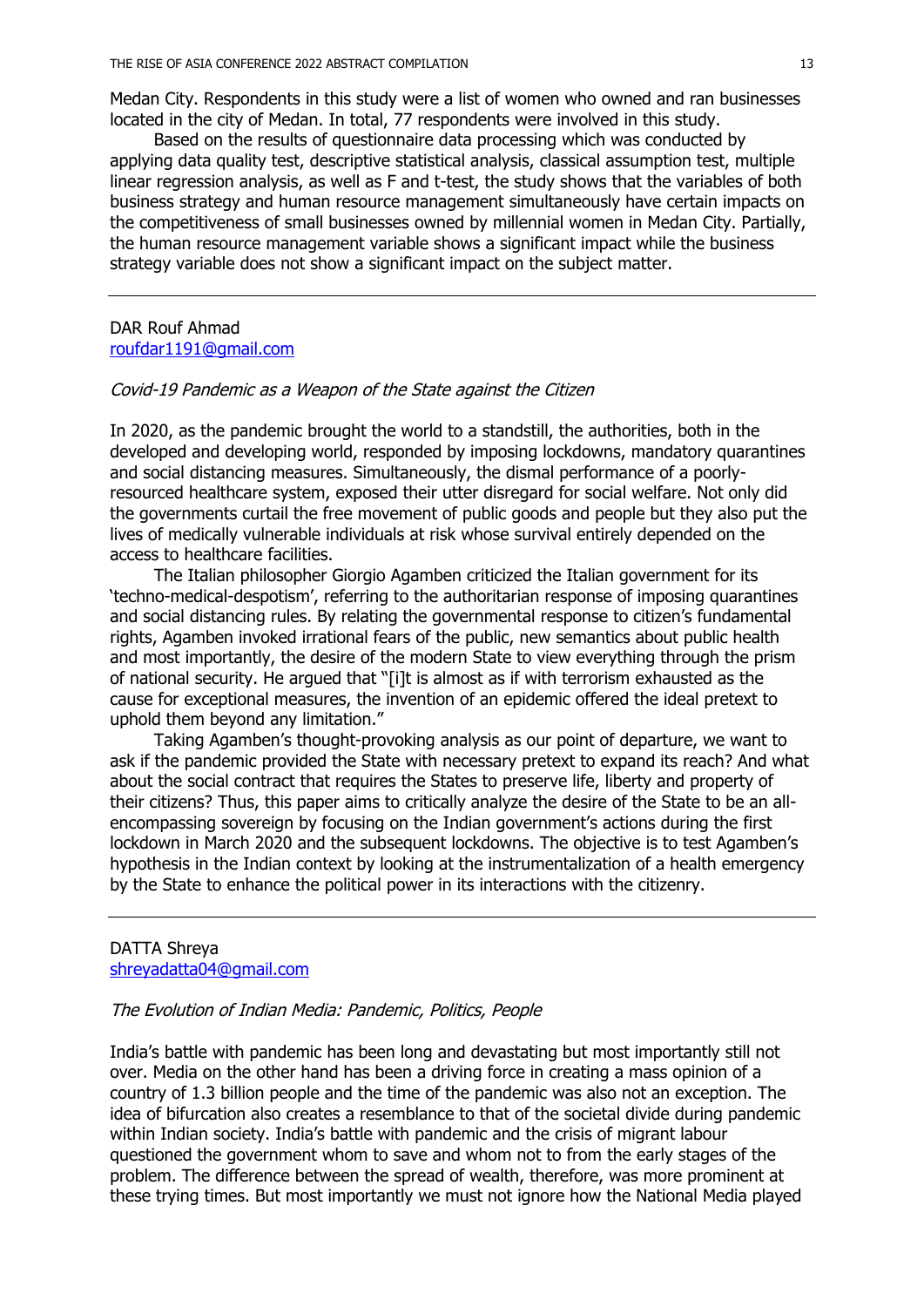its role to question or to help the government. The term 'Godi Media' by the NDTV journalist, Ravish Kumar, got more popular when India, on one hand, was battling the pandemic and on the other coping up with the economic downfall of the country. This paper wants to study how politics during the pandemic has been shaped by the media not only focusing on the health crisis but also on the economy as well as the elections which occurred within that time period. We also want to examine if the fourth pillar of democracy has created new ways for other independent media to come into the limelight. Lastly, we would like to research how the right-wing populist government has tackled the media to justify how it handled the country's situation.

# DRWESKI Bruno drweski.bruno@orange.fr

Covid19 as a revelation of the impasses of the "European model": the EU's results have shown that its model of "free and undistorted competition" has made it impossible to maintain its effective public health system

The almost complete silence of the Western media on the results achieved in Eastern Asia, Cuba, Venezuela, Belarus or even in sub-Saharan Africa in the fight against the Covid-19 pandemic compared to the almost daily comparisons appearing on TV screens and in major newspapers and magazines with EU countries or the US is not only a sign of the "aggravated provincialism" of the Western media and elites but also of their panic in front of uncomfortable facts. All the more so as one notes that the interventions of political leaders as well as scientific advisors to European governments also carefully avoided making any systematic comparative analysis with any country or area outside European Union, except for the USA. Except, of course, when the results were catastrophic, as in Brazil or India at the beginning of the pandemic. The EU countries, with a few minor differences, have generally not managed to avoid an hecatomb and simultaneously the loss of basic civil liberties because the hospital system has not kept up with the shock, due to the absence of local clinics capable of providing a policy of prevention and daily care of the sick, because of the delay and sometimes blockage in the search for drugs and because of a policy of all RNA vaccines which in fact benefited the transatlantic "big pharma" but prevented the global pooling of all vaccines, whereas such a policy could have slowed down the appearance of new variants from the outset and undoubtedly could have helped to contain the disease. These faults are not only due to unpreparedness or incompetence, they stem from the very functioning of the current dominant system, which is out of breath and uncreative, something that had already been noticed during the recent economic crises, but which was exacerbated on the occasion of this pandemic and which thus demonstrated to the whole planet, at best, its sterility and at worst its harmfulness.

Let us note on this occasion that Western countries have, with a few nuances, the same political and social system, whereas the countries that have demonstrated more success against the pandemic may have very different systems, but they all have a few points in common, a strong social discipline, a tendency towards collectivism, and an active role of the state in the fields of economics, social life and health policies. This is worth remembering because Europe was known until the mid-1970s as the homeland of the socalled Welfare state with a strong social policy and a high quality of health care. Today, it is more likely that Eastern Asia and some non-aligned countries in Latin America are much more clearly able to rebuild a social dynamic and a health policy that aims to meet the needs of all.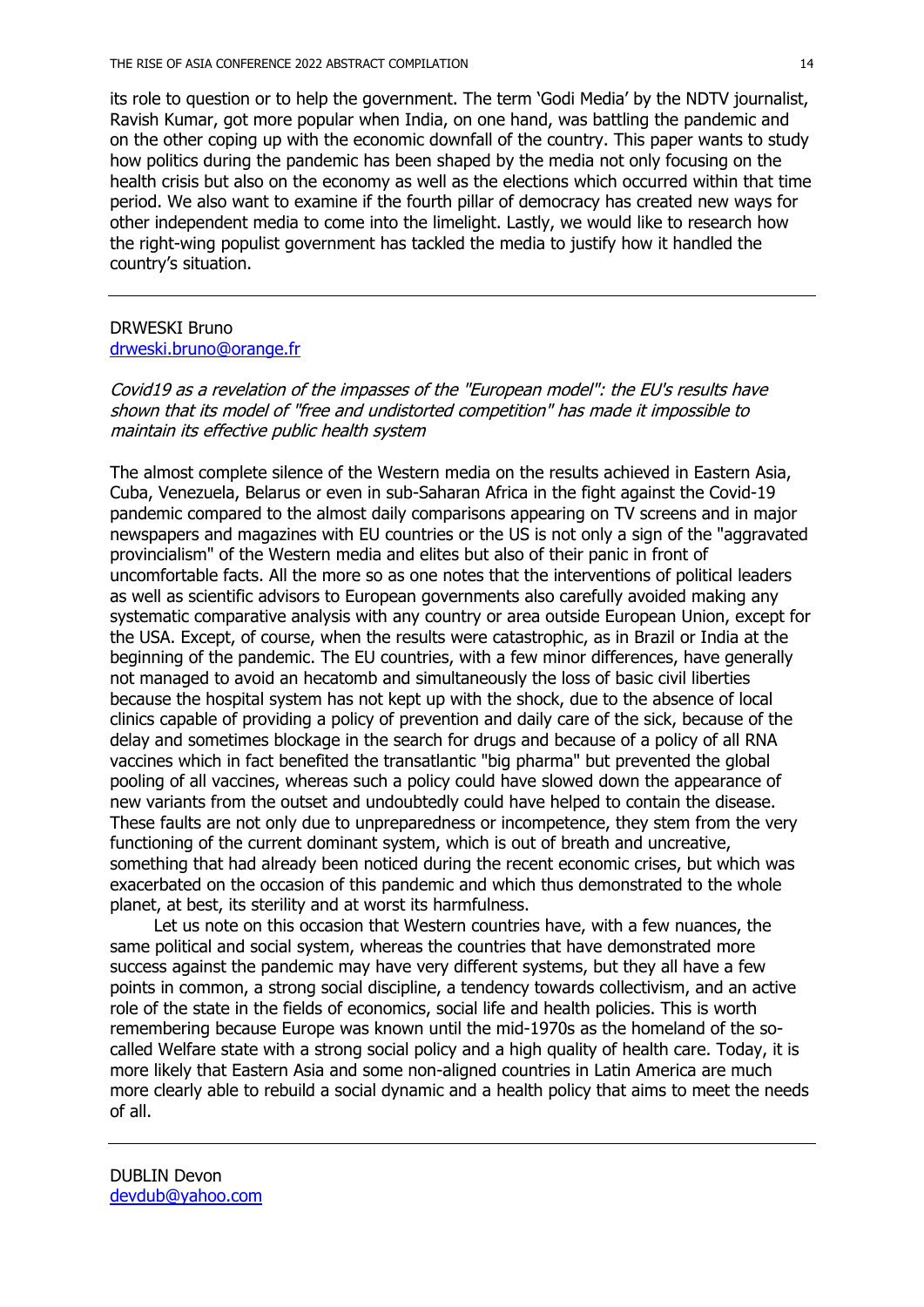### Post-Covid-19 Major Changes in Ecology: will it lead to a common future?

Regardless of the origin and epidemiology of the SARS-CoV-2 virus, the relevance to ecology has to do with how humans continue to interact with the natural environment. China's decision to ban the trade and consumption of terrestrial wild animals as a direct response to the pandemic was not simply about safeguarding human health but also provided implications on the illegal wildlife trade and protecting threatened species. Global lockdowns resulted in a reduction in the normal vigilance by the relevant authorities and organizations, and an increase in deforestation and poaching. The pandemic resulted in an increase of take away services, home deliveries, sanitation protocols and individualized packaging which caused an increase in plastic use for wrapping and packages, gloves, and face shields which oftentimes ended up in the water ways exacerbating the marine plastics problem. Lessons learned from this current pandemic will be essential to better prepare for future ones and handle them in a more environmentally friendly way. It also brings to the fore the importance of One Health since we interact with the environment through our diet. Our expansionist agenda is bringing us closer to wildlife increasing human-wildlife conflict and making us more vulnerable to viruses. From an ecological perspective, there is little optimism about whether the COVID19 pandemic will lead to a common future. This is so because of the disparity in COVID19 vaccine distribution, the discriminatorily imposed entry requirements and the bad record the world leaders has in relation to combatting climate change and slowing global warming rates. Nevertheless, should we manage to put a damper on the wildlife trade, be more aware of the effects our developmental plans have on the environment, and push ahead to reduce plastics use, this would be a good start to forging a common future from an ecological perspective.

# ERAMBERT Guillaume guillaume.cards@hotmail.com

### The Malaysian and Indonesian automotive industry, origins, perspectives, innovations and development

What strategy have Indonesia and Malaysia chosen for the development of their automotive industry? How are these two countries positioned in the electric and hybrid vehicle sector? How has their automotive industry developed in terms of sales, production and exports. This study is based on key historical data and events in the development of the Indonesian and Malaysian automotive industries.

The development of a domestic car industry is an excellent way to understand the mindset and relevance of a country's policy decisions in this regard. The automotive industry is generally seen as a symbol of economic prosperity and positive human development index due to the freedom and empowerment that cars provide to a country's citizens.

From the American origins of the Southeast Asian automobile, through national revolutions and declarations of independence, to the development of green vehicles, this report highlights the adaptations and strategic choices of both countries. A synthesis of several studies by international economists such as Shakila Yacob, Jomo Kwame Sundaram or Richard F Doner was also mobilised in order to provide a purely factual view of the economic relevance of the strategies employed. In addition to economic decisions, political decisions made by the historical leaders of Indonesia and Malaysia will also be gathered, as they have generally had a considerable impact on the development of their respective automotive industries.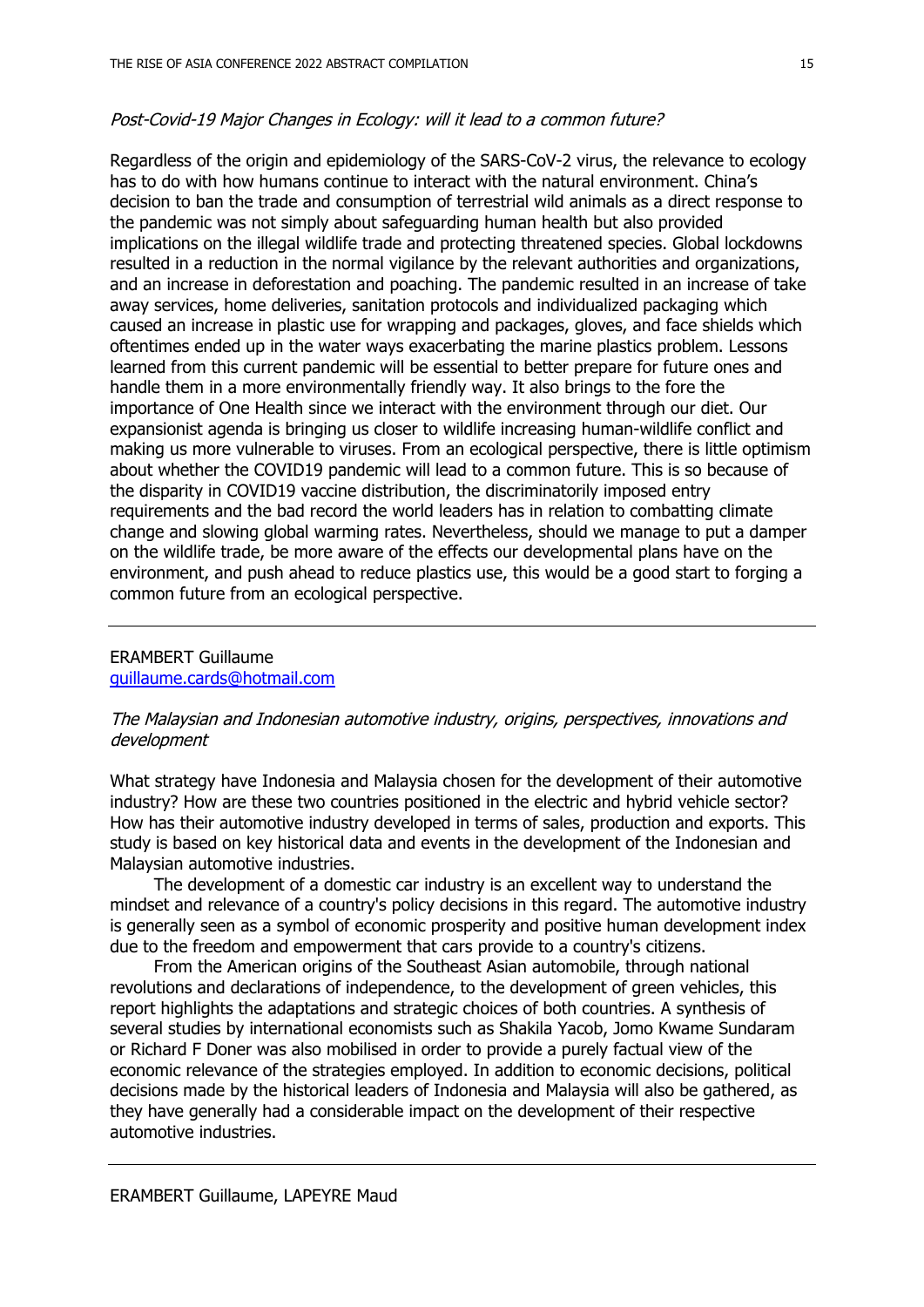### guillaume.cards@hotmail.com & maud.lapeyre@gmail.com

### Establishing a Franco-Chinese company to import European vehicles into China

Due to the recent covid-19 pandemic and the chip shortage, the Chinese used car market is booming. China, a country known for its self-sufficiency, is about to open its domestic market to the world.

By opening up its market, China is also opening up to foreign cultures, including foreign car culture. Recent studies have shown a growing interest among Chinese consumers for classic, cult and unique European cars.

Following this logic, how to meet the demand for unique European cars in China, how to choose which vehicle to import and how to establish yourself in China as a legal and sustainable business?

To answer this question, we had to look at various social and economic studies to better understand how China reacts to the demand for used cars. In addition, we had to learn about the definition of a vehicle of interest and what is relevant to car enthusiasts and non-enthusiasts in China. Finally, we had to find out about Chinese legislation on the import and export of used vehicles and the establishment of foreign companies on Chinese soil.

Our main observation is that Chinese consumers are starting to be interested in unique European cars, but the typical Chinese consumer is looking for quality, reliability and aesthetics. Following this point, we have to combine attractiveness with quality and reliability if we want to penetrate the Chinese market.

In conclusion, China is a very special market. Its consumers react to different elements than Western consumers and we have to adapt our strategy to these elements to accurately meet the demand and establish a sustainable Franco-Chinese business.

#### ERITSYAN Grigor eri.nune2010@yandex.ru

### Digitalization of the economy and the green course: the main threats of implementation for humanity

The digitalization of the economy, along with the green course, is considered among transnational political and intellectual elites as a panacea for the global socio-economic crisis in which the modern capitalist world economy is located. At the same time, the process of digitalization of the economy becomes a prerequisite for the implementation of the strategies of the Biden administration, Brussels and international organizations to achieve the goals of the green course to create a carbon-neutral economy and a closed-loop economy. However, the current development of the processes of digitalization of the economy is not aimed at improving the efficiency of the distribution of public goods in society and solving environmental problems, but only represents a change in the environment of interaction between economic agents, the introduction of electronic document management, the use of big data for narrow purposes of companies and uncoordinated areas of public policy. At the same time, the monetary instruments of the green exchange rate also do not represent mechanisms that can save humanity from an increase in the level of environmental pollution.

This article proposes an alternative strategy of digitalization aimed at a more efficient allocation of economic resources based on the principles of economic cybernetics and the introduction of artificial intelligence technology within the framework of cost and output coordination of economic agents in order to ensure proportional socio-economic development, the founder of which is the Soviet economist Nikolai Veduta.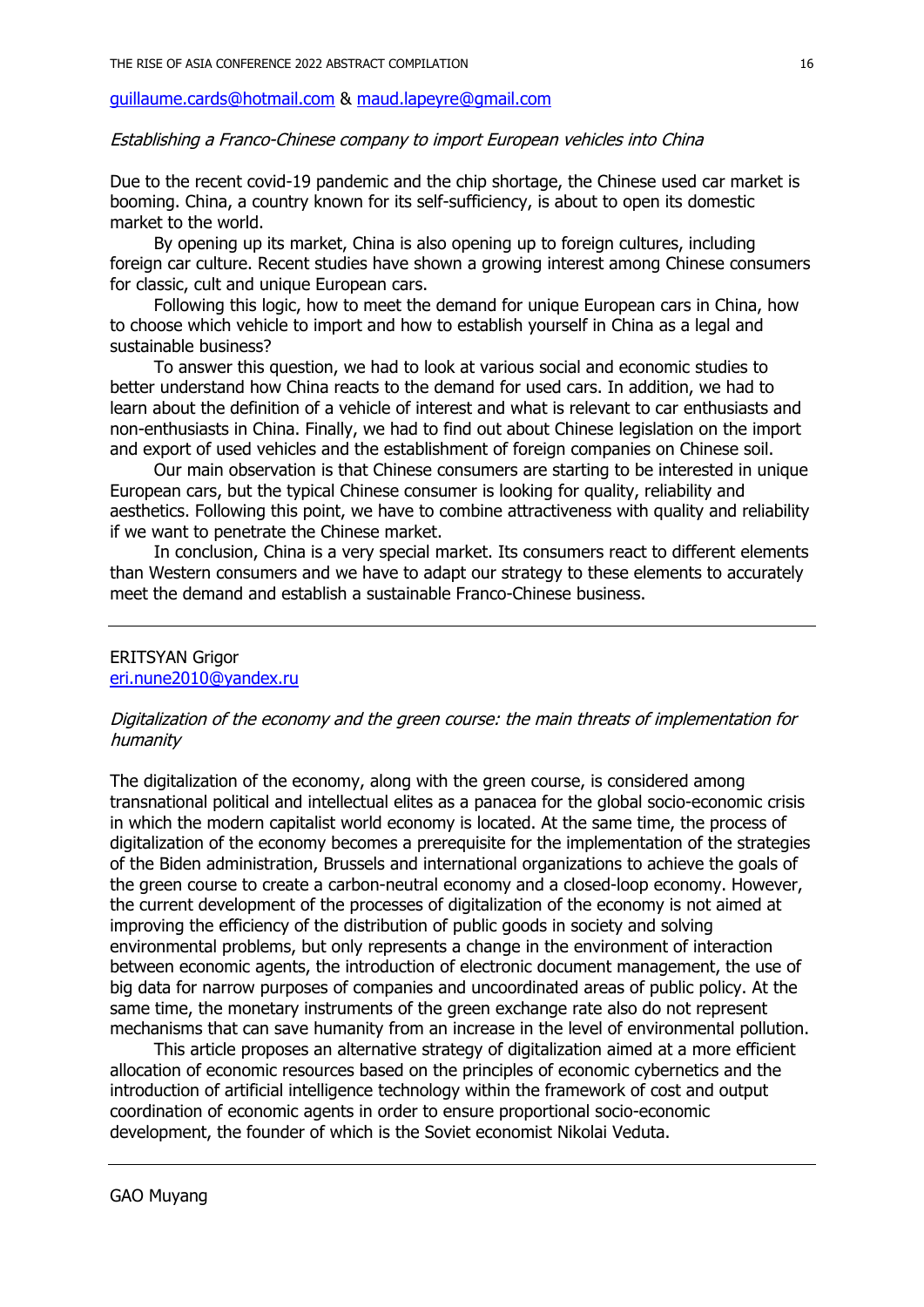### gmy334477@gmail.com

#### The development trend of China's digital economy in the post-epidemic era

The growing threat of COVID-19 as a global crisis is forcing governments of all countries to develop anti-crisis measures. The digital economy based on the Internet, big data, artificial intelligence and other new generation information technologies plays an irreplaceable role in preventing and combating epidemics, stabilizing economic growth, stimulating consumption, maintaining people's living standards and increasing the capacity of public administration. Currently, China has made outstanding progress in the fight against the COVID-19 epidemic and is gradually entering a "post-epidemic period." This article takes the "post-epidemic period" as a background for the study, and explains the current development of China's digital economy and briefly analyzes future development trends in the context of China's  $14<sup>th</sup>$ Five-Year Plan and 2035 Vision. The study presents a new theoretical perspective on the development of the national digital economy in the "post-epidemic period".

#### GULTOM Eva

#### eva\_joshgroban@yahoo.com

### The Pedulilindungi Application: An Overview of Digital Society by Kurt Lewin

Covid-19 has brought changes to Indonesian society including the implementation of a digital application platform namely the *Pedulilindungi*. This apps carried out pros and cons since its premiere on April 2020. This condition has led changes into the overview of Indonesia digital society and became a new normal. This study aims to find out whether the Indonesian people are ready for changes in digital adaptation behaviour through the Pedulilindungi application even though it has a series of shortcomings that still leave a trail of dilemmas in terms of its use and benefits due to Covid-19. The method that used for this study is descriptive qualitative study by using the theory of Kurt Lewin and data collection such as textbooks, virtual resources and internet access. According to Kurt Lewin, the new normal is directly proportional to the process of change by associating them with the stages of change in Lewin's theory: unfreezing, changing/moving, and refreezing.

### HAMITOUCHE Youcef youcef.hamitouche@caramail.fr

#### India's interests in Africa

This presentation questions the postulate of the increasing interests of India in the Maghreb. Indeed, many African countries, Nigeria, Angola, Libya… etc. to a lesser extent, seem to have attracted the attention of India in the last two decades because of their abundant natural resources and strategic assets, especially petrol. These countries are well endowed with large oil and gas reserves as well as mining riches such as bauxite, chrome, uranium, helium.

India's interests in the Maghreb go back to the 1950s when this country declared its support to the liberation movements against western colonialism in Africa and called for the increase of South-South solidarity and cooperation during the Afro-Asian conference that was convened in Bandung, Indonesia in April 1955.

After the end of the Cold War and the emergence of India as a world power, the interests of this country in Africa have grown thanks to a combination of many factors such as: demographic boom of this Asian power, its growing trade capabilities, search for markets shares, particularly in Africa which represents more than a billion of potential consumers as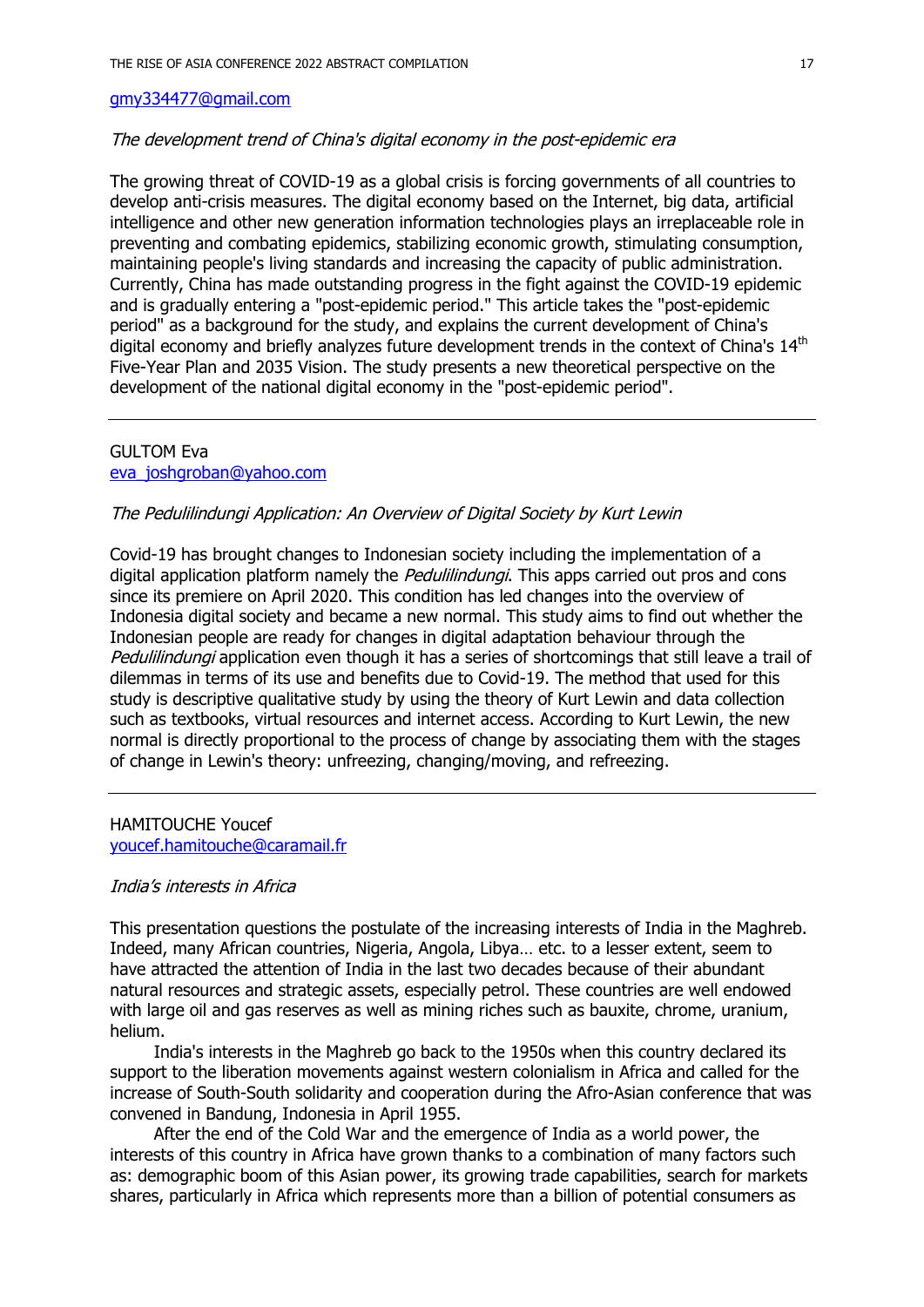well as the need of Delhi for energy supplies. Indeed, India imported more than 14% of its energy from Africa.

However, the Indian presence in Africa is challenged by the links of the countries of this region with their former colonial powers (France, United Kingdom and Italy), as well as by the substantial economic presence of China in Africa. Indeed, China has been regarded as one of the major partners and investors in Africa, overwhelmingly exceeding India's interests.

This presentation will scrutinize the reality of India's relations with Africa continent and the reasons behind this country's interests in Africa. It will see also if India has really developed a strategy interest in these countries and what are the challenges the Asian power may face in Africa.

### HANS Asha ashahans10@gmail.com

#### Women as Migrants in India's Growing Economy and Impact of COVID 19

This paper will discuss the issue of women's migration in India in the background of the COVID 19 crisis. Thousands of women migrants whose work places were closed down had to return home walking thousands of kilometres across the country. The most powerful images of the exodus were of women with headloads, without footwear and bleeding feet, and of a woman dead on a platform with a child trying to wake her. These visuals briefly turned the gaze on to a hitherto unrecognised reality: the existence of millions of internal women migrants – homeless, invisible, and unrecognised, on whose intense labour the story of India's double-digit growth has for long been written. The presentation will discuss the human rights implications of those graphic visuals and based on it two questions will be posed. The first is, health – the range of concerns around the right to health generally, and policies for the containment and treatment of COVID-19-affected persons. The second set of women questions pertain to our understanding of the intersections of caste, community, tribe, and class, each intersecting with gender. At a political moment that sees a stark rise in violence and dispossession against marginalised groups, and a rise in violence against women how did the pandemic-lockdown impact concerns of human security informed by gender?

HARRAK Fatima fatima.harrak@gmail.com

## Covid Crisis Management in North Africa

Long before the advent of Covid in March 2020 the North African region has been suffering from long-term structural challenges – low GDP, poor participation in the global value chain, low employment, rising debts, large informal sector with the ensuing poverty, inequality and social instability, amplified in some cases by armed conflicts (Libya). These impediments were only magnified and intensified by the pandemic. The effects of Covid, which differed across countries, exposed the vulnerabilities (and strengths) of each country and finished to establish the region's diverse social, economic and political make-up. My brief presentation will focus on the various governments' approaches to the "health emergency", how each country went about controlling the pandemic and the factors which made for the success or failure of the crisis management, so far. For, the pandemic is not over and its socioeconomic consequences are enduring and will be long-lasting!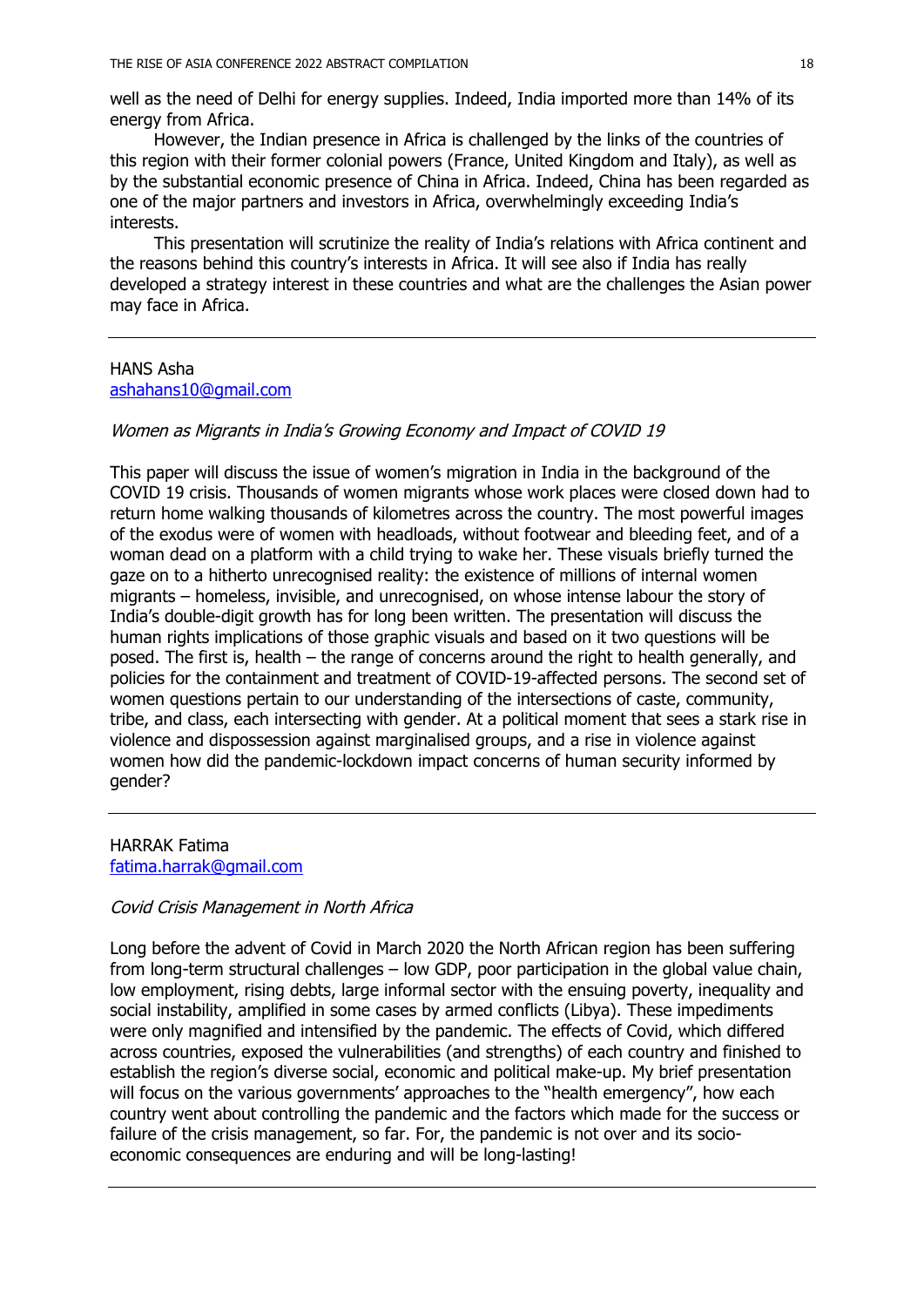IQBAL Badar Alam & RAHMAN Mohd Nayyer & RAHMAN Nida Dr.badar@umonarch-email.ch & mnrahman.co@myamu.ac.in & nidarahman88@gmail.com

## Can Trade alleviate Poverty: Evidence from BRICS countries

BRICS countries differ in social indicators with substantial disparities (Iqbal, Rahman, & Hasan, 2019). Among social indicators, poverty is one that needs special attention. Though, BRICS countries have shown tremendous improvement in absolute poverty indicators, the figures are still behind the global average (Rahman et al., 2021). In terms of relative poverty, the problem persists, invariably (Bhagwati, & Srinivasan, 2002). As a multilateral organization aiming to reform the international economic system, BRICS countries have been targeting regional and international trade policies, minimizing the discrimination by developed countries. There are early evidences of linkages between trade and poverty (Fauzel, 2020; Winters, 2000). BRICS policies for trade and poverty will be examined in the study while comparing it with G20 policies. However, the study will only focus on evidences from BRICS countries. The study will also delve into the lessons to be learnt by G20 countries from the progressive policies of BRICS. The study will be causal with the application of Granger causality along with panel regression for hypothesis testing.

#### JAIME Cintia cintia.jaime@esvicis.org

## Neo ruralization: a sustainable plan to meet urban and rural challenges

For a period in our history, a better future lay in migration to the cities, just as agriculture dominated the world economy. However, the only constant in our world is change and this is no longer true. The belief that a better future lies in cities and, moreover, that cities are the future of humanity, as argued by the United Nations, has perpetuated the myth and encouraged unsustainable migration to cities. Moreover, this discourse has degraded the lives of many migrant families, who have made the internal journey from rural populations to their overburdened urban ecosystems. Today, 1 billion people who migrated to cities live in urban areas in conditions of poverty and limited social development. There have been examples of sustainable migration to cities in the past, while most cities today cannot accommodate further migration. And, before pandemics, 6 million people per week migrated to urban overcrowded areas. Many migrants have risked their lives and others have lost their own or their family members. And yet, discourses on solutions focus on outdated examples of sustainable migration, and fail to point out that these flows were not at their breaking point. The burden on transportation, housing and social systems can overwhelm these services. It is important to consider what is the best solution today for today's problems. There is no solution in cities if overpopulation is not addressed, as overpopulation will always bring socio-economic problems. We must assume that demographic imbalance and overpopulation in cities is a factor that collapses any system. And instead of ruminating on solutions within cities, we must adopt new models, such as neo-ruralization. We can harness the potential of technology to decentralize cities and balance population distribution, thus promoting sustainable development and peace. We can foster a socioeconomic revitalization of rural villages that goes beyond agribusiness. We can co-create healthy ecosystems that coexist on our planet.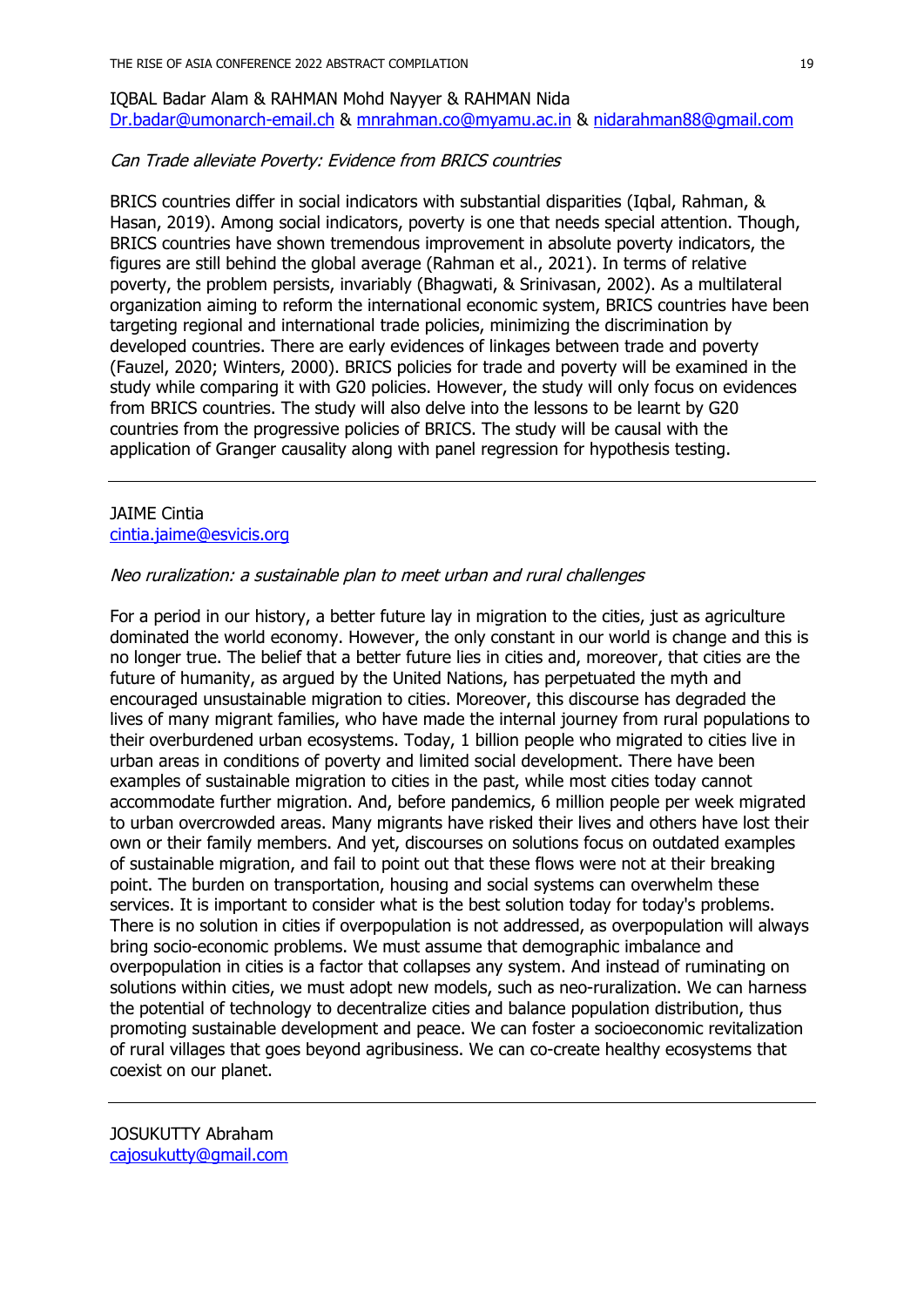#### Post-Covid geopolitics in the Indo-Pacific: Implications for India

Post-covid geo-political and geo-economic developments have accentuated the transformation of Indo-Pacific as the most vital strategic theater in world politics. Though basically a nontraditional security challenge, Covid-19 has become the cause of immense strategic shifts – with some analysts connoting the inception of a new world order centered around the Indo-Pacific. In addition to intensifying the systemic rivalry between China and the United States, the current developments have punctuated the role of middle level powers like India, Australia and Japan in the broader geopolitical context of the region. China's hawkish behaviour in the region, both in the oceanic and terrestrial fronts, is indicative of the changing security dynamics of the region. The reinvigoration of the QUAD with the addition of "Quad plus'' that includes New Zealand, South Korea, and Vietnam is indicative of more focused and purposive alignments against China. The formation of a new trilateral security partnership-AUKUS (Australia-U.K.-U.S) further cements the rivalrous formations in the region. The increasingly conflictual relationship between India and China especially at its terrestrial borders underscores the strategic importance of India's alignments with US and its allies. Obviously, the post-covid context provides fresh momentum to India's engagement in the Indo-Pacific in both traditional and nontraditional security realms. This paper examines, changing dynamics of the Indo-Pacific and India's engagement with the region and its ramifications.

## JUUTINEN Marko marko.t.juutinen@gmail.com

#### The Context and Meaning of BRICS for the Sino-Indian Rivalry: a Neo-Kautilyan Account

Much of western understanding of international politics / IR is based on readings of such classics as Peloponnesian War, The Prince and Leviathan. Yet, by examining other analogous classics from other parts of the world, we can benefit from the accumulated knowledge of distinct cultural and historical contexts. This is what the Neo-Kautilyan Perspective attempts to do. Building on an ancient Indian Classic Political Theory, Kautilya's Arthasastra, it responds to the acclaimed contextual biases of the so called Western International Relations. It thus contributes for a comprehensive and pluralistic approach to Realism from within the emerging debate of Global International Relations.

This paper employes a Neo-Kautilyan perspective to conceptualize IR dynamics in the context of the Rise of Asia and the power shift from the Transatlantic to the Indo-Pacific. In this context, its particular focus is on the Sino-Indian rivalry and the meaning of the BRICS cooperation for it. It considers BRICS as a case of the neo-Kautilyan constellation of foreign policy dynamics and thus offers a competing model for the Hobbesian thesis of international anarchy.

#### KIM Soyoung sohajeong@gmail.com

#### K-quarantine

During the semi-lock-down phase in March 2020 when the opening of the school was suspended, I was alarmed at the speed of the spread of the COVID-19 cases as much as the inundation of emergency text messages sent by the central Disaster Relief Center. The entanglement of rapid virus infection and media virality permeates the membrane of the human body and the social at full speed. The present government apparatus, the Centers for Disease Control and Prevention in particular, must have learned a lesson from the previous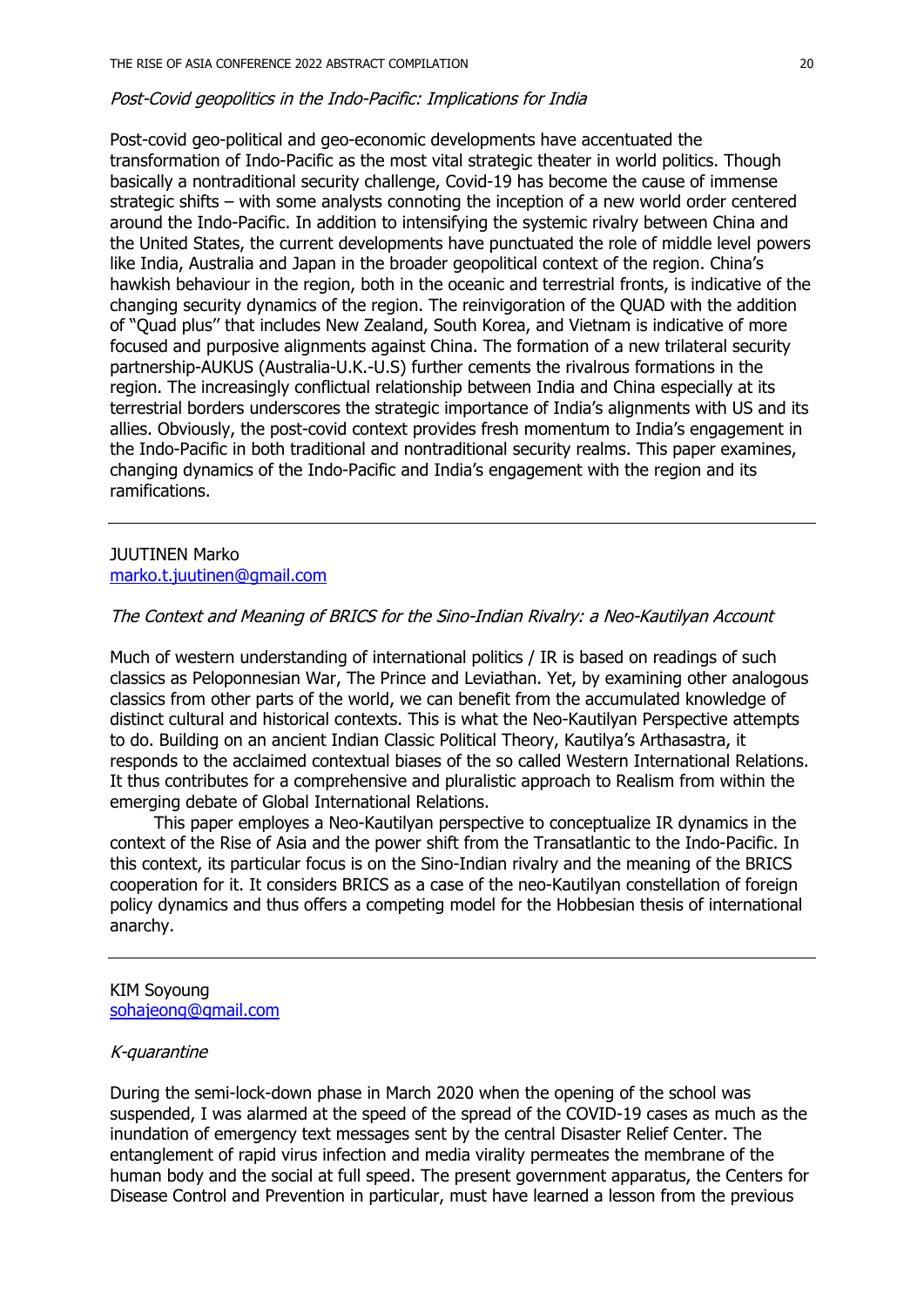government's failure coping with disasters like MERS (Middle East Respiratory Syndrome) and Sewol Ferry disaster which contributed to the impeachment of the former president.

When South Korea was struck by the outbreak of the coronavirus, the general election was on the horizon. On the National Assembly Election Day (15 April 2020) during the epidemic, many voters turned up with face masks. It was not a short queue, but voters patiently waited. The voters had their temperature taken and wore plastic gloves to cast their ballot. The election results were favorable for the ruling party. It won in a landslide.

The government tries to take the COVID-19 crisis as a perilous platform consolidating hegemony. The COVID-19 is a catastrophe, literally overturning the oppositional conservative power in the national assembly. I argued elsewhere that the modern South Korean society spanning from Korean War to the IMF crisis and from the candlelight vigil to impeachment is driven and sustained by states of emergency entangled with states of fantasy in which popular culture like K-pop and Korean cinema are precisely produced in this captivity and captivation (Kim S. 2013).

"K-quarantine" spurred on by the coronavirus crisis is pushed for global recognition as usual, but the enmeshment is less intense this time when the economic growth and development are in check and the government tries to deal with the emergency on both local and global, domestic, and international levels. The following illustrates it: The Korean government will submit 18 different measures for testing, tracing, and treating the COVID-19 outbreak to the International Organization for Standardization (ISO) as it works to promote the "K-quarantine" response model … The Korean government hopes to propose all 18 measures to the ISO, one by one, through 2022. By enhancing Korea's global reputation and branding itself as a "developed nation in the realm of preventing the spread of infectious diseases," Hong said he hopes to see the ISO's approval help Korean companies make new forays into the overseas market … Local government officials said Thursday that the nation's drive-thru and walk-through systems are already in the first among six stages in the ISO process to be recognized as an international standard.

Given South Korea's state-of-emergency mode, it is rather extraordinary that the crisis is neither suppressed nor exaggerated but moderated although it might be somewhat excessive with the pervasiveness of surveillance technology. Contagion has been contained and controlled by the state apparatus quite effectively until August 2020

### KIM Soyoung sohajeong@gmail.com

### Post-contact zones: Covid-19

The new imprint of COVID-19 is found in everyday life. With increasingly excessive virality, without face to face encounters, within social distancing, one comes across the notion of "untact zone" countering contamination but bracketing the contact zone and the critical zone at the horizon of Anthropocene. The contact zone is a well-known concept proposed by Mary Louise Pratt. Noting the postcolonial critical endeavour attentive to archival materials, she throws Guaman Poma's letter into a relief and locates it in "'contact zones', social spaces where disparate cultures meet, clash, and grapple with each other, often in highly asymmetrical relations of domination and subordination — like colonialism, slavery, or their aftermaths as they are lived out across the globe today". When the elastic boundaries of contact zones are unsustainable at the moment and the travel writing is limited, it will be useful to take a look at the critical appropriation of contact zone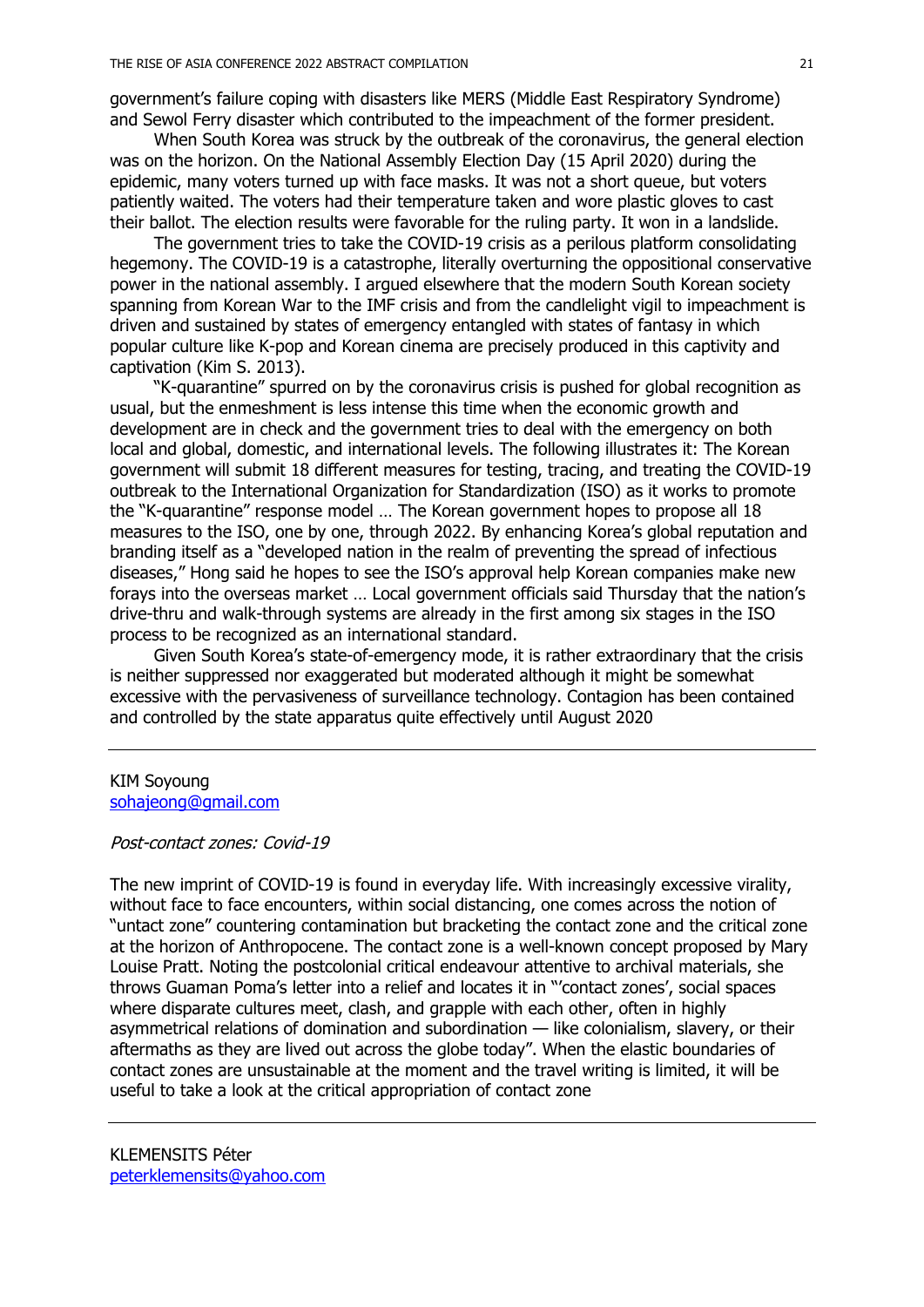# The Covid-19 epidemic and its main consequences to Southeast Asia: the cases of Indonesia, the Philippines and Vietnam

As in other parts of the world, over the past two years the coronavirus epidemic has caused a serious health crisis in Southeast Asia, while the long-term economic and social consequences should be kept in mind as well. Of course, the countries of the region have not been equally affected by the pandemic, and there are significant differences in the way the pandemic has unfolded, how the governments have responded, and the epidemic has been managed. As most countries of the region were still facing a very serious situation in autumn 2021, a comprehensive analysis of the course of the epidemic and, above all, the consequences, can be far from complete, though the main conclusions can be drawn.

The aim of this presentation is to take an interdisciplinary approach, to present the details of the cases of the three most populous ASEAN states, Indonesia, the Philippines and Vietnam, and to compare the lessons learned from the epidemic management strategies of these countries, while also highlighting the complex situation in the region as a whole. Given the different political, economic and social contexts, the response of the above-mentioned countries deserves special attention, in particular also considering the global geopolitical role of ASEAN countries in the post-pandemic era. The presentation pays emphasized attention to key government decisions, trends in economic indicators, social reactions, as well as foreign and domestic policy implications. The positive and negative experiences may also serve as lessons for European countries in the future, and they are therefore worth to explore.

### KNIGHT Adam hydeknightaj@gmail.com

## Gender inclusion and Special Economic Zones (SEZs): contextualizing Sino-African project sustainability amidst the fourth industrial tech-revolution.

Renewed emphasis on SEZs as engines of cross-border trade amidst the fourth industrial revolution has given rise to the UN's SEZ development ladder through to tech-zone concept — yet an associated fetishization of tech-zone growth has jarred uncomfortably with Silicon Valley's sexism and racism over the 2010s. This analysis locates resumption of SEZ investment strategy, paused during the anti-sweat shop labor movement, to Robert Zoellick's East Asian neo-liberal reform agenda (Zoellick was US Deputy Secretary of State and Trade Envoy under George W. Bush, then World Bank President 2007-2012). It contextualizes the historical, policy, and theoretic underpinnings of the SEZ-investment-policy sustainabledevelopment nexus, laying groundwork for further research into how Zoellick era Sino-African project synergies might be leveraged to enhance female inclusion. The analysis loosely aligns to the Conjunctional Analytic Framework, or CAF.

#### KONSTANTAKOPOULOS Dimitris konstantakopoulosd@yahoo.gr

### COVID 19 as an accelerator of the crisis of our world

We will begin by examining the three main possible origins of COVID (disturbance of ecological equilibrium, accidental leak from laboratory, leak in purpose).

The epidemic has strained international relations and led to a war of vaccines, of masks etc. and to mutual accusations. It has contributed to the intensification of the debt problem and to the destruction of the world supply chain and it had had a paralyzing effect concerning Western social movements, for example the Yellow Vests and other social movements in France.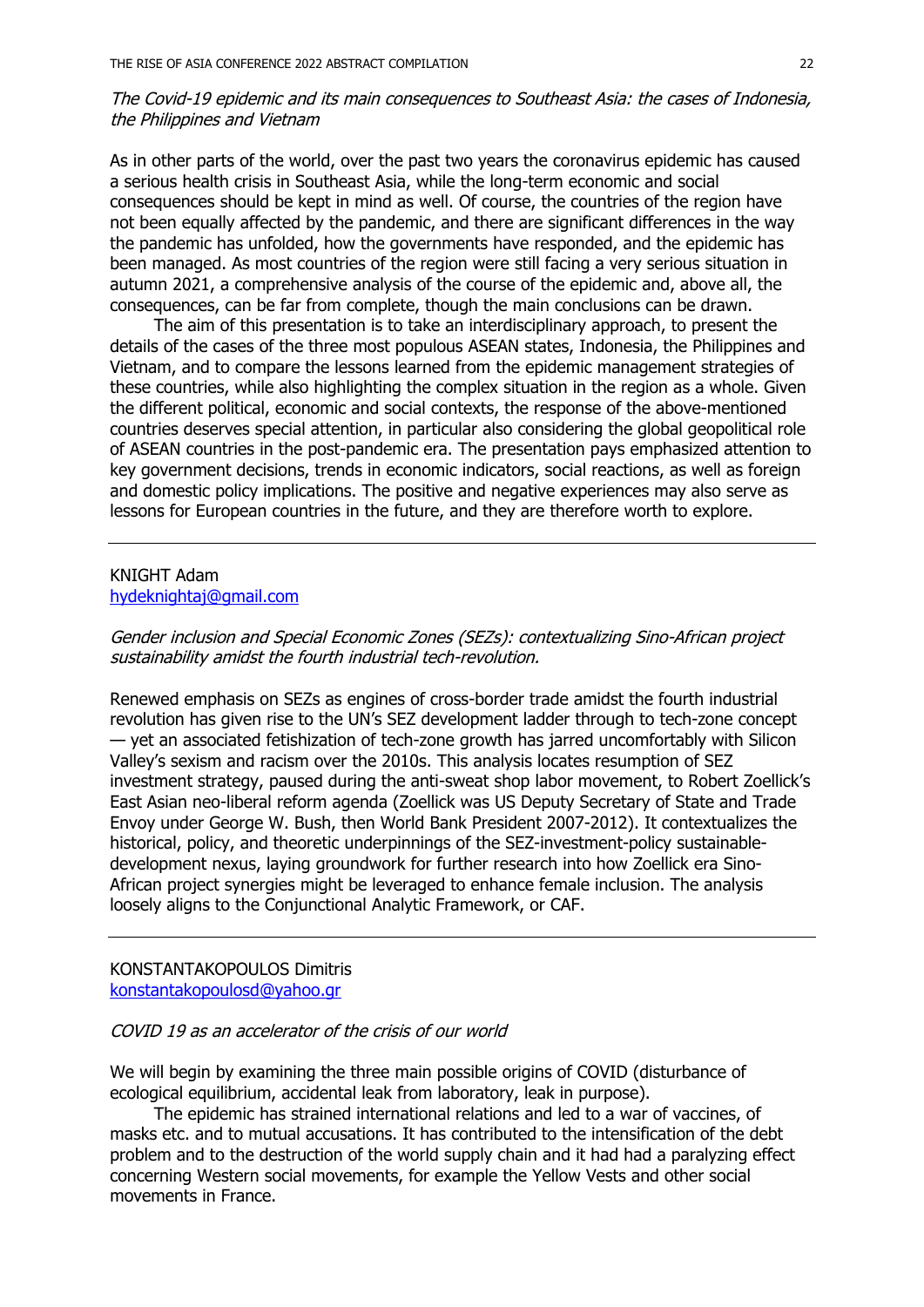The Far Right has invested massively in attacking every measure for the protection of public health and in spreading irrational conspiracy theories and anti-China propaganda. It has arisen a situation where the Far Right has confiscated, "abducted" a lot of the justified and necessary contestation of the establishment to turn it into a contestation of reason and of science and, ultimately, of the possibillity of societies to govern themselves, well serving the purpose of turning people into an amorphous mass ready to be used by neo-Fascist demagogues. Thus, the Far Right has used the covid crisis to prepare itself for the catastrophic global counter-revolution is it prepering.

The COVID crisis is probably only one of a series of new types of crises (technological, ecological) which will come to be added to the classic ones (geopolitical, economical). It underlines the imperative of international cooperation and of deep systemic transformation for Mankind to be able to survive the enormous threats it is facing. It underlines the extremely important and urgent need for a transition program to begin the necessary deep transformation of the world system and the formation of an intellectual, political and scientific avantguarde which will try to help forming a global alliance to fulfill this gigantic task.

#### KUMAR Devender devenderkumarsolanki@gmail.com

#### Chinese Virus (Covid-19) and Global Politics

The spread of Chinese Virus in different corners of the world following its inception in Wuhan Province of the country has severely impacted the global politics, with first case appearing in China in November 2019. But Politburo Standing Committee's harsh stand towards the cause made it the problem of all human civilization. The virus impacted each and every human being without any discrimination in terms of any national boundary, race, caste, ethnicity, color or religion. The Chinese handling of the Sars Corona virus with its subsequent desires to weaponize the virus following rivalry with USA has brought the world to near its end. The role played by the virus impacted all governments that battled the virus. Moreover, its impact raised the question mark against the efficiency of various world Organizations especially WHO. Following the pandemic countries such as Italy and Serbia even raised question over the relevance of European Union. Despite all this, the global politics witnessed a setback since USA blamed Beijing for this pandemic which raised the aggressive rhetoric's between both the countries that had huge risk to the global security since both are powerful countries. Alarms were also raised soon after the Chinese aggression over the Indian borders following the Indian support to the resolution of World Health Assembly to find out the origin of the virus. Countries also witnessed Chinese initiation of wedging strategy. Following the pandemic China opted aggressive strategy in the neighborhood against the countries which were in the forefront of pandemic. Many of these states did not have a proper strategy to counter the danger posed by virus; manufactured in labs of Wuhan provinces. The proposed paper seeks to outline the role of China in the emergence and rise of Covid-19 pandemic. While analysing this it would also analyse Beijing's aggressive behavior in the neighborhood.

### KUMAR Mrinalini mrinalini@s.amity.edu

## The Trigger of the Pandemic and Capital-Climate Dissonance: Forging the Road Ahead

The way we understand the world that we inhabit has changed drastically under the pandemic, as it unified the world in its effect. This new lens has not only helped start new conversations but has also enabled us to perceive old conflicts differently. The capital-climate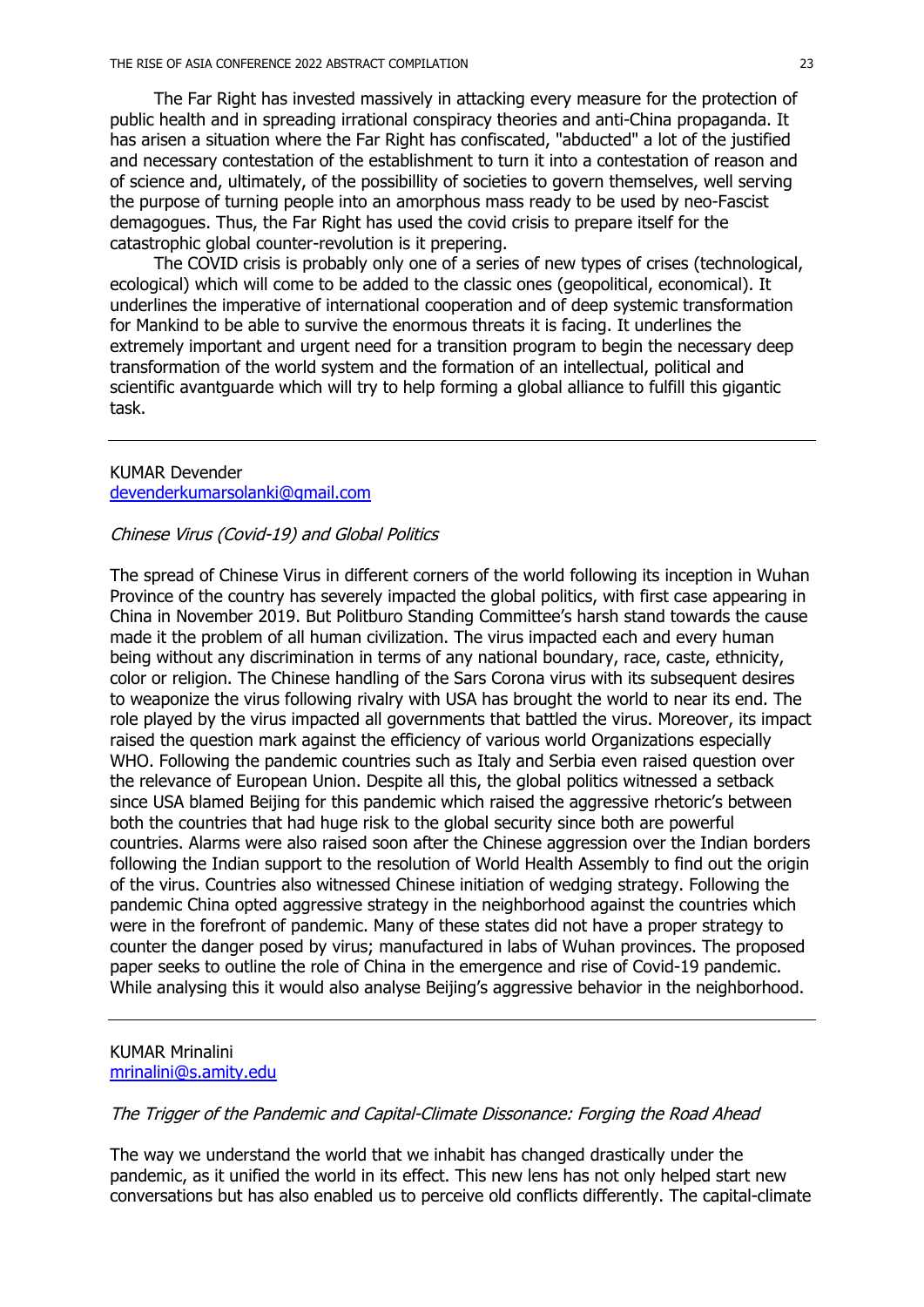dissonance is not an issue unheard of heretofore but has regained steam recently. This paper, thus, seeks to understand this dissonance in the context of COVID-19. It initially seeks to answer questions like whether the pandemic made us realise our priorities; how it has impacted the environment and the way we think about it; and how it has affected the current discourse of climate change.

Since times immemorial, capital's relationship with the environment has been imperialistic and centred around accumulation. Due to this, competition is an inherent part of capitalism. However, as Harris points out, competition, which is amplified during periods of crisis, plays an inherently destructive role herein. As retaining profit during recession is difficult, more competition leads to more environmentally harmful practices. The pandemic being the proof of Harris's theory, this paper seeks to evaluate the viability of the two possible solutions advocated to deal with this dissonance, namely, Green Capitalism and Ecosocialism. This paper seeks to understand whether capitalism with a human face is a meaningful choice or merely a gimmick; whether ecosocialism is a utopian ideal or a necessity, using Polanyi and McBrien's observations; and the need to explore the expressions of post-capitalist ambitions (as advocated by Goldstein).

The dream of a post-capitalist world, where the capital-climate dissonance has reached a resolution, might still be out of reach; nonetheless, the pandemic has pushed us to move in that direction.

## KUMARI Priya priyakumari@lsr.du.ac.in

## The Politics of Human Rights in North-South Relations: A Case Study of the EU-ASEAN Relations

The divide between the global North and South, is not just in terms of development and wealth, but also of norms and principles. The North constantly promotes certain norms internationally, Human Rights (HR) being one of them. This study aims to find out just how effective such norms promotion is using the case study of the EU and ASEAN, who are perfect representations of the North and the South respectively. Having analyzed the human rights dimension of their relations from the vantage point of the Cold War, its end, September 9/11 attacks and in the last decade, the paper concludes that the human rights promotion by the global North is common but not consistent. Instead, it is contingent upon changing international context, domestic developments, and most importantly, national interest of the member states. It is important that the global HR order is made more inclusive and plural with representation from different regions like Asia, Africa, and Latin America. A claim for such representation has already been made by ASEAN which gets manifested in its relations with the EU.

LISOVOLIK Yaroslav Yaroslav\_Lisovolik@sberbank-cib.ru

### The BRICS China's Chairmanship 2022 and the Global South Cooperation

The coming of China's chairmanship in the BRICS grouping in 2022 is likely to provide a fresh impulse to the BRICS+ initiative that was launched during the Xiamen summit in 2017. A lot has changed in the course of this 5-year period and, if anything, these developments have reinforced the need for BRICS countries to reach out to the Global South economies and to advance their vision of a more balanced global governance. The various modalities of the BRICS+ framework discussed in the preceding years increasingly point to the relevance of a regional approach that prioritizes greater cooperation between regional integration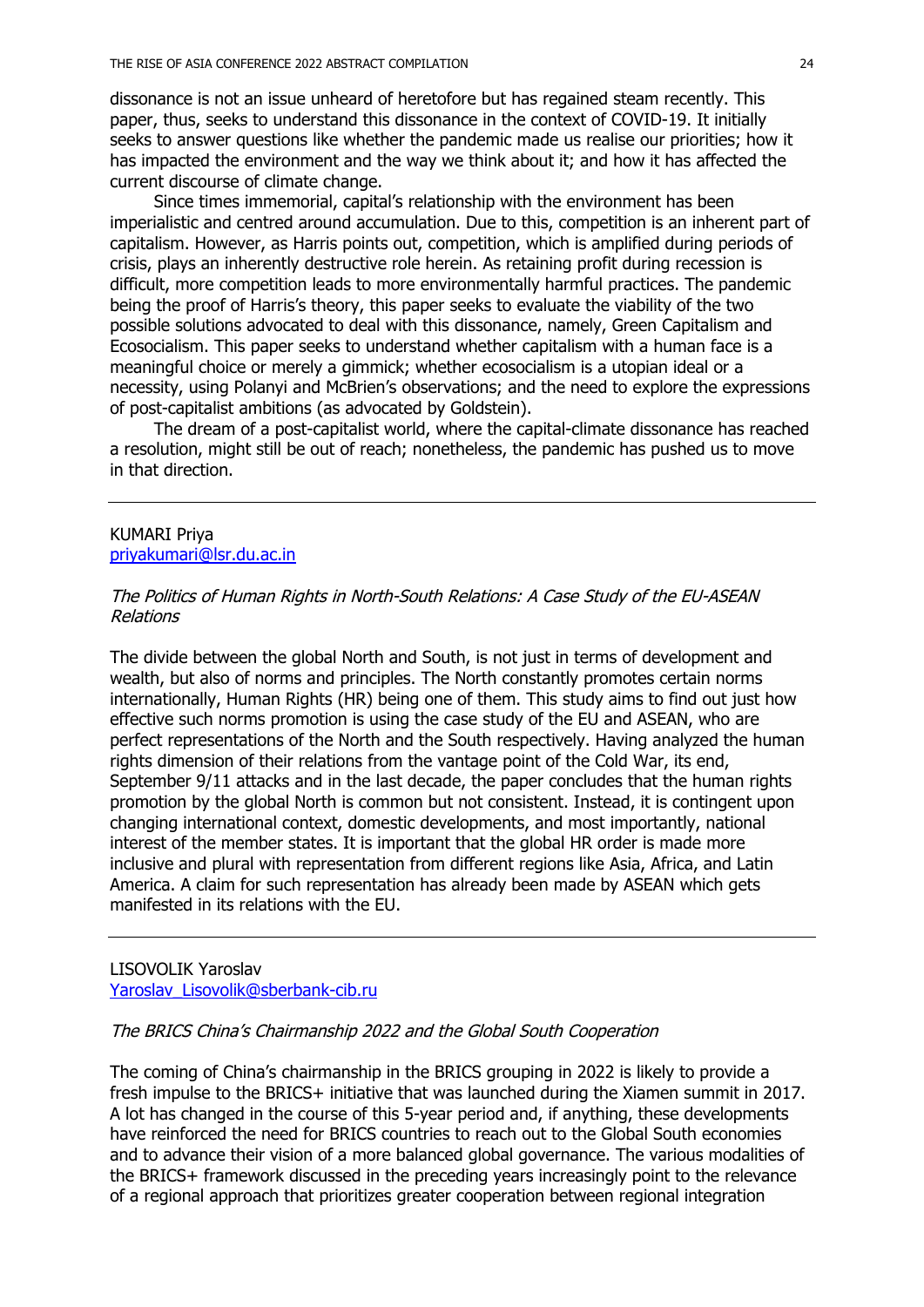arrangements where BRICS economies are members as well as their respective regional development institutions.

### MA Sheng-mei mash@msu.edu

## Living with Covid from/and China: A Taiwanese Immigrant on Endgames

To turn on its head the opening to The Remains of the Day (1989), it seems increasingly unlikely that I will undertake the expedition back home, Taiwan, after my imminent retirement from nearly half a century of service in US universities. If the American Century ended abruptly with September 11, 2001, then the Chinese Century rose with its Godsend or China-send of Covid-19. Without Covid from/and China, I can conceive of a comfortable endgame in withdrawing to Taipei to contribute my surplus value after a lifetime in US academe, helping to train in whichever form possible the next generation of Taiwan scholars. The good thing about intellectual labor is that, unlike physical labor, one continues to work until one drops or goes senile. If I were deemed irrelevant to Taiwan, even a nonentity by some Taiwanese colleagues, I can at least witness "who's in, who's out" from afar, at a remote mountain village in northern Taiwan and a safe distance from Trumpian anti-Asian xenophobia and Taiwan's anti-mainlander ethnic essentialism. Admittedly, this is no sentimental "old soldiers" fading away; General MacArthur's white privilege I have not. Such an endgame, however, manages to dodge the fade in of the horror over Taiwan coastal blockade, telecommunication and power grids hacking, war planes, and, eventually, the PLA landing crafts. Such a doomsday scenario has long been foreshadowed by cross-strait incursions. The Taiwan Strait and the surrounding ocean constitute the island nation's skin, into which Chinese fighter jets, warships, and even long-range missiles have made constant sorties with impunity under the pretense of Taiwan being an indivisible part of the "motherland." Concurrent with the hardware and software intrusions, Covid-19 from Wuhan, China, takes point for the surgical phalanx in the coming "unification" of China. The skin of the shoreline is to be skinned; Taiwan is to be flayed, turned inside out, like Xinjiang and Hong Kong. Given Taiwan's history as what Wu Zhuoliu terms *The Orphan of Asia* (1946), given its repeated adoptions and abandonments by various colonial masters, how does the island foundling find its own identity by founding a safe space amid precarity? Getting personal, contrary to a lifetime of scholarly protocol, is the first step to breathe new life into a retiree-to-be's endgame, or into the fish of an island gasping for air, as foul as it is with airborne viruses of SARS, avian flu, Covid, and more to come. There is no other way out of this Taiwan problem, where private survival and collective consciousness, life of Taiwanese culture and its passing, interweave into a net. To be caught in it, just as catching Covid originated in the hotbed of southern China, flips discursively herein into catching China in its cover-up of a homemade pathogen and its sleight of hand of neocolonial hubris.

#### MARTINI Santi santi-m@fkm.unair.ac.id

#### COVID-19 in Indonesia: Preventive Measures and The Impacts

The World Health Organization (WHO) has declared the COVID-19 outbreak a global pandemic on March 11, 2020. In Indonesia within two months, the virus has spread to 496 districts in 34 provinces. Then, the government adopts and implements Public Health and Social Measures (PHSMs) as WHO guideline to prevent COVID-19. The government has done some efforts to break the COVID-19 transmission chain, especially by establishing the social distancing protocols such as PSBB (Large Scale Social Distancing), PPKM (Restrictions on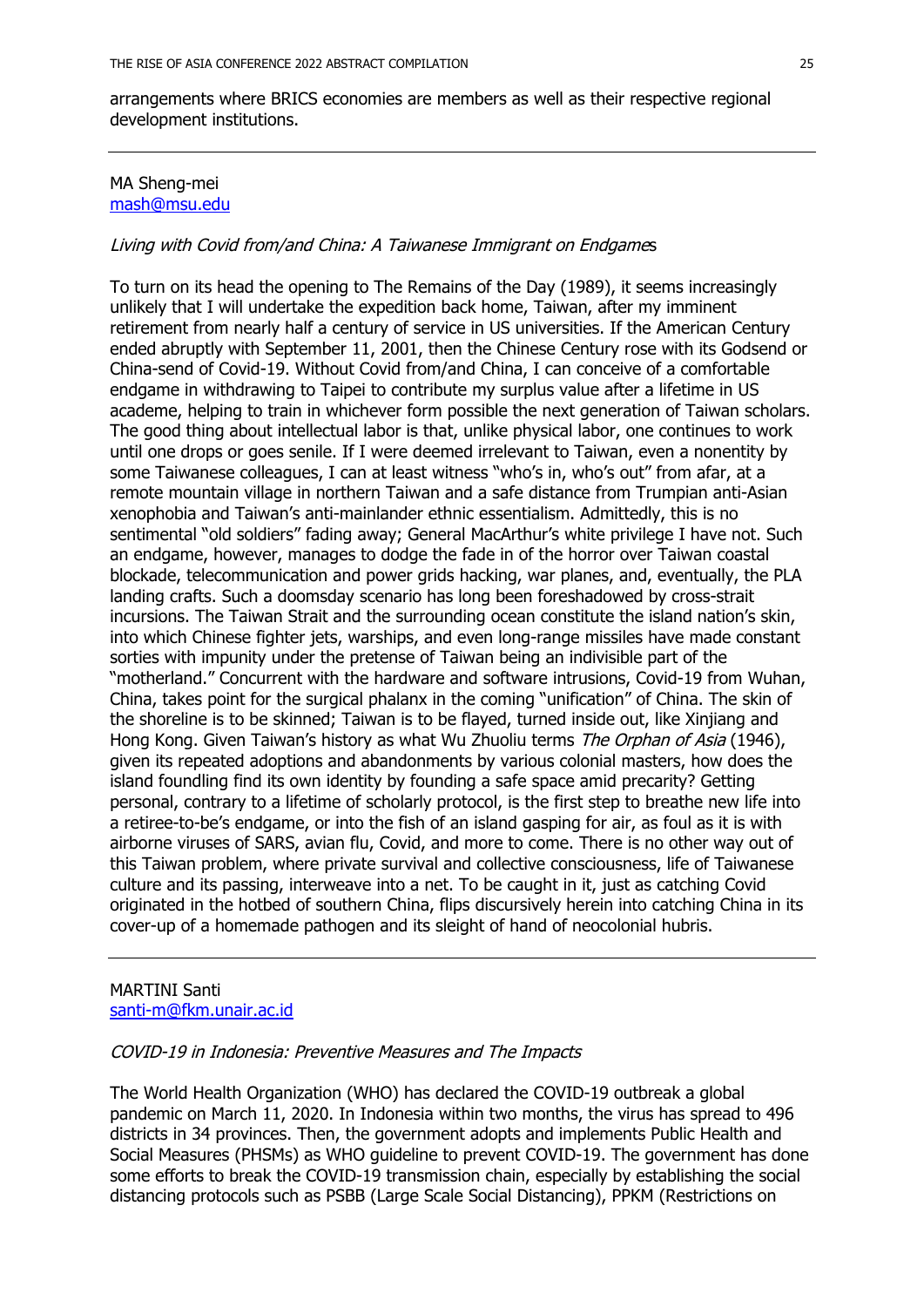Community Activities), PPKM Mikro (Micro PPKM). Because of the preventive measures, plenty of businesses had to lay off their employee, and thereafter followed by a looser scheme of social distancing which was named PPKM Micro, where lockdowns were implemented per 'Rukun Tetangga' (smallest part of the neighborhood unit in Indonesia).

The COVID-19 pandemic, besides giving an adverse effect on all sectors of living, also has a positive impact for human lives in a variety of sectors such as the development of online shopping, long distanced health consultation services (telehealth or telemedicine). Given the large population, the availability of large numbers of diagnostic test, drugs, and vaccines becomes a must. This is what awakens the public that Indonesia does not always have to depend on other countries and take a role to realize 'global health'. Since the beginning of the pandemics, research institutions and universities have collaborated in the research to overcome COVID-19 such as synergies carried out by UNAIR, UGM, and Hepatika in creating rapid tests for COVID-19. Furthermore, UNAIR became a leader in the Merah Putih Vaccine development team and conducted drug development research. At the global level, collaboration among universities in Indonesia and in ASEAN in organizing an international webinar namely International Teleconference on Technology and Policy for Supporting Implementation of COVID-19 Recovery Plan in Southeast Asia.

### MILHOMEM DE SOUSA Rodolfo rodolfo.milhomem@hotmail.com

# Human Cloning and Genetic Editing

The Global science brings constant challenges to the law, be it national or international, as it exposes the fractures that the legal building often has, transcending the current omissions of the international legal community.

The speed of changes in the technological society translates into the acceleration of time and the destruction of the current ethical limits of human rights, transforming customs, attitudes, ways of life and the very ontological essence of what is a human being.

The theme that permeates all the interfaces between different fields of knowledge and possesses almost infinite potentialities for the progress of human society or its failure is human cloning.

The constant interactions between reality and science fiction comes true with the complete mastery of human DNA mapping technology, with almost daily evolutions in the possibilities of organ cloning, 3D tissue printing, artificial blood and the total cloning of a human being for a variety of uses.

These new frontiers of human knowledge transform the very identity of the human being, generating legal controversies that range from healing to a range of diseases to the possibility of the individual identity of the cloned being and its legal and philosophical implications. The concrete possibility of new forms and methods of organ, animal and human cloning should be at the center of the international community's concern, given its high destructive potential, already widely covered in different movies, books and science-fiction stories.

Reality gives way to fiction, and the possibility of a cloned human being already exists is very high, since there is no legal binding discipline on the subject. There is no international treaty that prohibits, in a compulsory and global way, the cloning of the human being for any purpose.

The absence of such international norms produces a highly dangerous limbo for the development and full respect for human rights already embodied in history and reproduced in what is understood as IUS COGEM in International Law. This hole opens a real portal for unimaginable cloning experiences involving animals, humans, plants or any other element that can penetrate the scientist's creativity.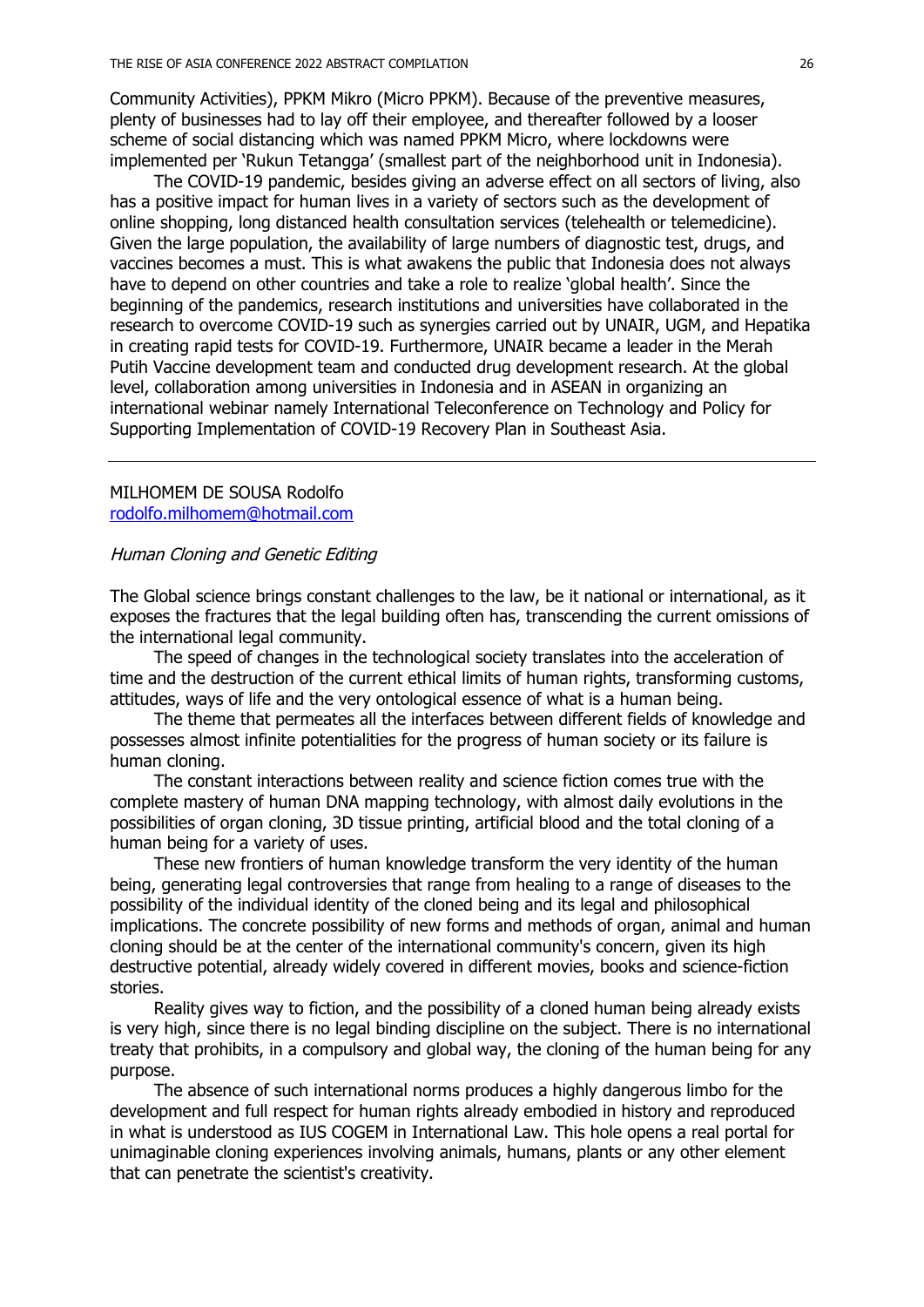The performance of large economic conglomerates, monopoly companies and even governments, outline the gloomy picture that international society currently lives, without knowing what its fate will be in the next few years. The extreme speed of technological change requires urgent treatment for this issue, with the resumption of a global negotiation for an International Treaty aimed at human cloning.

In this way, this work traces the problems related to human cloning, personal identity and personality, bringing to light the urgent need for a new international discipline, occupying the current normative vacuum on the subject.

### MITROVIC Dragana draganamitrovic@yahoo.com

### Experiences from Serbia and the region of South-Eastern Europe

Pandemic effects in Serbia had a slow start but eventually took its claims. Geographically located at the terrestrial crossroads and being an air-traffic hub and accordingly deeply interconnected with its neighbours, but also far located countries, Serbia experienced some unavoidable costs, and by government introduced different measures, with diverse bonuses and painful consequences all mixed together. As one of a few countries that could offer all major available vaccines, which also remained open towards the world for the whole period of the pandemic, Serbia offered visitors free vaccination with the desired vaccine and later introduced "vaccine tourism". Like others in the region, left alone by the EU at the beginning of the pandemic, Serbia managed to equip its public health system with protective equipment, ventilators, drugs and other necessities and even built several Covid-focused new hospitals.

Relying on cooperative countries and corporations from the East and the West, Serbia even managed, to some extent, to buffer the economic impact of the pandemic with the second biggest GDP growth in 2021 in Europe by introducing government support to businesses and individuals, as well as by relatively strong FDI, and expending agriculture export. The public remained sensitive to anti-covid restrictive measures and expressed both: discipline and irresponsibility, mostly depending on the generation in question.

#### MOHANTY Manoranjan mmohantydu@gmail.com

#### Covid-19 in India: Challenges, Responses and Lessons

The Indian story of coping with the on-going Covid-19 Pandemic, in Asian and global perspective illustrated not only the crisis of the unfolding development experience of the socalled fourth Industrial Revolution worldwide, but its all-encompassing consequences causing massive sufferings of the marginalized, especially workers, women, children and the minorities and the way the ruling elites had used modern technology (AI etc.) to carry on with their agenda.

## **Challenges**

- 1. Health challenge
- 2. Economic challenge
- 3. Political challenge

#### Responses

The responses of the regime to the crisis had two diverse streams. One was to unite with the provincial governments to make the Covid responses such as lockdowns, treatment and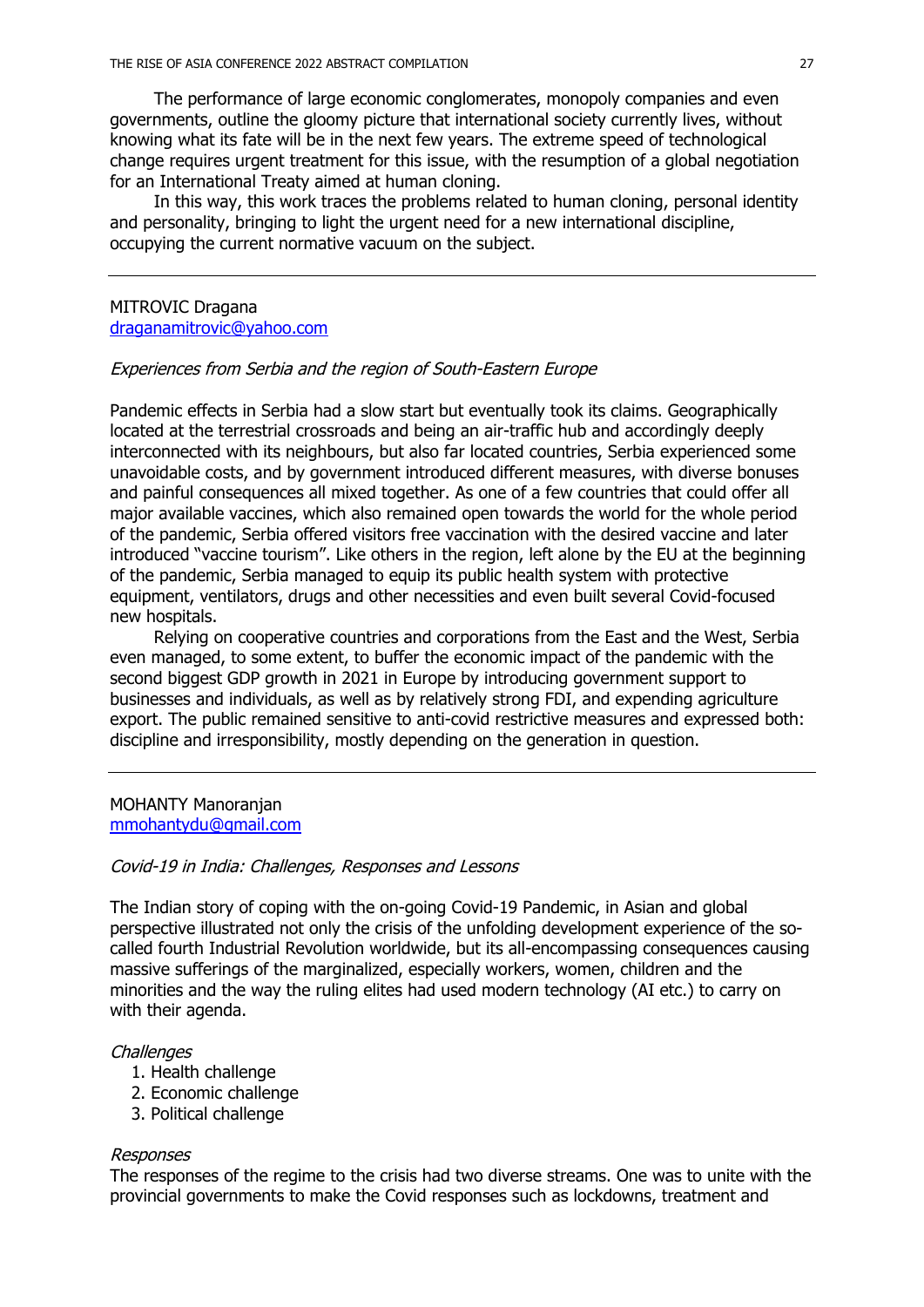vaccinations work. The other was to carry forward its neoliberal agenda of economic reforms such as largescale privatization of public enterprises and enacting Farm Laws and Labour Codes to facilitate corporate expansion and BJP's political agenda of consolidating its electoral base on the Hindutva platform. But India's people's movements which stood by the farmers and launched many campaigns to defend rights of the marginalized pointed out throughout this period that Covid-19 was yet another result of a development process that caused destruction of nature, generated social inequalities and created much alienation leading to outbreaks of violence and social tensions.

#### Lesson

The greatest lesson from Covid-19 for India and the world is perhaps to comprehend why the global elite is determined to pursue the path of techno-capitalist development despite such shocks as from the manifold losses during Covid-19 which caused havoc in the developed countries as well as developing countries. For the Bandung community this lesson has to be analysed in-depth.

#### MOTTA Paolo mottapa2@gmail.com

### Notes on demography and pandemic

The actual COVID 19 pandemic has been taking the general attention in the last two years, and the overall debate of the global scenario and sustainable development faded. In fact many other factors are to be considered to foresee what can be expected in the next future. Surely demography is a main element to take in account, together with the huge migration flows that are ongoing all around the world in the last decades.

Also if the growth of global population is now slower, a peak will be reached in the 2060 about, for then stabilize and perhaps decrease. mainly due to a lower fertility rate, the trends are different in the continents. Meanwhile we will assist a decrease in Europe, Oceania and other developed countries, and a stand-by in Latin America and some Asian, as China, a real demographic explosion is expected in sub-Saharan Africa, whose population will have doubled by 2050.

To these phenomena, that are not substantially affected by the pandemic, and will continue if there are not some unexpected catastrophes, have to be added the huge migration flows that are moving millions of persons from marginal areas and poorest countries to other continents, determining further changes in he local demographic structures. Most of global population is expected to be urbanized, and also the migrant flows are concentrated into the big metropolitan areas, mostly of Asia and Africa, living in significant quota in slums or precarious settlements with a unacceptable quality of life. Therefore, is necessary a profound shift of global vision and change in the global model to maintain as much as possible population in their native areas, and mitigate the urbanization process, issues that will are deepened in the ecology session.

## MOTTA Paolo mottapa2@gmail.com

#### Changing Perspectives of Post-Pandemic Urban Development

Resuming the considerations expressed in the previous Conferences I underline the necessary change of the actual paradigma. After another year of confinement, curfews, travel restrictions, and limitations applied all around the globe, the impacts of the pandemic are more profound of what then supposed, determining relevant and permanent shifts in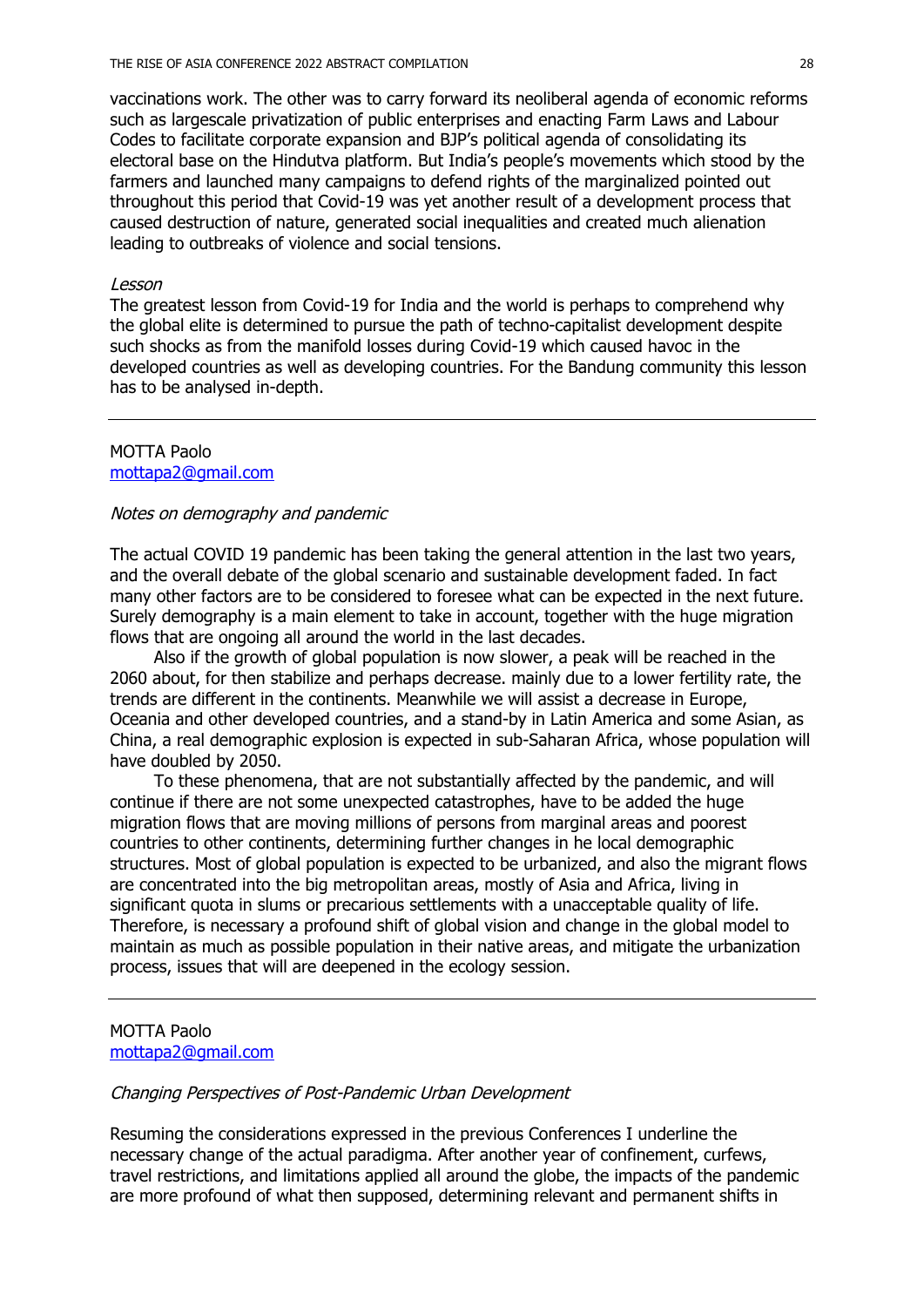many sectors of activities and social behaviors. While in 2021 the emergency seemed to be over after a few months and was considered a transitory phenomenon, the persistence of the health crisis and the forecasts of further pandemic waves globally, not yet fully predictable, now a whole series of life behaviors is bound to change irreversibly. The habits and rhythms of daily life are substantially changing, giving back the centrality to the quality of housing, to the proximity of basic services and above all to the accessibility to connectivity networks, fundamental element for the development of every activity, both working and private ones. These changes, in my opinion, are destined to remain even after the Covid 19 emergency. The pandemic has shown how vulnerable the metropolitan areas are to contagion, and there is a unique opportunity to reduce territorial inequalities, taking into account the closer interrelation between urban settlements and natural environment. But still the discussions are mostly focused on "smart cities, compact cities" as the best future option, little attention to the negative environmental impacts! Must instead start a process of profound change in the urbanization and settlement schemes, as part of a wider radical review of the existing obsolete and imposed financial, economic and social sectors. This shift towards a new urban development model can be promoted and applied especially in the emerging countries of Asia, Africa and Latin America. In fact this new approach is in line with the NAM principles, more valid in the actual fast changing context, and can define a "post" pandemic shared sustainable development model, based on values centered on the people.

## NAUMOV Olegovich veduta@list.ru

## The BRICS countries' social and cultural exchange in the post-pandemic world

The pandemic has forced geopolitical shifts at the domestic and global levels that are reshaping the current world order. One of the most predictable changes includes the increasing role of the BRICS countries at setting the agenda in official institutions, like the United Nations, and informal ones, like the various "G-summits," where global issues are discussed. Therefore, looking for common interests within the BRICS group is getting more important as well as expanding the cooperation in all strategic areas. This report deals with issues concerning social and cultural exchange within BRICS countries and the potential of its expansion. What are the advantages of multilateral scientific and technical cooperation within BRICS countries in comparison to bilateral track? What measures can be taken by the member countries to enhance their soft power in the international arena? Are there synergy effects of combining efforts in the promotion of common interests and values? The authors of the report pursue to find answers on these questions and offer numerous perspectives on the potential of deepening social and cultural cooperation between Brazil, Russia, India, China and South Africa.

# NG Michelle michelle.ng@questventures.com

### Venture Capital in South-East Asia

Based on her experience in Quest Ventures - a Singapore-based VC firm, Michelle Ng will cover the startup ecosystem in Singapore and Southeast Asia. Additionally, she would present the current Investment landscape and priority sectors for venture capital (VCs). There will also be a focus on global macro changes and what we can look forward to in 2022.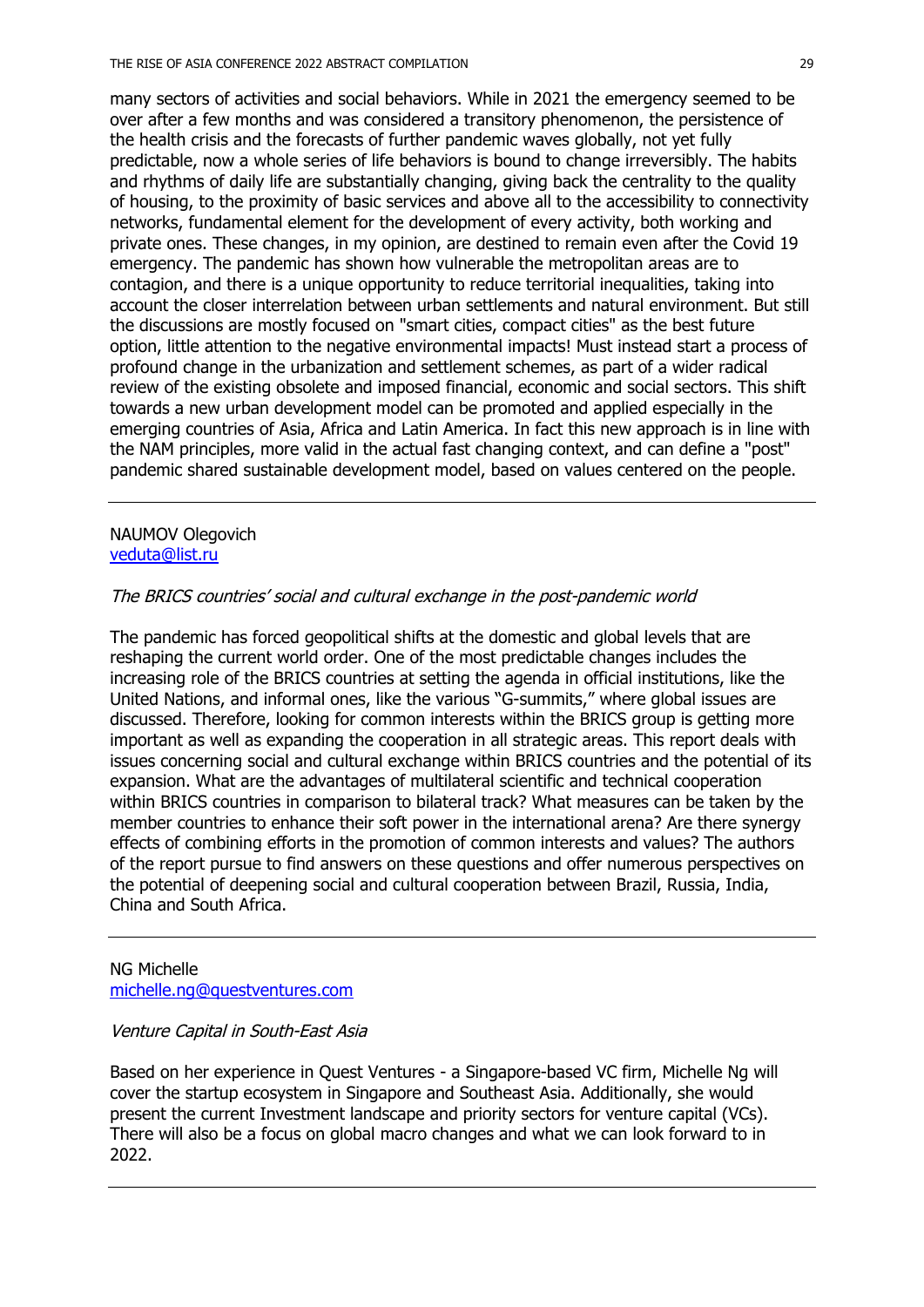### NOFRIAN Fachru fachru.nofrian@upnvj.ac.id

### Mechanization Analysis and Industrialization in Africa and South-Eastern Asia, 1970-2020

This work discusses industrialization process in South East Asia and Africa. Contrary to Bandung Spirit that is the industrialization in the region, South East Asia and Africa have experienced slow industrialization process compared with other regions such as China, Japan, and South Korea. By employing economic approaches that includes the ratio of capital to employment, this work uses the notion of mechanization to ensure the degree of industrialization process in the areas. As observed, although most regions experience deindustrialization, the trajectory between regions are different. The analysis is divided into growth rate at aggregate level, growth rate at sectoral level, and mechanization analysis. The analysis in Africa is applied into northern Africa, eastern Africa, middle Africa, and southern Africa. Data shows that while growth rate is observed in eastern Africa, western, and middle Africa, it has declined in northern and southern Africa, and also south-eastern Asia. As for sectoral analysis, data demonstrates that all regions are dominated by primary and services industry except in eastern Africa, where secondary industry has sharply increased. Sharp fluctuation in primary industry is recognized in south eastern Asia. Although it is not the main responsible, but mechanization can explain this trend, including the secondary industry trend. Finally, government in the regions should consider to stay inline to the Bandung strategy.

# NWAEZEIGWE Nwankwo nwaezeigwe.genocideafrica@gmail.com

# Israel's African Union Observer Status and the Palestinian-Arab Political Gamble: Between Diplomacy of Self-Interest and Collective Aspirations

There is no doubt that in the midst of the pandemic a lot of changes within international politics and diplomacy evidently took the world stage by storm. Some of these episodes of Global politics it is assumed might not have taken place under the pre-pandemic Global political environment without strong forces of opposition. Among these episodes was the Abraham Accord that witnessed a new phase of Arab-Israeli Détente, which was adopted against the background of institutionalized belligerent postures of the League of Arab Nations, as well as the Organization of Islamic Cooperation (OIC), whose conditionality for establishing any form of détente with the State of Israel has always been based on the Palestinian question. The second episode was the not quite long admission of the State of Israel into the African Union as an observer, which unlike the former generated a storm of opposition that centers on the Palestinian question. The fundamental question which the present paper intends to raise and attempt to provide answers to is what informed the Arab acquiescence to the Abraham Accord, which did not inform the decision to grant the State of Israel the observer status of the African Union, particularly bearing in mind that the Palestinian question does not form part of the fundamental objectives and principles of the African Union since Palestinian people are not part of the Continent of Africa?

OUYANG Xiangying oyxymail@126.com

International Relations in the Post-Covid Era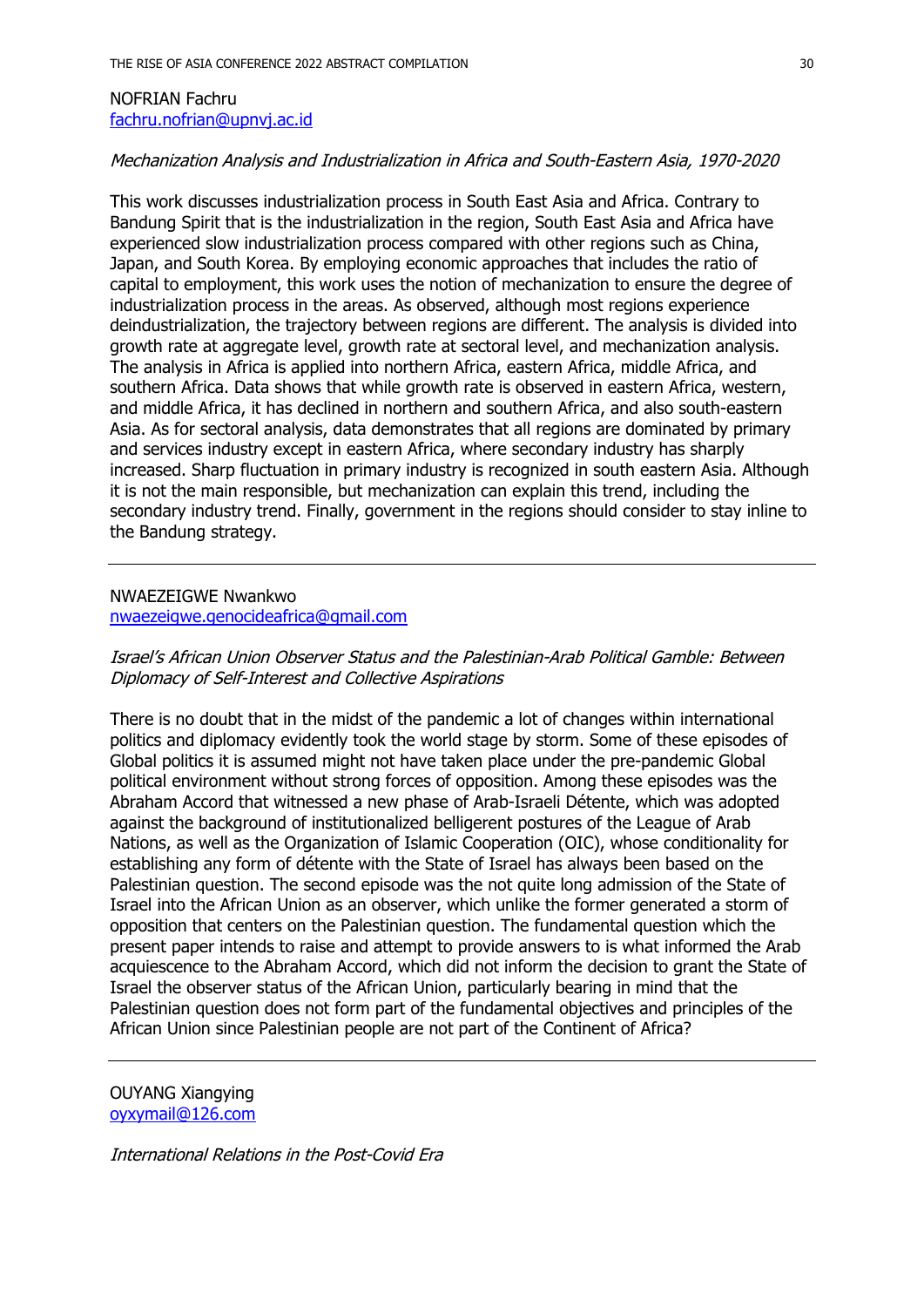Although the COVID-19 epidemic is not over, it has brought some obvious changes to the world: the inequality in Western society has increased, the differentiation between classes, races and different countries has become more serious; the system is more unavoidable, and the ideological competition is more intense; human beings are on the verge of life and death, the boundaries of the rights of the state and the individual, the interdependence and independence of the economy, the two-sided effects of freedom and democracy are prominent. The epidemic has had a certain impact on international economic relations, international political relations and international security relations, and the most important thing is that the game of major powers has become more intense. If the nations of the world do not coordinate, the international order may be at risk of chaos and collapse. In the face of the complex international issues of the post-epidemic era, China's plan is to promote common prosperity by building a larger free trade area and a community with a shared future for mankind.

# PAPE Wolfgang wolfgang.pape@gmail.com

#### Opening for Omnilateralism

After a century of western-dominated multi-lateralism and its much criticised 75-years old stronghold, the United Nations, we need a new narrative to counter Anglo-Saxon hegemony and to open up to the rise of Asia. The right post-multilateral vehicle is omni-bus – for and by all –, firstly, to widen the way for input of more ideas and good practices of non-Western origin, and secondly, to include non-state actors as legitimate stakeholders in governance.

Some trends already signal an overture towards such omni-lateralism: enhancing global governance on climate change in the COP by adding Eastern understanding of cycles in nature to protect the environment (e.g. in circular economies) and a wider appreciation of 'holism' beyond the rather linear individualistic thinking of Western societies. Also, accountable groups of civil society – more trusted than officials driven by narrow national interest – increasingly enrich wider deliberations about environmental harm and other global problems. These require East-West as well as North-South cooperation as currently obvious in the urgent cross-border exchanges among experts, among other things to combat the pandemic and save lives and livelihood worldwide. Globalisation has contributed to elevate millions out of poverty, but it increased economic and political polarisation worldwide. However, narrow-minded politicians still claim national 'sovereignty' and parochial interests against necessary global solutions for the common good while the Westphalian 'nation' is becoming a historic aberration.

Almost all governments nowadays claim democracy, but respect for its basic principles is falling. Democracy must adapt to each level of governance, from local, national, regional to global. More direct democracy may suit the directly informed local stage. The higher the stage and the wider the impact, the more expertise and stakeholder responsibility is needed to reach the common global good, i.e. omni-laterally.

### PAREPA Laura-Anca parepa@tsuda.ac.jp

### Competing patterns of diplomacy during pandemic

Although many scholars agree that the  $21<sup>st</sup>$  century is the "Asian Century", the most debated aspect is how this century will be. It was believed that promoting economic interdependence and integration in Asia will limit incentives for conflict and facilitate a stable and cooperative environment. Yet, China's rapid and ambitious march toward the status of global power and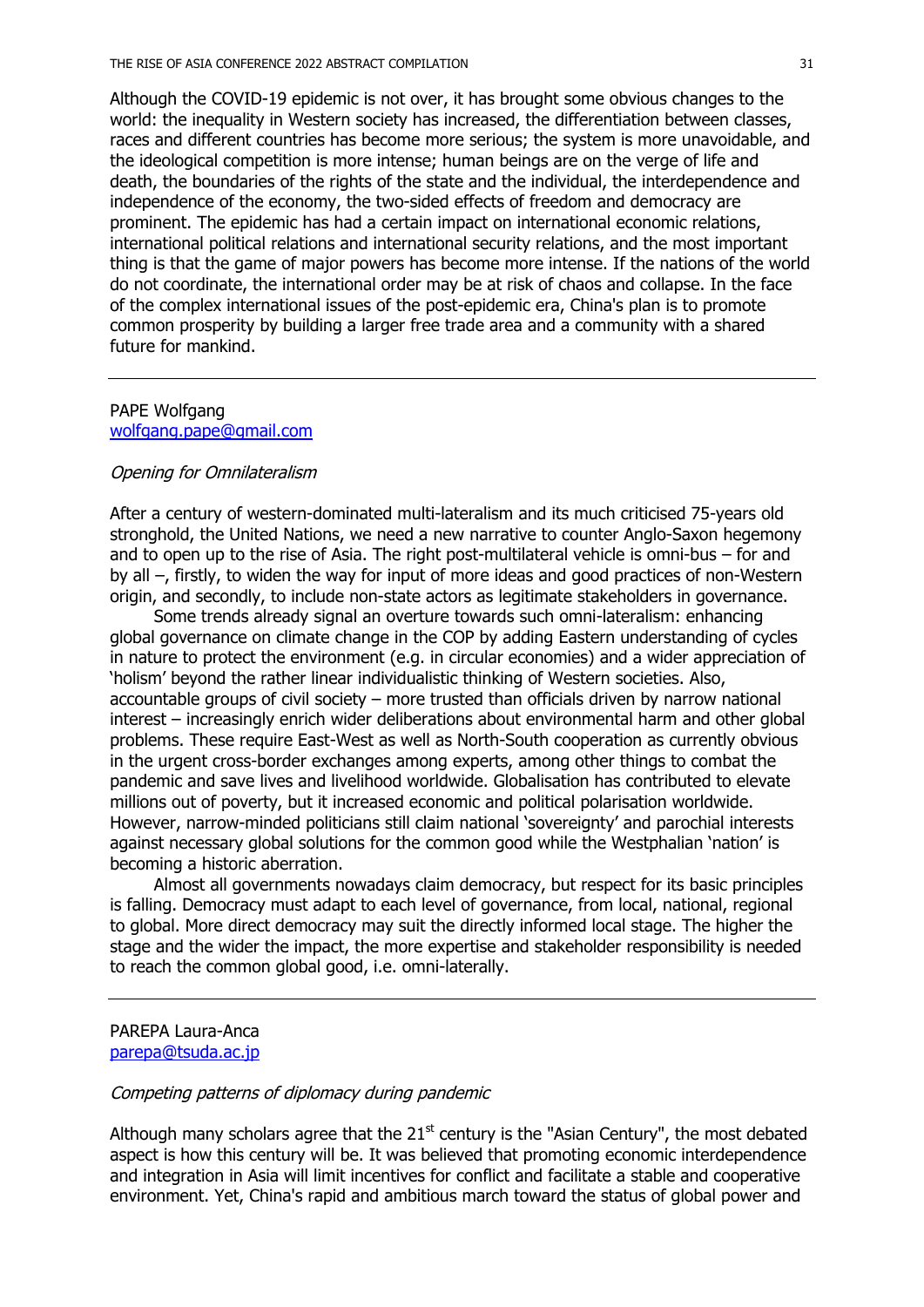the recent shift of Japan toward a proactive leadership role in regional governance create new areas of competition and make the regional situation more complex. Both China and Japan are promoting different visions of regional integration, are actively engaged in reshaping or creating economic institutions and are competing in offering assistance in Asia and beyond. In their endeavours, they have been widely making use and readjusting one of the non-military tools of their statecraft, specifically diplomacy. Using a comparative perspective, the article seeks to understand how competing patterns of diplomacy pursued by the two biggest Asian economies, especially during the COVID 19 pandemic, are shaping regional relations and the factors facilitating or impeding deeper cooperation.

PASHENTSEV Evgeny N. & BAZARKINA Darya icspsc@mail.ru & bazarkina-icspsc@yandex.ru

# Countering the Threats to Psychological Security Posed by the Malicious Use of Artificial Intelligence: Possibilities of BRICS Strategic Communication

The paper identifies the main risks and threats related to national and international psychological security (PS) in BRICS countries (particularly China, India, and Russia) and posed by the malicious use of artificial intelligence (AI). The authors maintain that PS threats, both national and international, created by the malicious use of AI should be considered at three levels. At the first level, a false negative image of AI is spread. The second level of PS threats is directly related to the malicious use of AI (MUAI), but an attack on public consciousness is not its main goal. The MUAI designed primarily to cause psychological damage belongs to the third, and highest, level of PS threats. The main methods of destructive impact through MUAI are illustrated by the examples China, India, and Russia. BRICS policy documents state readiness for joint action against the MUAI. At this point bilateral agreements play the leading role in the development of AI cooperation of BRICS member states, but their declarations clearly state the intention to join forces against the misuse of information and communications technology. BRICS's potential in this sphere is still very far from being fully tapped. The alternative models of social development based on AI technologies and possible risks for BRICS are analyzed too. It seems that in order to effectively synchronize measures to combat MUAI, it is advisable for the BRICS group to develop its strategic communication (SC), including communication provision of the incorporation of AI in member states. The authors analyze the main content of BRICS SC and assess its prospects amid the changing world order, as well as identify the main problems and trends in its development.

### PETRONE Francesco petrone.francesco@gmail.com

### BRICS, civil society and multilateralism: challenges and opportunities in the post-Covid world

Since its birth, the BRICS has been growing its scope and its achievements. Among others achievements, the BRICS has strengthened policy coordination, the promotion of growth in the world economy, the development of cooperation among its members, and has become a representative of the emerging world. Thus, broadly speaking, its strengthened involvement in the system of Global Governance has resulted in benefits that it can provide by promoting multilateralism within the current world order. However, as the recent Covid-19 pandemic has upset the international system, many questions arise about the future. Above all, many questions arise about the future of multilateralism.

In this presentation, we will analyze the role that the BRICS could play in the future of multilateralism. In our opinion, one of the key areas in which the BRICS could give an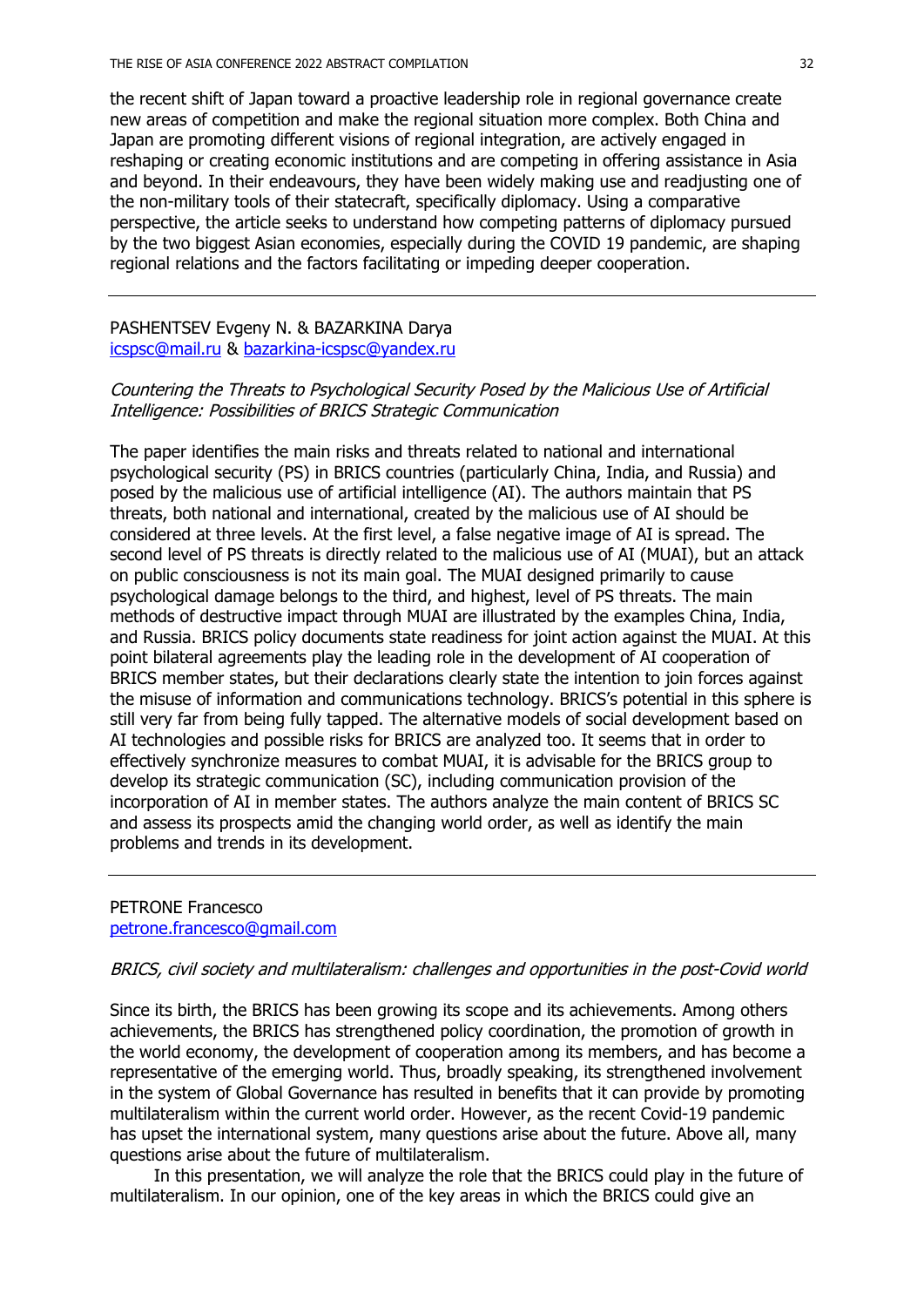important contribution is represented by their engagement in promoting a more concrete involvement of civil society in decision-making processes.

However, in the BRICS countries this aspect has several limitations. At the same time, civil society in BRICS countries could play a fundamental role in many aspects: for example, by bringing to the center of the global agenda, with particular reference to the 2030 Agenda, the problems that concern the Global South; or by acquiring/sharing practices and narratives in the cooperation/development field, overcoming divergences between global North and South, especially in a post-Covid perspective.

Thus, our aim is to analyze the current situation of civil society in BRICS countries, underlining its limits and the perspective future importance it may have in order to promote multilateralism and give a (real) impetus to the future of Global Governance.

#### PIQUET Rémi & RACLOT Alexane alexane.r-s@hotmail.com

#### Business with Indonesia

Baik Batik is a French company that imports traditional Indonesian fabric to the French market. The traditional Indonesian fabric, known as batik, is a hand-dyed cotton and silk fabric. The fabrics are decorated with designs suitable for everyday life and are commonly worn in professional and academic settings; during weddings; in puppet theaters and other forms of artistic expression. The batik is dyed by craftsmen, who take pride in drawing patterns on the fabric by tracing lines and dots with hot wax. It is resistant to dyes, which allows the craftsmen to select different colors by dipping the fabric in a dye, then removing the wax with hot water and renewing the operation with another color as many times as desired. The great diversity of motifs reflects the variety of influences, from Arabic calligraphy, to Japanese cherry blossoms including European floral arts. Passed down from generation to generation, the creation of Batik fabrics is a symbolic art of Indonesia. This art is now listed in the Intangible Heritage of Humanity.

Nowadays, the West has a growing interest in different Asian cultures and more and more Europeans are attracted by their traditions. By combining the growing interest of European consumers for traditional and cultural Asian products, as well as the desire for Indonesians to make their culture known internationally and to develop their growing textile industry, it is entirely relevant for a company like Baik Batik to emerge. Through this presentation, we will explore the opportunities presented by this market for a French importer, but also the threats that it can face. We will also develop the set-up of this project, the offers, the target customers, French and Indonesian partners, as well as the marketing strategies, and the financial aspect of the project.

### POTERYAIKO Angelina angelina.poteryaiko@gmail.com

#### AI in economics and education: what kind of jobs the future economy demands

The presentation gives an answer to the question: what kind of jobs does the future economy demand? The answer is: it demands the professions provided by the vocational education that guarantee the leading position in industry, Space and information technology to the state. To gain such leading position, it is necessary to reconstruct and to develop industrial production, including automation and robotics. If the state sets such a goal, it has to make a plan for its economy. The proper and scientific planning which gives an opportunity to get the trajectory of public goods growth can be carried out only using the dynamic Model of intebranch-intersectoral balance. Such planning will completely satisfy the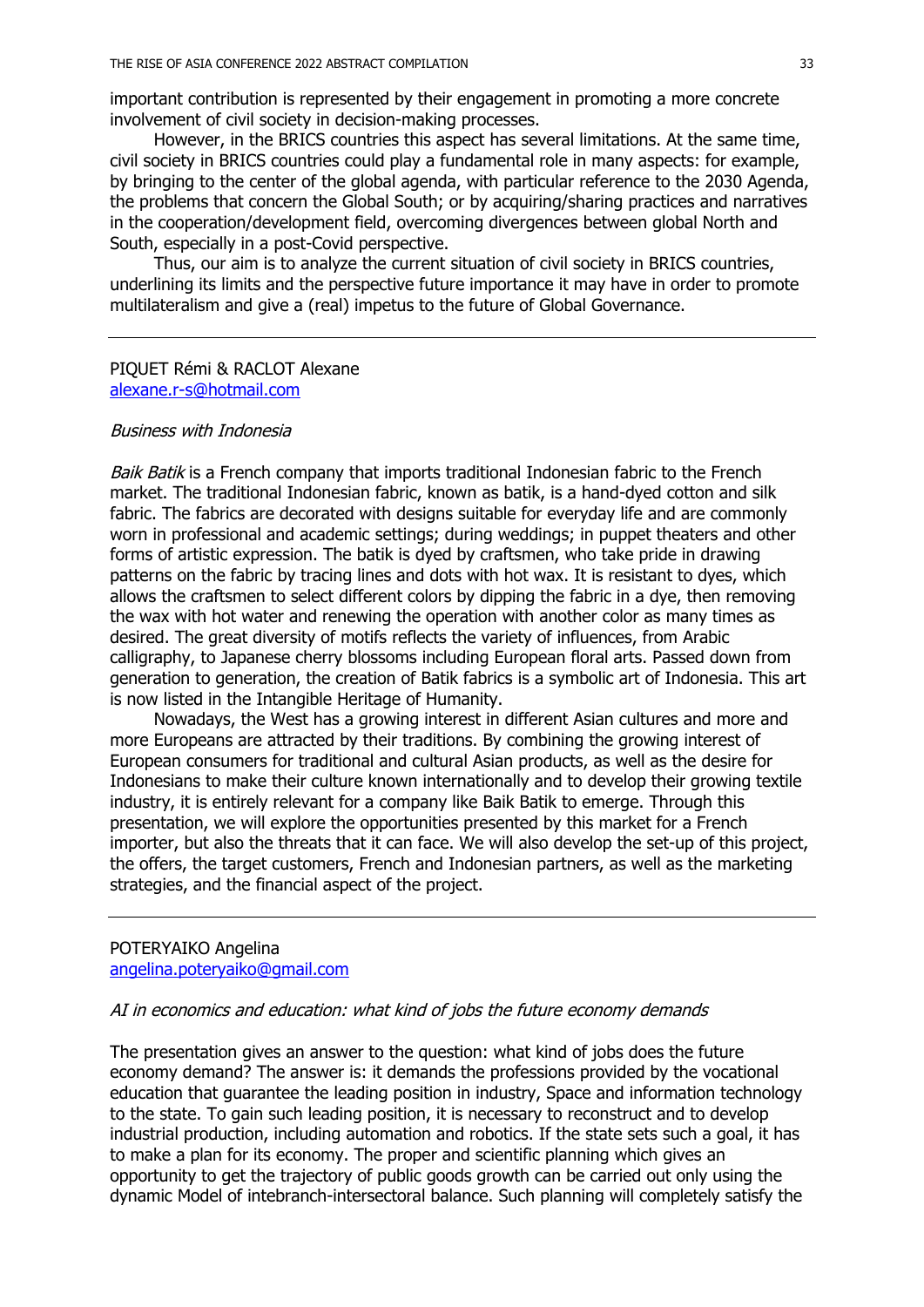business entities with workers of the required qualification, and will satisfy young specialists who in high-quality jobs and future security.

# PRAMESTI Tri tripramesti@untag-sby.ac.id

### Female Reyog of Plunturan: Quest for Gender Equality

Female reyog is a reyog art whose players are all female. Female reyog in Ponorogo, the origin of reyog dance, is rare. With the emergence of female reyog, it raises the pros and cons of the community. This research has the title "Female Reyog of Plunturan: A Quest for Gender Equality with the study of the 'Ki Onggopati Putri' reyog community in Plunturan village, Pulung district, Ponorogo Regency". The purpose of this study is to find out how female reyog is seen from the perspective of gender equality. The method used in this study is qualitative method. This study apply theory of gender equality in analyzing reyog "Ki Onggopati Putri". In collecting data the researchers used interview techniques with the number of informants 5 female reyog players. The results of this study indicate that the female reyog which was established to fill the free time of stay at home mom, became a women' s emancipation movement that fought for the rights of a woman. Women do not only stay at home as housewives but also want to do artistic activities to participate in maintaining and preserving the art of reyog Ponorogo.

PRATIHARI Bijay Ketan bijaypratihari@gmail.com

### India - Africa Relations in the 21st Century

India and Africa enjoy a long standing historical relationship. Contacts and trade between India's western part and Africa's eastern part has been going on for centuries. The new rush to Africa is not just for its economic resources but also for its growing political importance. India claims its advantage from its old and shared relationship with African countries. This relationship is multidimensional and grew by accommodating the sensitivities and interests of each other. The key to understand India's Africa policy is to understand its engagements with African countries in the post-cold war period and vis-à-vis traditional powers and new Asian competitors.

Historically speaking, in the pre-colonial period Indian traders were present in the eastern coast of Africa. The common subjugation of India and Africa to colonial rule gave common experiences and legacies. It also led to massive movement of Indian indentured workers to various African territories to replace slave workers. Resistance and fight against colonial and racial domination brought them together. In this regard Gandhiji's contribution is immense. After India's independence decolonization and anti-racialism became the key rallying point for India and Africa.

During 1960s India restructured its policies towards Africa. It started new policies under ITEC, South-South cooperation and collective self-reliance. Through these policies India again regained its lost ground in Africa. In this process, India realized that Africa is diverse. It is a continent and cannot be treated like one country. In the 1980s it became selective engagements with African states and issues. In the post-cold war period, there was a growing perception that Africa was being neglected and marginalized both politically and economically. There is a feeling that they are now of little strategic importance to the big powers in the post cold war period.

During the cold war period India's foreign policy was more inward looking due to the regional and domestic pressure. In the post cold war period due to the economic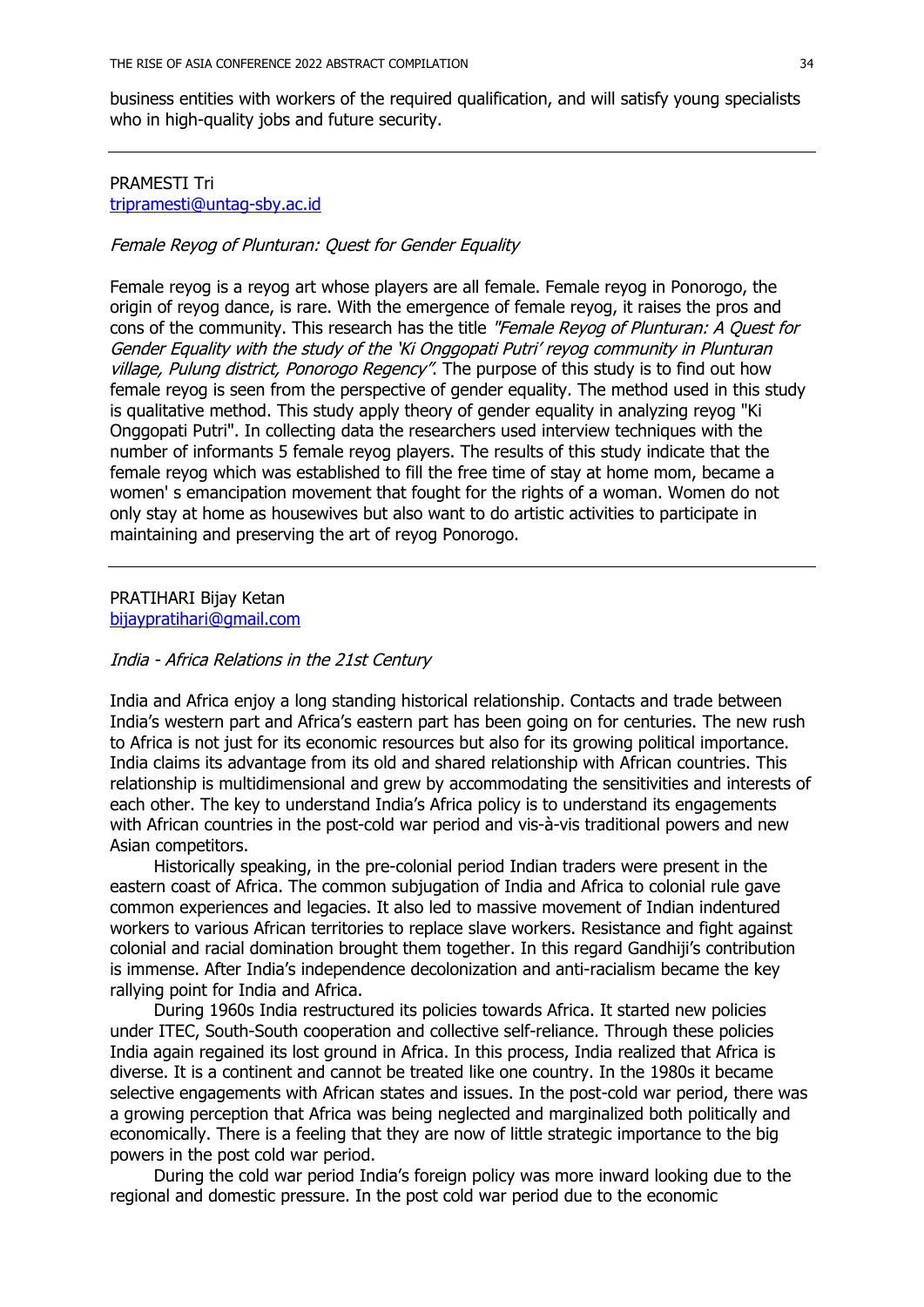liberalization in the 1990s, India gives more emphasis to trade and economic relationship with new countries especially African countries. This is mainly due to the oil and other strategic minerals required for the rapid economic growth of India.

Both India and Africa witnessed economic reforms under globalisation during 1990s. The globalisation process also changed the relationship among nations. The rapid economic growth of India threw new challenges to Indo-African relations. India needs a huge amount of oil, gas and other minerals for the sustained economic growth. In the last decade the race for Africa minerals and land put India-Africa relationship in a different perspective.

PREMANANTO Gancar gancar-c-p@feb.unair.ac.id

#### Understanding some Behavior Changes of Consumers during Pandemic

Pandemic COVID 19 has stayed for more than 1 year. Some of products and companies have problems to survive, but some of them have growth of demand. Especially for some products such as hand sanitizer, masker and vitamin. But during pandemic, what consumer bought are not on static condition, based on tracer with google analytic/trends, there is interesting condition of the volume dynamics of some product.

#### PREMANANTO Gancar gancar-c-p@feb.unair.ac.id

#### How Developing Halal Industry: An Opportunities for Entrepreneur

The halal industry is the fastest growing industry in the global economy with an annual growth rate of 20 percent. In 2016 the size of the global halal market is estimated to reach US\$5.73 trillion and reach US\$6.53 trillion by 2024 (Data source: www.reportbuyer.com/). In addition, the development of the halal industry is also seen when more and more researchers are interested in this field. Halal Industry that represents the global Islamic economy, is the fastest-growing market in the world. Halal entrepreneurs (*Halalpreneurs*) are the main contributors to this achievement as they constitute a significant portion of the total establishments in most Muslim countries (Abdullah and Azam, 2020). Currently, halal products are not only focused on Muslims but also non-Muslims. The halal industry needs to develop a public understanding of halal values to provide benefits to consumers through the introduction of halal potential and the need for value identification (Ratnasari, 2020). The halal industry requires support from the government and technology to develop further.

### PURNAWANTY Jani jani@fh.unair.ac.id

#### Bioethics Perspective in Preparing an Inclusive, Elderly-Friendly Society

Aging society will soon become an inevitability phenomenon in the society around the globe. Aging Society is a mega trend in the world resulted from a blessing from medical advances that extend human life expectancy, from an average of 80 years, to 90-100 years.

The most important thing that needs to be prepared from now on is the readiness of all components in the society to facilitate the elderly to be able to live a noble, high-quality life, and become a component that supporting the development. The principles of Bioethics can be used as a guidance for the community, including the Government, in designing community systems and structures that provide space for the elderly to live a quality life.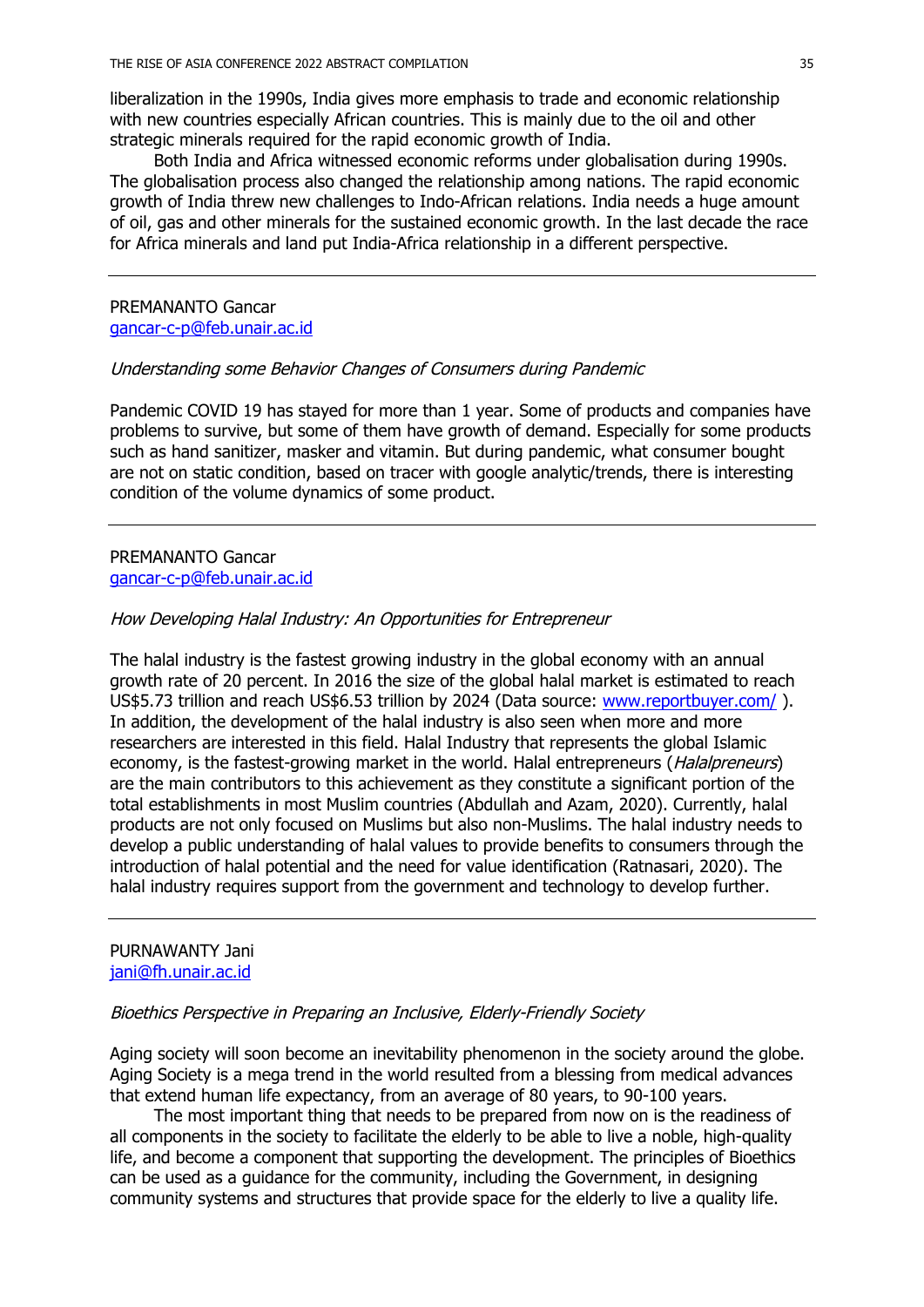There will be at least three things that will become societal phenomena in the future, namely: adaptation to AI and IT; the use of big data as a means of determining public policy by the government; and create jobs that can involve the elderly in it. The elderly should live their old age with dignity and respect. This can be achieved when, from now on, the younger generation, the community, and the government build inclusive values and community structures, that is, provide space for the elderly to be able to live and interact well in an atmosphere of mutual respect and mutual service.

#### PURNAWANTY Jani jani@fh.unair.ac.id

#### Developing Women-Friendly Tourism

The tourism sector opens up the most employment opportunities for women and at the same time places women in the most vulnerable and risky positions in that sector. The United Nations World Tourism Organization (UNWTO) in 2019 stated that the tourism sector was dominated by women, amounting to 55%.

It is undeniable that the involvement of women in the tourism sector can have a positive connotation. It is common for us to meet owners and even hotel managers who are women. The domination of women in the tourism industry is real, as real as the potential threat of sexual harassment and exploitation toward females working in the tourism sector.

The understanding that the service sector is based on customer satisfaction has been so widely promoted. This has made the position of women increasingly cornered. Womenfriendly tourism should be carried out while still providing the best service to consumers. Service to consumers must be carried out by providing protection for the dignity and physical safety of women.

This protection effort is not enough just to equip women with the ability to protect themselves, but there needs to be a change in the service of excellence paradigm in the tourism sector. Here the government is at the forefront of providing protection for its citizens and businessmen in the tourism sector also need to give a real commitment to the protection of the women they employ.

This paper discusses what synergy efforts need to be made by the government, industry, educational institutions, and the community in increasing the protection of women working in the tourism sector.

#### QUMSIYEH Mazin Mazin@qumsiyeh.org

#### Colonialism, Climate Change, and COVID: Double challenges and quintuple response needed

Palestine, like other developing countries, suffers from the five main global threats: climate change, overexploitation, habitat destruction, invasive species, and pollution. Yet, our environmental situation was made worse by socio-political situation and the COVID-19 pandemic. The bright spots are in environmental education, research, and conservation efforts. More and more people realize that politicians will not save as and that only grassroots actions in a revolutionary fervor will help avert this catastrophe. We in Palestine and activists around the world are thus not satisfied with the progress to address this existential crisis. And we certainly cannot go back to "pre-pandemic" business as usual. In writing the National Biodiversity Strategy and Action Plan (NBSAP), we work using five main principles:

1) Liberating ourselves from mental colonization (empowerment), developing RESPECT (for ourselves, for others, for nature).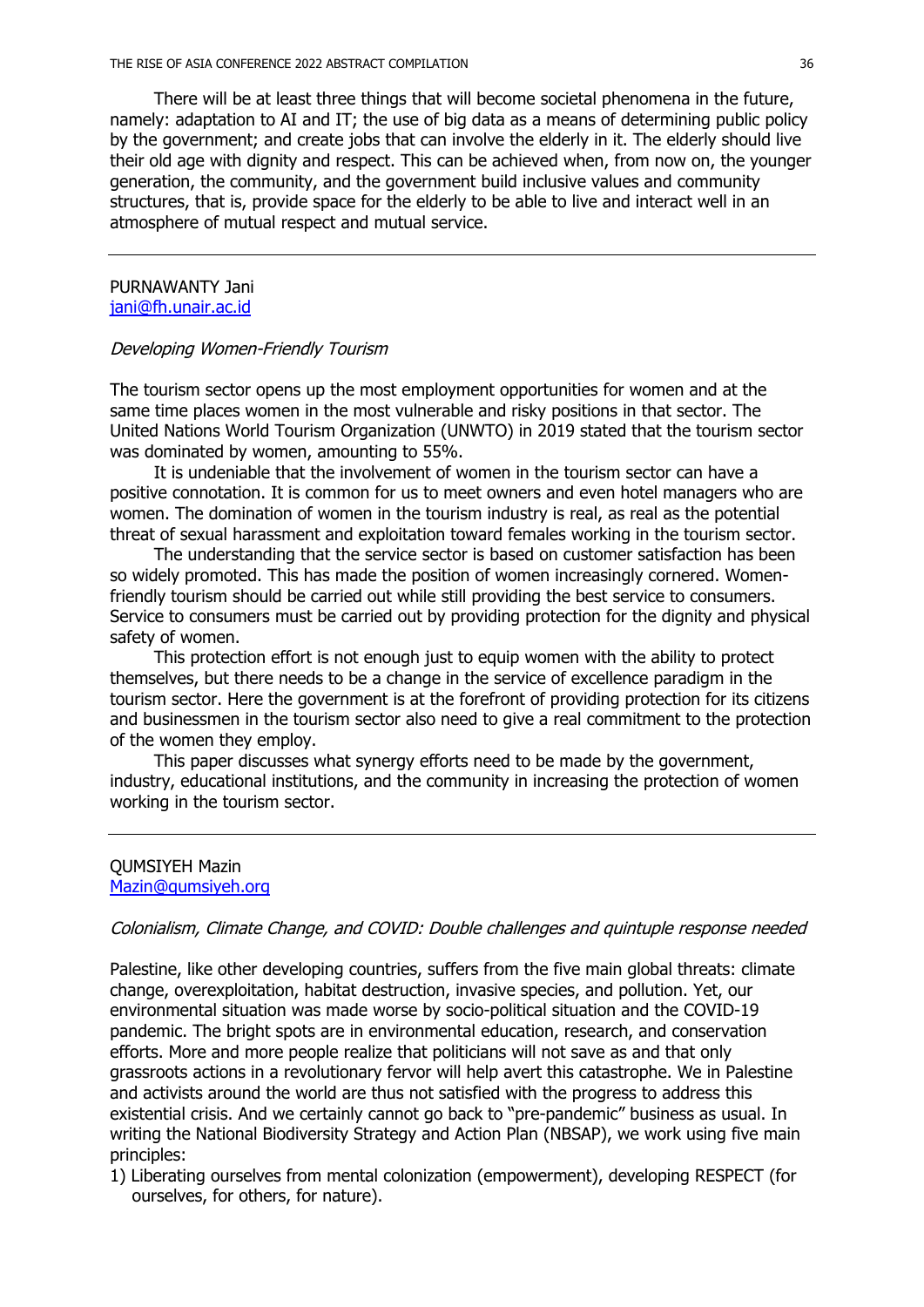- 2) New economic system must be reinvented based on caring, empathy, and collaboration both across borders (which eventually should be dismantled) and within borders.
- 3) We must use our indigenous knowledge, practices, and value systems: Indigenous knowledge includes traditional ways of production and consumption. Using new technology can work together (e.g for food sovereignty) while protecting the environment.
- 4) We have to have environmental justice. People should be entitled to clean air, clean water, and a healthy environment all around. [see also the Universal Declaration of Human Rights for basic rights
- 5) We need human capacity building especially in developing countries including restructuring of educational systems at all levels. For example, schools and universities should not kill creativity & innovation and create conformist consumers. They should help young people become better innovative citizen activists who protect the environment!

In this presentation we will review these issues briefly focusing on lessons learned in Palestine.

### QUMSIYEH Mazin Mazin@qumsiyeh.org

# Strategies for sustainability of human and natural communities in a stressed developing country (Palestine)

Palestine, like other developing countries suffers from the five main threats: climate change, overexploitation, habitat destruction, invasive species, and pollution. Yet, our environmental situation is made worse by socio-political situation including the Israeli occupation/colonization. The few bright spots in terms of things like environmental education, research, and conservation efforts are localized and spotty and are not "system wise" to turn the corner and stem the environmental deterioration. We believe it is possible to use the opportunity of building the National Biodiversity Strategy and Action Plan (NBSAP 2022), currently led by joint effort of our institution, the Environment Quality Authority and stakeholders, to truly make a radical transformation in the society to achieve sustainable human and natural communities in Palestine. To do this, it is incumbent on us to get maximum participation and energy from ALL sectors of our society (governmental, local authorities, NGOs, CSOs, academia, religious communities, media, and public at large). There is a huge global commitment in the next ten years to finance and logistically support conservation and to halt, mitigate and adapt to climate change in developing countries. Palestine is showing it can be a leader in this while also achieving environmental justice.

### RAHMAN Mohd Nayyer & REHMAN Sheena mnrahman.co@myamu.ac.in & srehman@myamu.ac.in

### Determinants of Venture Capital Investments in Emerging Asia Pacific countries

Since the 1980s-90s, Venture capital has grown to be widely considered as an effective source of funding for creative operations and long-term growth and it is continued to flourish and still playing a major role in the development of economies. To comprehend its intricate mechanisms and activity, it is necessary to examine it with new dynamism. Therefore, using a unique country-level panel dataset, this study depicts the dynamics of venture capital investment while empirically analysing major macroeconomic, entrepreneurial, and institutional drivers that play a major role in attracting investments primarily in Asia-Pacific countries. The study's unique feature is that it is based on Venture Capital determinants in 23 Asia-Pacific countries over the period 2006-2019, which coincides with the peak of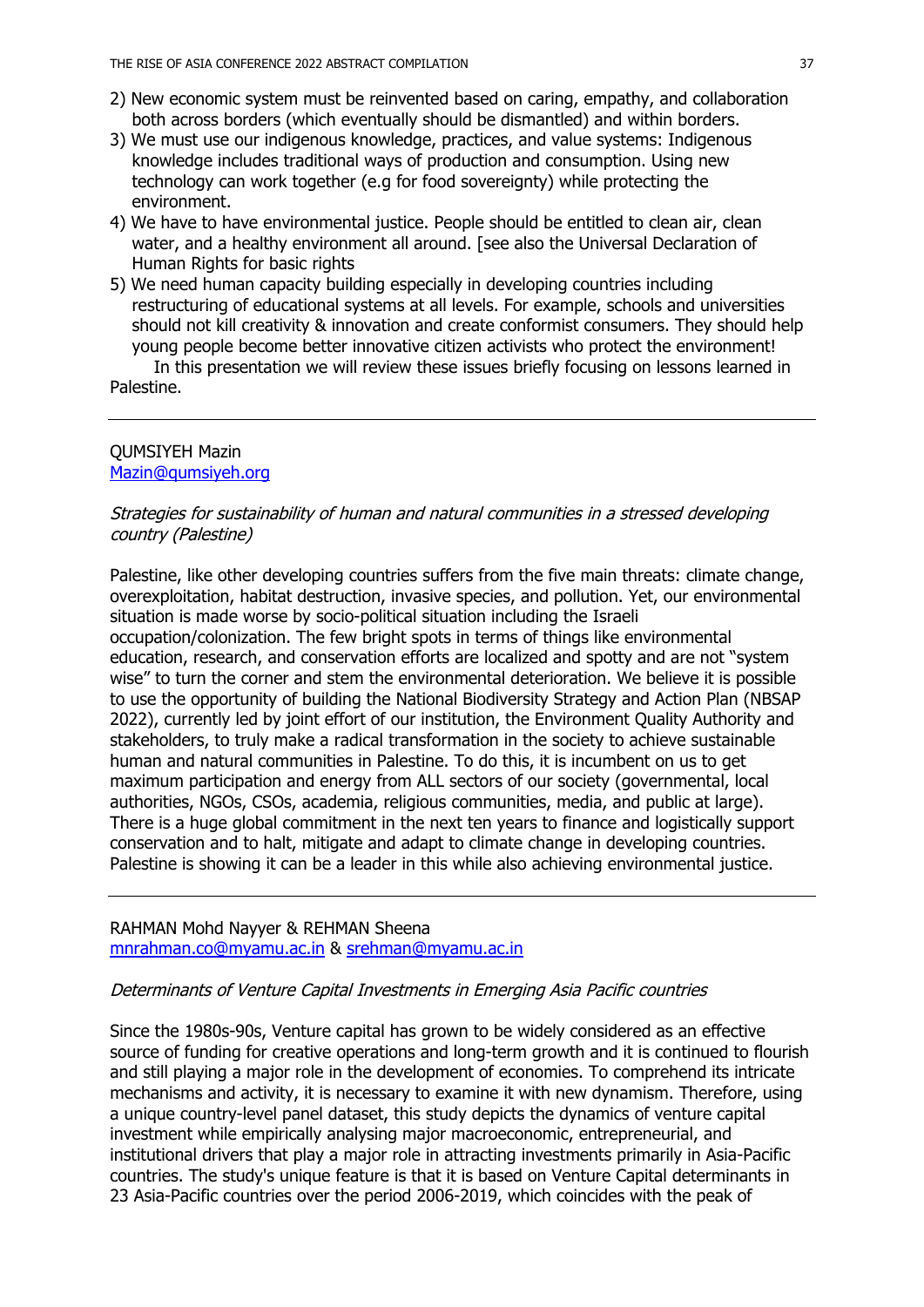venture capital investment in emerging economies. The study uses Panel regression analysis with Fixed and Random effects. The study provides a deeper understanding of Asia-Pacific venture capital market's distributional and operational characteristics, as well as highlighting a significant implication for entrepreneurs and policymakers on how to arrange venture capital activities efficiently in emergent economies.

### RAIMUNDO Ines inesmacamo@gmail.com

#### Is Covid the blow at the mercy of the fragile health system in Mozambique?

Since the outbreak of Covid-19 during early 2020, all world nations felt that they were globalized. There is no other way of thinking of globalization besides how Covid impacted nations regardless of their GDP or HDI. From Global North to Global South, all countries are affected. Covid and varied numbers of infected and deceased people are unnumbered in the world. Covid is creating physical, moral, cultural, and economic pain with lesser intensity to solid intensity, and worst in low developed countries, it negatively impacts the economy, particularly tourism and how social distancing has changed their culture dramatically regarding concentrations for burials, weddings and church services attendance. The first actions taken by countries were to limit people's movements and produce a series of instructions aiming to minimize the degree of contamination. In a short period, countries were in lockdown, curfew, or mobility limitations, and suddenly all people were demanded to mask up. While Mozambique, one of the world's poorest countries, is still fighting traditional diseases such as malaria, diarrhoea, HIV, and other environmental diseases suddenly must deal with Covid, a disease that seems to have knocked out even countries with robust health systems and economies. Up to the first week of January 2022 were registered in the country 203.2411 out of 1,132,400 collected. The 202,872-community transmission and 369 imported cases. In the meantime, there were recuperated up to now 165.271 cases. The number of deaths registered by Covid is 2,077. The numbers are not enough to explain why the Covid rate of infection is still low after two years, despite the rapid increase. Also, why the numbers of death are still low considering the fragile health system, many hypotheses have been advanced, namely: i) low rate of Covid testing and determination of causes of deaths; ii) curfew and travel restrictions; iii) longstanding period of malaria preventing, especially people over 50 years of age; iv) treatment of malaria was it believed that the medicine of malaria used to treat Covid; v) the weather where temperatures are over 20 degree average per year. However, the low administration rate of vaccines against Covid, fragile health system, and teeming transports would constitute the vehicle for transmission. Nevertheless, this is not the case. The paper aims to discuss the discourses, assumptions, and narratives about Covid in a country ravaged by a fragile health system.

RIASKOVA Ekaterina katrinryaskova@gmail.com

# Digital aspects of financial globalization.

The process of globalization is imperative to the modern structure of the world's economy: its dynamically developing financial component has become a conductor of multidirectional impulses to national economic systems, spatial development and all spheres of social life through transnational capital flows. Economic globalization appears as an evolutionary stage of the economic organization of society, when financial parameters set the goals of economic entities, and the mechanisms of their interaction are determined by financial relations. That is why the concept of "financial globalization" has been formed in Russian and Western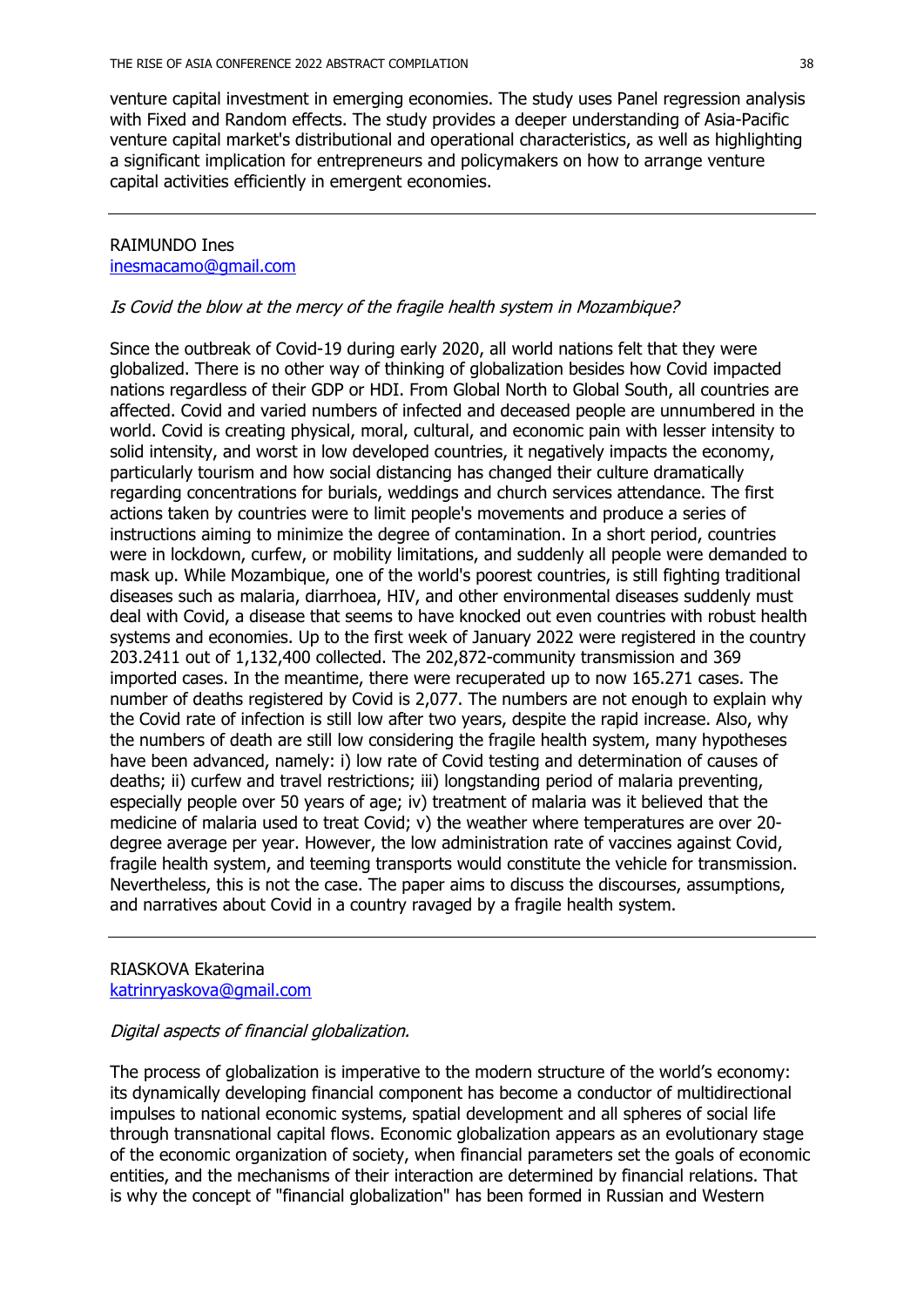economic literature. The development of international finance has long outstripped the growth of both the world's industrial output growth and the volume of exports and imports, because the flows of cross-border capital grew at high speed. Financial globalization has become the core of globalization processes, their most dynamic component.

Financial globalization lead to a new competitive environment, contributed to the restructuring of the world economy, increased the differentiation of states and led to the fact that national economies found themselves in a conflict of interests: under the influence of globalization and the need to protect national interests.

The process of financial globalization is a phenomenon of both historical and diverse evolution. The evolutionary development of modern financial globalization, can be summarized by two phases, depending on the dynamics of the process, characteristic trends and special event series:

1) Expansion phase (1990-2008);

2) Compression phase (2008-present).

Each of those phases has its own economic trends. The second phase, the phase of contraction of financial globalization, is characterized by an intensifying of competition between countries for the redistribution of global financial capital, which leads to the use of dirigiste strategies to protect national sovereignty, giving rise to deglobalization processes. The dominant trend in modern finance is the phenomenon of rapid reduction in the share of the real-world component of the global financial system and the expansion of size and scale of its virtual subsystem. The trend of digitalization and openness of national economies makes them more and more vulnerable to external influences, which necessitates state regulation measures.

#### RICCERI Marco & NICOTERA Ida

eurispes.intl-dept@libero.it & idanicotera@gmail.com

## BRICS and G20 for the Regulation of the Digital Economy: The Challenge of a Universal Digital Code of Ethics

The more the world enters the heart of the digital revolution, the more commitments and the related initiatives for an adequate and shared regulation of the innovative processes in progress multiply in international bodies. A regulation, the Author adds, which finds its basis in the definition of a "Universal Digital Code of Ethics" for the digital world, proposed by UNESCO in the Ugra Memorandum (June 2021). The paper analyzes the value of this fundamental step and illustrates the strategies approved on the subject in the summits of the BRICS and G20 international coordinations, which took place in the second half of 2021. The criterion adopted in the evaluation of this priority international commitment is linked to the prospects for organization of a new world economic order that is more equitable, inclusive, balanced according to the principles and guidelines approved by the states on the goal of sustainable development.

#### ROSALINDA Henny henny.rosalinda@port.ac.uk

## The Economic Impact of Covid-19 on the International Female Migrants and their Left-behind Family in Indonesia

This study aims to (1) describe economic activities of Indonesian female migrants based on the regions and age; (2) describe the economic situation of the left-behind families; (3) examine the impact of the Covid-19 pandemic to the women in the working place; and (4) examine the impact on the left-behind. The research used a mixed method of quantitative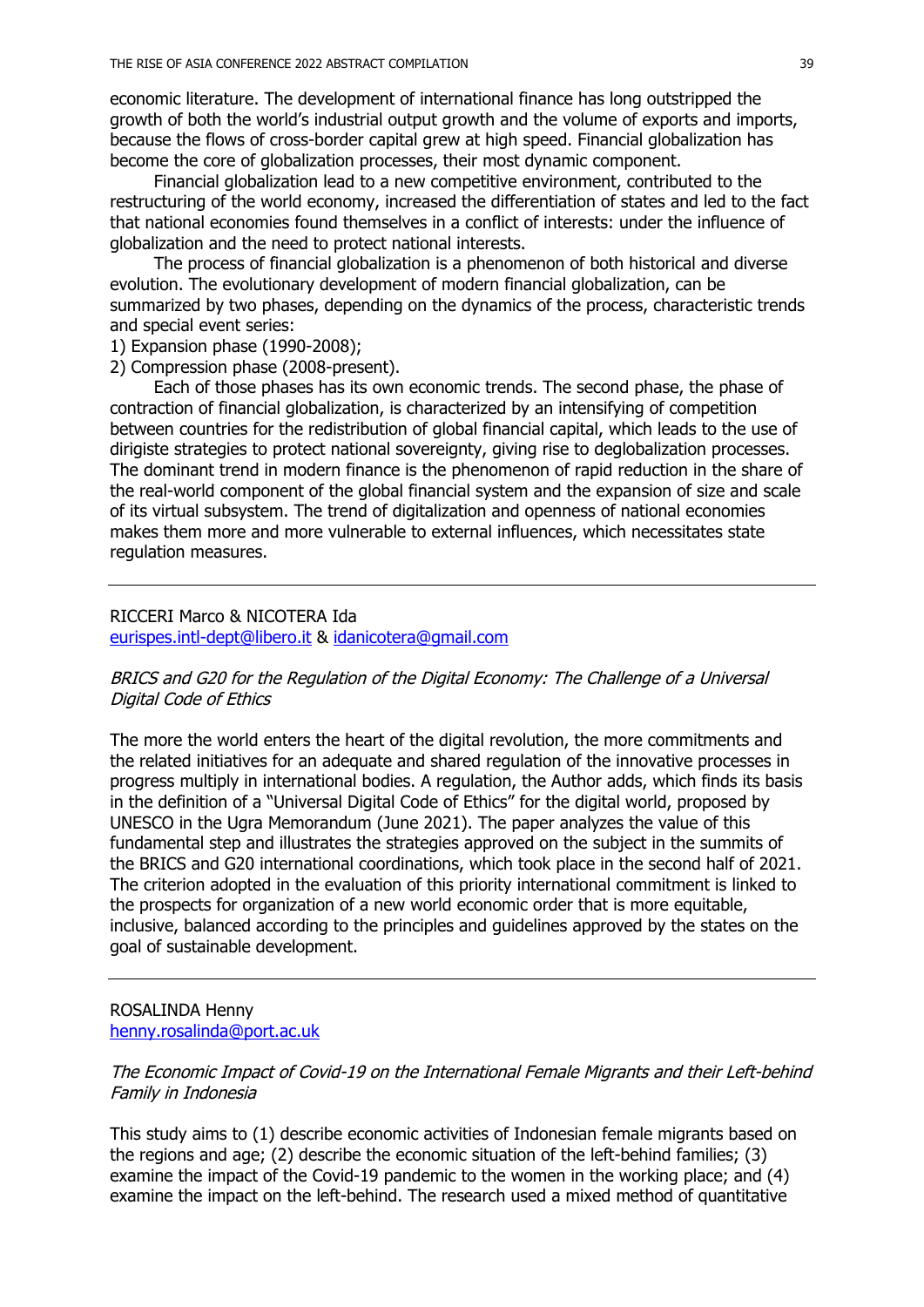and qualitative approaches. The quantitative data was collected through the household survey of 605 households and the online survey of 2827 Indonesian female migrants who work overseas. Simultaneously, the qualitative data was gained through in-depth interviews with 31 international female migrants and 30 left-behind families. The research site was primarily done in Malang Regency, Indonesia. The results of this study show that economic activities, regardless of the region, presents a common pattern that most migrants work as a housemaid (97%) with ages ranging from 41-50 years old. Mostly, the left-behind families are extended families which consist of a nuclear family with an additional family member be it parents (in-law) or other relatives and earn mostly IDR 1-3 million monthly. The pandemic did not severely impact female migrants in terms of the salary cut, salary delay, working hour changing, borrowing money, remittance, and economic concern for the left-behind. The economic impact at home is highlighted by income loss. The chosen strategy to overcome this issue is working extension by other family members and the use of remaining savings.

## SABA AYON Hadi; GALINON-MELENEC Béatrice; COLLOC Joël; KARTIKAWANGI Dorien; SARINASTITI Nia; CAPULONG REYES Rowena s.a.hadi@sabaeu.com

### Trace, e-Health and Ethics: The Case of Health-Tech in Indonesia

Health is one of the areas shattered by digital culture long before the Covid-19 pandemic accelerated its transformation. Based on computing processes, the information derived from the communication between the user/patient and the (para)medical representative is shaped by algorithmic calculations as well as social practices produced by the set of intertwined technologies. According to the World Health Organization (2015), many countries in the South-East Asia region have implemented various projects in the area of e-health (Bhutan, Democratic People's Republic of Korea, Maldives, Bangladesh, Indonesia, India and Sri Lanka). Indonesia is one of the countries witnessing a growing development of their digital health services. A 2020 (1) study shows that the e-health universe in Indonesia comprises on the one hand, companies that disseminate information intended for the general public on health, (diagnosis, practical advice, addresses, etc.); and on the other, tools allowing remote consultations, video conferences, purchase of drugs, etc. This kind of information and communication displaces, redefines and reshapes the form of knowledge, formats and methods (Doueihi, 2011) and questions the viability and the legitimacy of some wellestablished social and cultural norms together with their legal frameworks.

How is the health technology system changing communication? What happens to the complexity of the "body-trace" (Galinon-Mélénec, 2011, 2017) when it turns into "digital traces"? How are digital traces highlighted in the e-health process and how do they affect the relationship between patient and doctor? What is the role of Artificial Intelligence in improving public health while remaining ethical? How do users participate in the health online culture in Indonesia, and how can we measure/evaluate their participation? How could the use of digital media be efficient in marketing and public relations strategies? This crosscultural round table, that gathers academics from France, Indonesia and the Philippines, aims at discussing the topics of health, information and communication from different backgrounds and approaches.

(1) This study is conducted by Dorien Kartikawangi and Hadi Saba Ayon started in 2020 in Jakarta and is still in progress. It aims at analyzing the reality and organization of the Healthtech in Indonesia to forward availability-map of services, usage, content, and performance.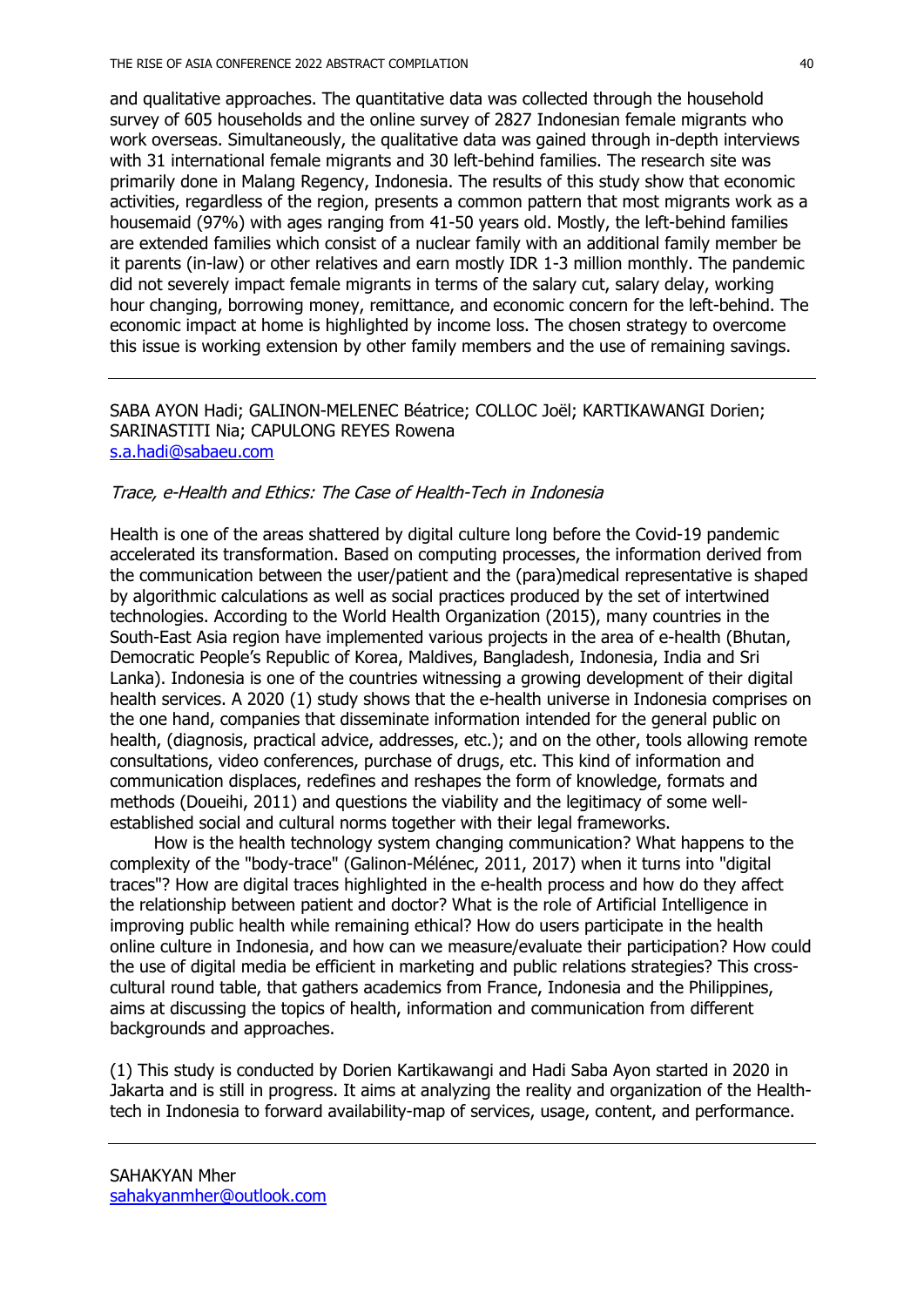#### China's Belt and Road Initiative and Central Asia in the Era of Covid-19

This study focuses on China's involvement in the Central Asia through the Belt and Road Initiative (BRI). China is making huge gains by strengthening its economic, political and transportation links in this strategic, resource-rich region. It argues that China with its Health Silk Road has secured the place of Chinese vaccines in the markets of all Central Asian states, which creates additional opportunities for Chinese medical production sector. Promoting its Digital Silk Road, China has secured its place in technological market of the region, where its companies actively take part in digitalization of economies of Central Asian countries. The Shanghai Cooperation Organization (SCO) plays an important role in contributing to the stability and security of Central Asian countries and Afghanistan, however China created also "China+Central Asia" cooperation mechanism, that it develops its relations with Central Asian states in multilateral level without any other Great powers involvement, as it is in SCO. It concludes that China through its BRI has mostly kept its advancement in Central Asia in pre-and post-Covid-19 eras, although the outbreak made some problems for the trade.

### SALL Ebrima ebrima.sall2013@gmail.com

# West Africa: Covid Response, and the Need to Build Forward Better

West Africa has been hardly hit by successive waves of the COVID-19 pandemic. The impact of the pandemic on the health systems, on the economies, and on the social protection systems has been severe. The initial responses of the states were slightly different from one another but, on the whole, they were hardly different from those of other regions of the continent: encouraging physical distancing and other safety measures, distribution of masks, border closures, lockdowns, curfews, school closures, provision of emergency relief to communities and to the travel, hospitality and entertainment industries, etc. In Senegal, the government succeeded in rallying, for a time, all the political parties, religious leaders, major civil society organisations and the business sector behind it to wage the 'war against COVID'. However, here, as elsewhere, the consensus was short-lived, and the enthusiasm and creativity displayed by artists, musicians, and social movements of women and youth in the fight against COVID had begun to subside by the end of the first year of the pandemic. Vaccination rates are still quite low across the region and, although the rates of infection and mortality were much higher in the third wave (with the Delta Variant) than during the first and second waves, lockdowns and curfews were excluded from the official responses. How has the pandemic impacted on the problems of the health sector, poverty rates, the inequality, and the economic, and governance challenges that existed before the outbreak of the pandemic? How truly adapted to the socio-economic and cultural realities of our part of the world have the responses to COVID-19 really been? We are safe from COVID only when everybody is safe: were the communities really engaged and allowed to play active roles in the search for solutions that ensured the safety and security of all groups and communities? Has COVID-19 led to any change in the priorities of the governments, in the thinking about economic and social issues, and in development strategies of the region? How are the needs to re-build the health systems and push for economic recovery being balanced with the urgent need for the advancement of sustainable, people-centred transformation and African integration agendas? These are some of the questions that the paper will be focusing on.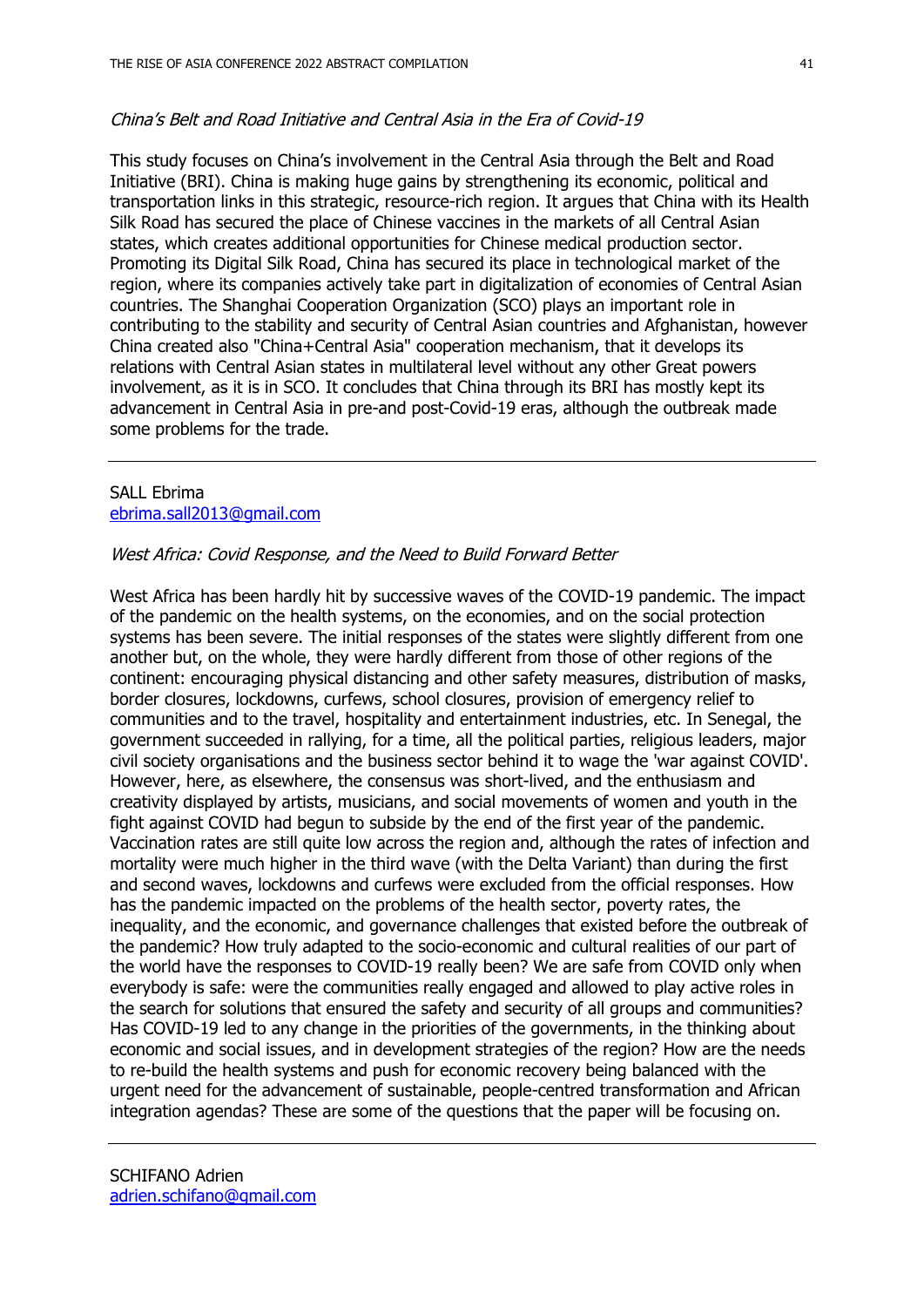## The Era of Covid Diplomacy: Crouching Tigers and Hidden Dragons in Asia in Pandemic Times?

The Covid-19 pandemic crisis has been subject of a focus of unprecedented strength by international institutions. While some institutions were slow in adopting policies in response to the crisis, some were, on the contrary, quite fast, which is the case of some regional institutions in Asia. An interesting feature of policies adopted in the face of the pandemic involved financial mechanisms. This paper analyses the cases of two such mechanism: the ASEAN Covid-19 Response Fund and the SAARC Covid-19 Emergency Fund.

It is observed that states, be it members of these organizations or non members, contributing to these mechanisms as well as the amounts contributed are directly correlated to their current diplomatic goals. In the case of the SAARC, India, Bangladesh and Pakistan contributed amounts that seemingly reflect their ambitions in South Asia. In the case of ASEAN, China and Australia contributions are at the level of their current interest in Southeast Asia and contrast greatly with the timid contribution of Japan, despite this state's past interest in this area.

While the two cases studied display significant differences, in particular when considering the respective role of member and non member states, the diplomatic relations they arguably reflect appear in conformity with the original purpose of the organizations concerned. Members participation in the SAARC Covid-19 Emergency Fund corresponds to the original role assigned to SAARC as well as the current power balance among its members. Contributions to the ASEAN Covid-19 Response Fund seem to be in harmony with the original outward oriented role of ASEAN and current interest os the states involved.

It is concluded that these financial mechanisms, while confirming the place in the design of these organizations of the balance of powers and interests among their participants, show the central role of these institutions in regional governance and diplomacy in Asia.

#### SESA Maja maja.sesa@edu.unito.it

#### Is Covid-19 just a sanitary issue?

Since the Covid-19 pandemic spread from China in late 2019-early 2020, in order to prevent the same problems faced at that time, in the last few months, China decided to pursue a "Zero Covid Policy", which means that not a single local virus transmission is acceptable. For this reason, the government suggests Chinese population to always have essential goods stocks, because sudden lockdowns are always round the corner. But what does this strict policy consist of? For example, if one person out of more than thirty thousand people in Disneyland Shanghai tests positive for Covid, like it happened at the beginning of November 2021, none is allowed to go back home until everyone gets tested. Most Chinese seem to agree with this policy, since official statistic show that the country is managing quite well the virus' spread, according to the Party's narrative.

Furthermore, many citizens have been quarantined for Covid-19 despite testing negative. They were Chinese activists and people who "spread rumors" about the health crisis. Many of them did not even criticized the government guidelines, but simply spread possibly useful information about the pandemic.

In the last two years, CPC showed how its priority remains stifling of dissent and the health crisis became a perfect opportunity to tighten up control measures. It is the case in Tibet, where personal chat on WeChat are spied, many monasteries are closed and prayers are forbidden. The situation is even worse in Xinjiang, where Uyghurs are imprisoned in socalled "re-education-camps", where cells are overcrowded and hygiene conditions are poor.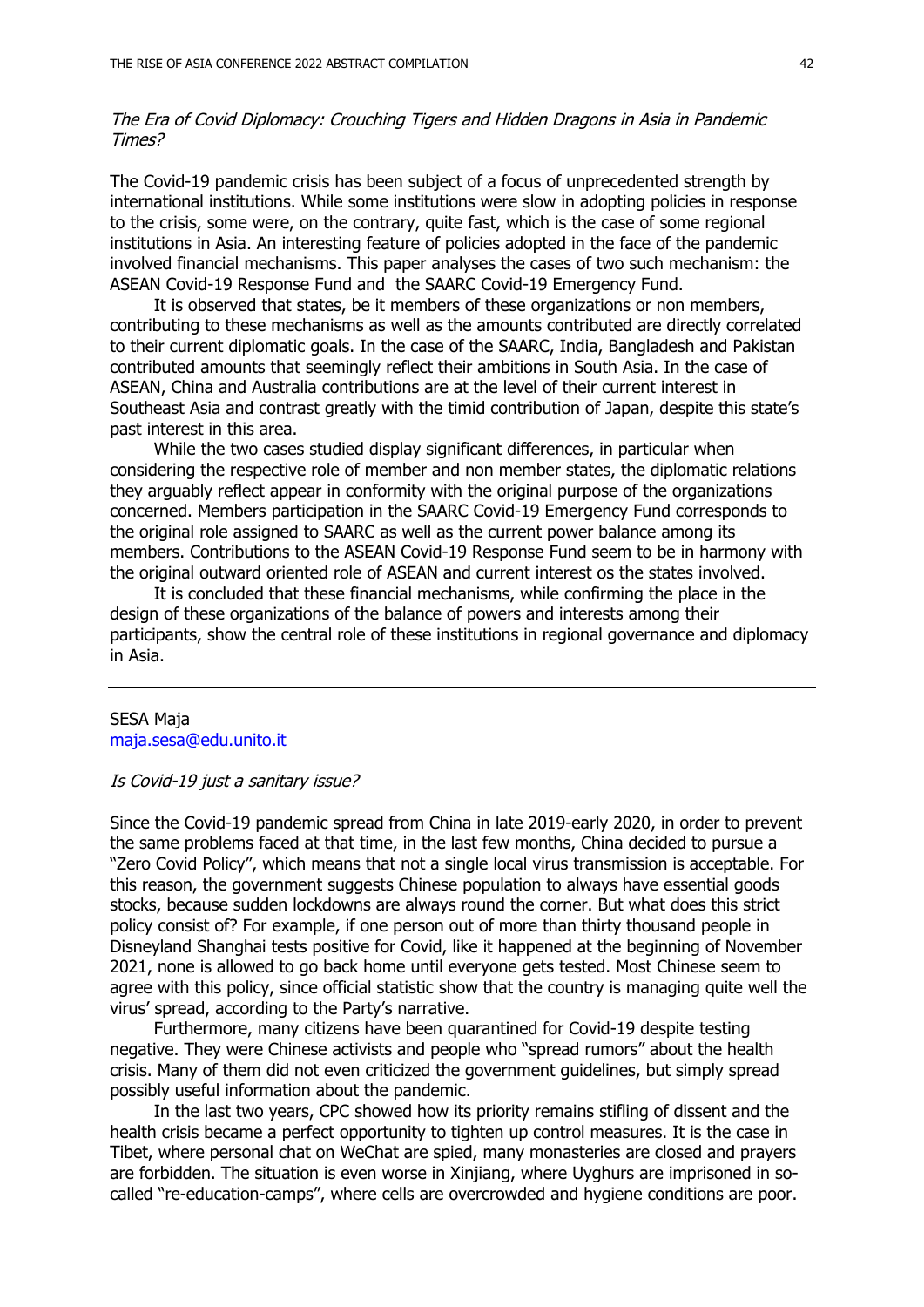In this situation, a single case of Covid could cause the infection and possibly the death of thousand people.

Moreover, the system of personal and social tracking and control tested throughout the years on Tibetan and Uyghur minorities are now applied not only to control Covid infected citizens and to contain the pandemic, but also to politically control and repress people. In facts, coronavirus crisis has reignited debates on the lack of freedom of speech and expression. It is the case of the new "non-release release" policy: political prisoners who had already served their sentences are constantly tracked throught geolocated phone apps to contain the spread of the virus. In the case of the famous lawyer Wang Quanzhang, who served four and a half years in prison for subversion of state power, PCC went even further: he was put into precautionary quarantine and will not be able to move freely without having his phone constantly tracked, making the pandemic a pretext for prolonged house arrest.

### SHAGEMBE Magolanga smagolanga@gmail.com

COVID-19 Pandemic and Mental Health among individuals in Dar es Salaam, Tanzania: A Social Cognitive Analysis

This study aimed to examine the impact of COVID-19 on mental health in Dar es Salaam, Tanzania. Using a survey questionnaire, the study collected data from a sample of 258 respondents. The study found that COVID-19 impacted the individuals differently, with fewer symptoms of substance-use disorders, depression, and schizophrenia experienced by the respondents interviewed. Overall, there was high symptoms of obsession and bipolar disorder. For instance, more than a half (59%) had disturbing feelings or memories about COVID-19; over half (64.7%) were obsessed with hand-washing practices against germs or contamination; and over half (61.6%) feared to die. On the other hand, 54.9 % and 78.8% neither experienced difficulties in falling asleep nor experienced frightening dreams at night respectively. Additionally, the majority, (i.e. 92.2%, 96.5% and 98.0 %) neither consumed more alcohol, smoked more cigarettes nor consumed more drugs than usual because of COVID-19, respectively. Over half (57.6%) did not avoid reading and listening to news about the COVID-19 pandemic. Given the changing nature of the virus globally, this study, recommends for a country-wide survey to determine the trend and magnitude of mental disorders in the country.

SHILINA Marina marina.shilina@gmail.com

### Pandemic Mediatization as a Transgression: 'Transnarratives' for a Global New Normal Future?

The COVID-19 pandemic sweeps through politics, economics, societies, cultures (Žižek, 2020) — and mass media (Hepp, 2021). Paradoxically, in times of "a cease-fire" (Khudori, 2020) the pan(demic)media is not only collapsed but sweeps its own traditional professional, industrial and social boundaries to become a normative condition of our existence in this New Normal.

Data colonialism (Couldry, Mejias, 2019) and pandemic create the ground for a mediatized transgression (Shilina, Simons, 2021). It is a fundamental characteristic of human existence, since the transgressive separation of man from nature, and pandemic is a sort of it.

In New Normal, the experts foresee significant change that will worsen economic inequality, enhance the power of big technology firms, authoritarianism and polarization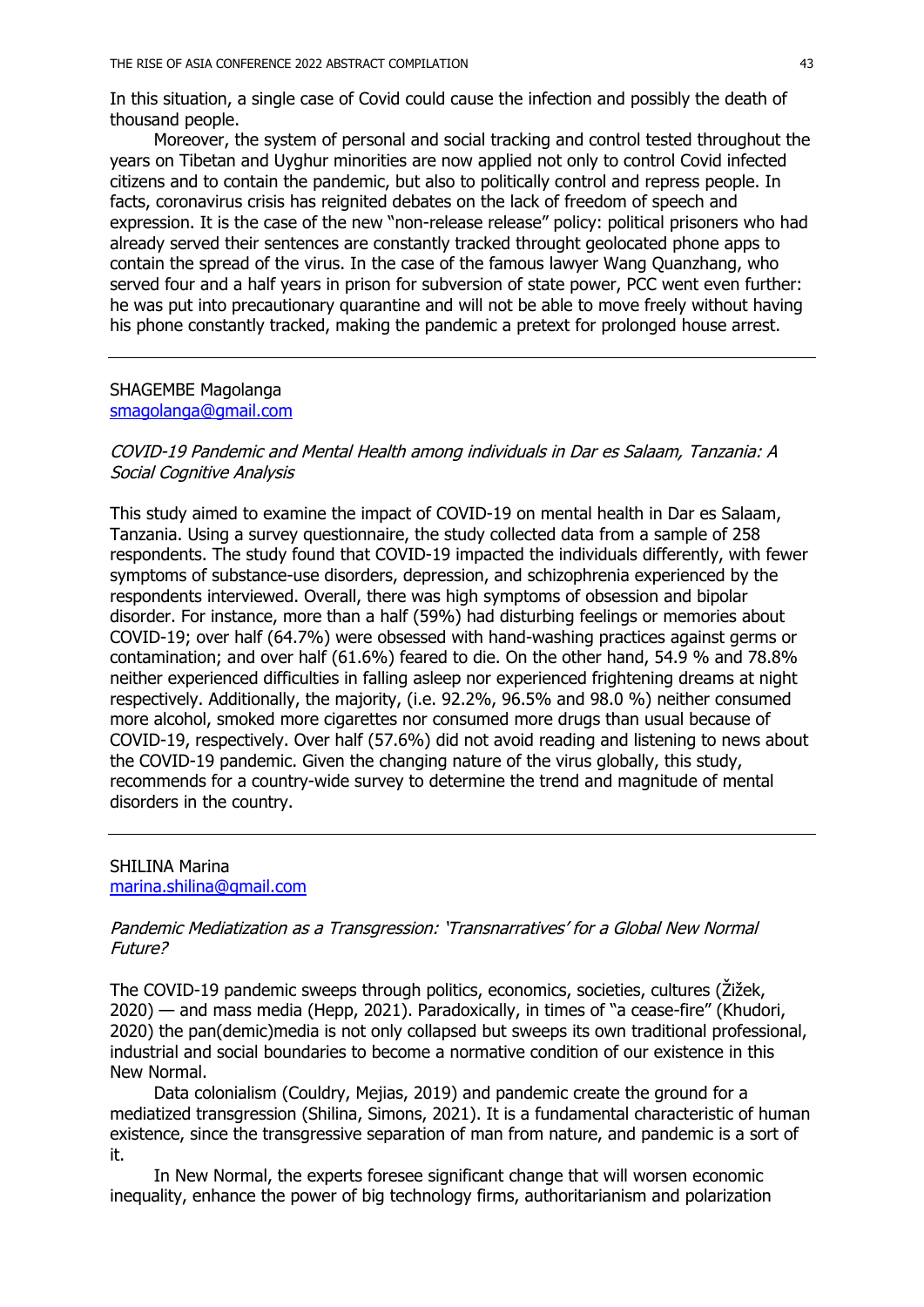(Pew Research, 2021). People's relationship with technology and tech determinism will deepen, especially due to media platform owners as normative subjects.

All of the actors of panmedia are influenced by data-driven mediation, provoked directly and indirectly by media platform owners and their specific media logic.

The aim of our study is to analyze communication situations (Simondon, 1958) and narratives provoked by media platforms (2021) to find the main ideological, political, economic, and cultural topics of agenda setting essential for a global New Normal future.

SOESANTARI Tri tri.soesantari@fisip.unair.ac.id

### Covid-19, Literacy, Library, Digital Transformation

There is a big change that happened in almost every country in the world. That big change is called the rapid human population development. It will be a challenge for many people to take role or responsibility to follow this big change. One of the many important factor for society development is advancing in information, knowledge, and technology, because these three things are connected in order to develop the society. Indonesia, one of the many developing country always concerned about this development, focusing on education and literacy which become the main focus of Education and Culture Ministry. Inserting the literacy culture into the education module from preschool to high school is one of their responsibility. They also build and develop library as the centre of information access for society. Surabaya, the capital of East Java, Indonesia, also take part of improving literacy by building and developing the *Taman Bacaan Masyarakat* (Society Reading Garden) in urban areas. This Taman Bacaan Masyarakat are well facilitated to provide information and improve the literacy for every Surabaya residents. Indonesia needs a real action especially during COVID-19 pandemic. People who suffers from depression need something to distract their pain. Library can provides the information needed that will help them to fight and survive the depression due to the pandemic. An action needs to be planned and executed quickly is building a new reading corner near communities that supported with many digital information facilities so they can use and access it easily.

SOESILOWATI Sartika sartika.soesilowati@gmail.com

## ASEAN's Health Diplomacy and Coronavirus.

It is assumed that multilateral and regional institutions are necessary actors and play an important role in combating transnational diseases like coronavirus. The nature of this disease, which infects all nations of the world relatively at the same time, and causes health problems, economic losses, and changes in sociopolitical security in states all over the world, has prompted countries to cooperate. The state cannot manage transnational disease on its own. States lack domestic resources and capacity to ensure their citizens' health when facing a threat from coronavirus. The role of regional institution crucial in the current global structure. The regional organization like ASEAN can serve as a bridge between global initiatives for health cooperation and national health policy implementation. In order to explain the character and dynamic of regional policies and respond to combating coronavirus, several issues and questions will be raised in this study, such as 1) What is the nature of ASEAN's Health diplomacy in dealing with coronavirus? What are the countermeasures that have been conducted by member states of ASEAN to manage this pandemic? 2) To what extent are ASEAN member states successful in combating coronavirus? 3) What role can regional cooperation like ASEAN play in handling transnational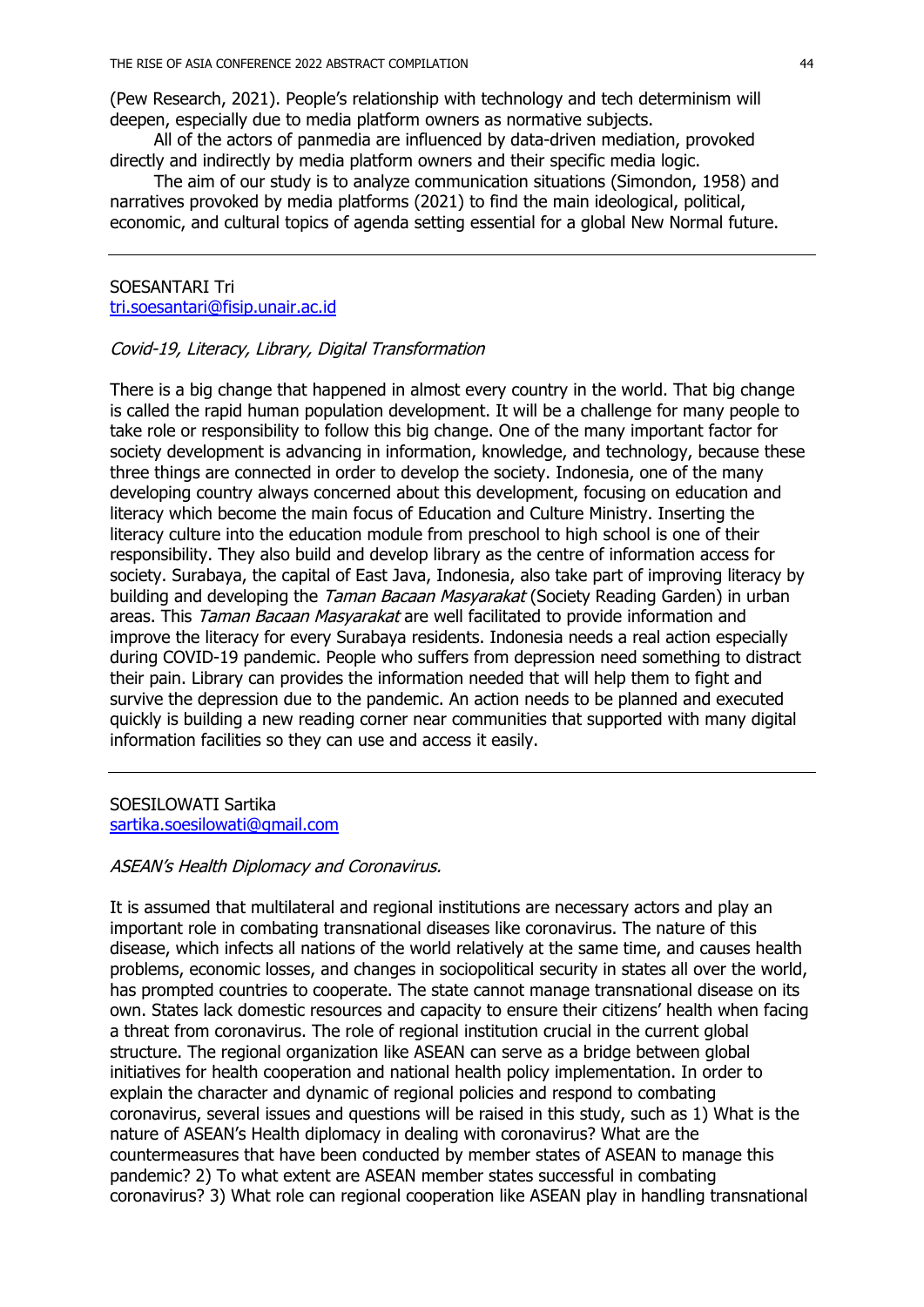disease like coronavirus? This study employs qualitative and quantitative approach methods as well as tracing studies. It is argued that while ASEAN has demonstrated their commitment and developed instruments to combat coronavirus, however, there are still gaps, and weakness that prevent them from fully fulfilling their role as a meaningful regional organization in dealing with the threat of coronavirus.

## SRIVASTAVA Pragya 295pragya@gmail.com

Local Solutions of the Global Problems: A Platform for the Sustainable Development in the Dreadful Shadow of Covid-19

"Without decisive action, we are gambling away our last chance to, literally, turn the tide"

These words of UN secretary general Antonio Guterres summed up the criticality of COP-26 UN Climate Conference in a world shaken by the pandemic. As countries across the world grapple with twin challenges of economic loss and the loss of human lives, the opportunity window for a large-scale investment to avoid climate catastrophe is fast closing. The questions which demand urgent attention in this backdrop include: How should the climate plans and policies be restructured to accommodate the challenges thrown by the pandemic? Do we have viable alternative paths to save and supplement our efforts at dealing with the climate change and its ramification? An answer to this question can be seen in a localized approach in the name of 'Climate Cafes'. Initiated in the Indian state of Kerala by a social activist. In these climate cafes people living in a particular region come together, debate the changes in the climate and formulate plans to tackle the challenges in their vicinity.

This localized approach of tackling climate change can also be found in the traditional ways of tribes living in different regions of India. How they utilize and manage their natural resources for the benefits of their people. The aim of this paper is to integrate the concept of climate cafes and the traditional ways of handling climate changes found in the life styles of various tribes in India to propose a bottom top approach to the climate related policies. With this integration the paper intends to present region specific, citizen centric model for addressing the challenges posited by the climate change. This model becomes significant in the light of the civilizational crisis exacerbated by the pandemic and climate change we are facing today.

### SRIVASTAVA Rajesh Kumar dr.rajesh\_sri@rediffmail.com

### The Indigenous Health & Hygiene Practices for the Sustainable Development amidst Pandemic Fears: A Holistic Roadmap

This pandemic has left no stone unturned to disrupt and destroy the well-knit fabric of human life in this world. The groaning scars of this blow will be remembered for a long time. Could have it been avoided? Could have the human lives been saved out of its deadly attack? Did our system fail to manage it? Was it technologically orchestrated or divine deluge or biological warfare? Unfortunately, history won't respond honestly. Health, education and employment sectors have been fully paralyzed. Social and family connections are being redefined and restructured. Political establishments are playing the role of the dreamer and the redeemer. The western castle of power, pride and pelf are being tumbled down one after the other. People are dying and children are crying, yet we are literally hypnotized in the blind race of economic development and modernity.

Now the burning question is how to save the expectations of life for the generations to come? What new model of world order in future should we adopt for the peaceful co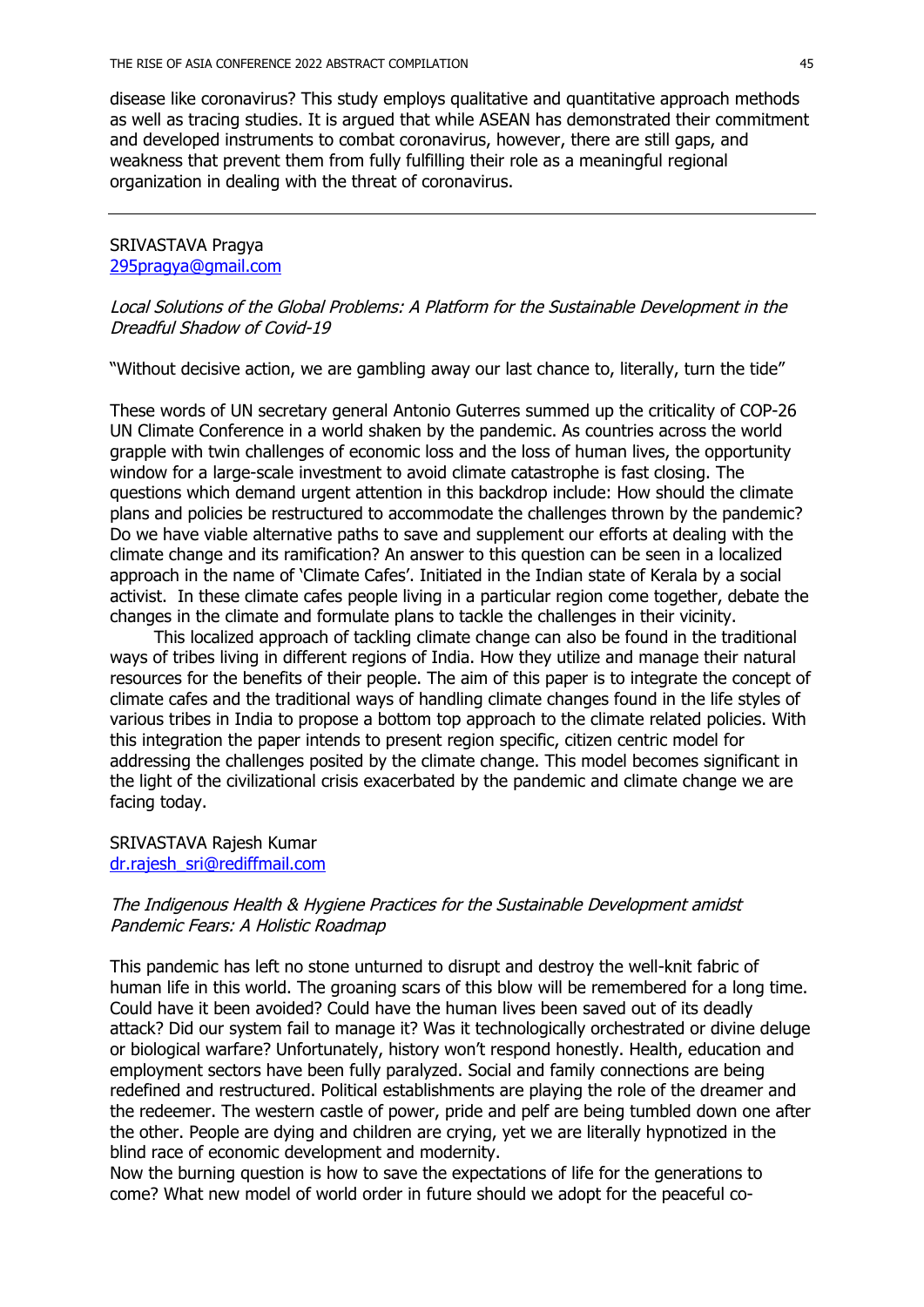existence. Will science translate the history of mystery of Covid- 19 into global action? Experiences of the past proclaim that, usually, pandemic covered a particular geographical region and climate because it could not survive itself beyond the specific area but this virus along with different dominant variants attack everywhere with the same intensity. Nevertheless, the chain of infection and causalities may be blurred after adopting local health and hygiene practices. It may vary from place to place but these practices will have a sound impression against it. In this paper my primary objective is to highlight the local (in Indian context) health and hygiene practices to grapple epidemic, endemic and pandemic and to curb our dependency on modern medical system.

# STOICA Diana Sfetlana diana.stoica80@e-uvt.ro

### Anti-COVID Vaccination as symbol of development from resistance to social change. A case of Ghana.

The idea proposed herein takes inspiration from a larger grounded theory followed for more than 4 years of research, on aspects of resistance and social change in the context of the continued or discontinued power relations or signs and archetypes of the colony. It constitutes an application of it, as unfortunate example of the ways development is perceived on African grounds and if this perception is still linked or compared to colonial past, means and symbols. But this example is specifically related to the process, perception and facts of anti-COVID Vaccination in Ghana. The applied method is the content analysis and the application of online semi-structured interviews with researchers, professors, journalists, students and professionals from aviation and tourism in Ghana or studying about or being inside the knowledge production' s space of it. The choice of the informants is not casual but related to the possibility of these to be means for the transfer of information, knowledge, perception models and trends in the society, on aspects concerning the limitations, frustrations, partial truths and desperation caused by the COVID pandemics and their meaningful extension related to the Anti-COVID Vaccination's continuities and disruptions in expressing the narrative of the balancing of the world. Talking about perceptions, the analysis herein is not only focused to reconfirm a theoretical contribution to the explanation of development on an axis from resistance to social change, but it is also concerned with identifying an alternative of a half-way solution to the worldwide polemics on COVID and anti COVID vaccination, partly discussing the re-balancing of the world, partly announcing an unprecedented fragmentation of the international relations in the favor of an individualistic dichotomous re-de-globalization. The example analyzed would show us that the case of Ghana is not singular at all and it plays the role of representation to such a half way solution to conceptualizing the well being, harmony and balancing in a new postpandemic possible world.

#### SUGIYANTO sugiyanto.fp@ub.ac.id

Accompaniment Role of Agricultural Extension Worker in an Attempt to Increase the Food Consumption Pattern of Coffee Farmer's Household: Case Study at Dampit Subdistrict, Malang Regency

The present study is focused on (1) identifying the consumed food elements in an attempt to meet ideal food consumption pattern for coffee farmers, (2) describing the accompaniment level of agricultural extension workers, (3) analyzing the correlation between accompaniment level of agricultural extension and the food consumption pattern of coffee farmers in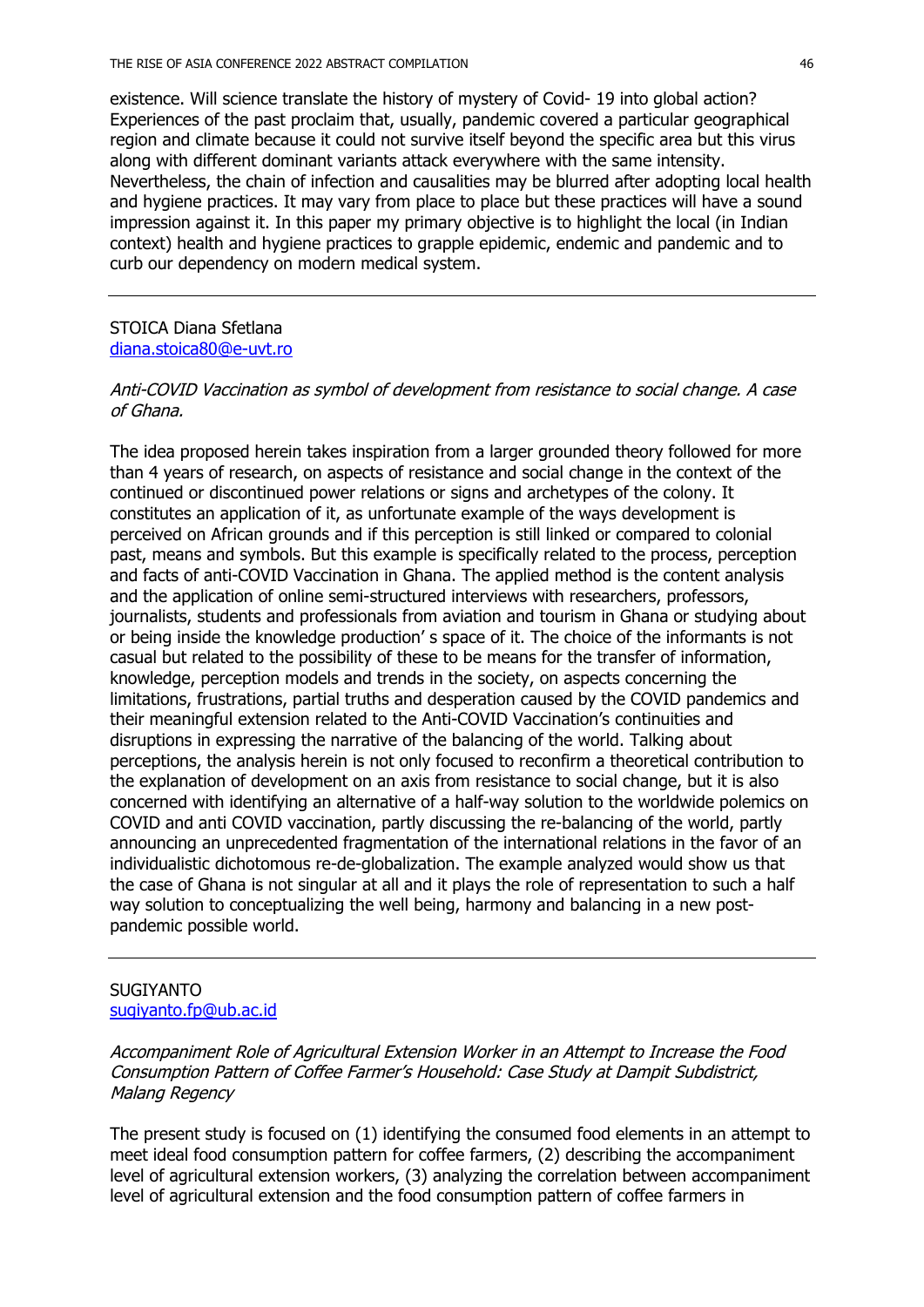achieving energy adequacy ratio (EAR), (4) analyzing the correlation between accompaniment level of agricultural extension and the food consumption pattern of coffee farmers in achieving protein adequacy ratio (PAR), and (5) analyzing the influencing factors of food consumption pattern of coffee farmers. This study was a quantitative study using the 7x24-hour food recall method and Likert scale to measure the accompaniment role of agricultural extension. The data analysis used Rank Spearman correlation analysis and multiple linear regression analysis to analyze the influencing factors of the consumption patterns of coffee farmers. The food consumption pattern was measured from energy/protein adequacy ratios and the quality based on the hope food pattern score (HFP). Results demonstrated rice is the main food element, while tofu and tempeh are the main side dish consumed by coffee farmers in Dampit Subdistrict. The average EAR and PAR reached 1,643.42 kcal/capita/day and 52.54 grams/capita/day. The results implied that the ratio was below standard. Moreover, the uneven accompaniment role of food consumption pattern caused no relationship except in the education aspect toward EAR. Last, the influencing factors of EAR were the number of family members, expenditure on food, and the frequency of eating and the actual AKP was determined by the number of family members and the farming experience.

### SUHRAWARDY Nilofar nilofarsuhrawardy@hotmail.com

# Covid-Phase Hasn't Spared Indian Democracy!

With due respect to steps taken by Indian government to tackle Covid-19, it is pertinent to reflect on certain communication lapses on this front. If a little more attention had been paid to taking timely steps, in the interest of Indian democracy, Covid-phase may not have spelt an economic crisis for majority in the country, particularly those hailing from poor and middle classes. This proposal shall briefly outline these, which shall be further deliberated upon in the paper. Initially, little importance was given to announcing needed steps to check spread of Covid-19 despite there being reports of Coronavirus being in the air. During the early phase of 2020, even the vaccine for increasing immunity against it had not been developed. Secondly, the lockdown was suddenly announced. Again, little concern was displayed for suffering people would go through because of sudden announcement. Democracy demands paying due attention to interest of the people. Of course, a lockdown may be viewed as essential but not without giving people sufficient time to prepare themselves for the same. In retrospect, it may be appropriate to analyse whether nature of this measure was appropriate or not. Thirdly, Covid-phase in India has been reflective of bias against certain minorities and also the poor. Certain members of a community were also arrested on ground of their being "responsible" for spreading Covid-19 in India. The paper aims to further analyse the points mentioned here in context of communication lapse subjecting Indian democracy to a bias, which could have been avoided. The saving grace is that majority of Indians rose above bias of communal nature. Nevertheless, country is still reeling from adverse impact of measures taken without adequate preparation. Covid-phase has certainly held Indian democracy at stake!

### SUKESI Keppi keppi.fp@ub.ac.id

Women's Mental Health and Adaptation Strategies to The Covid-19 Pandemic: Study in Kampung Cempluk Kalisongo Village Malang Regency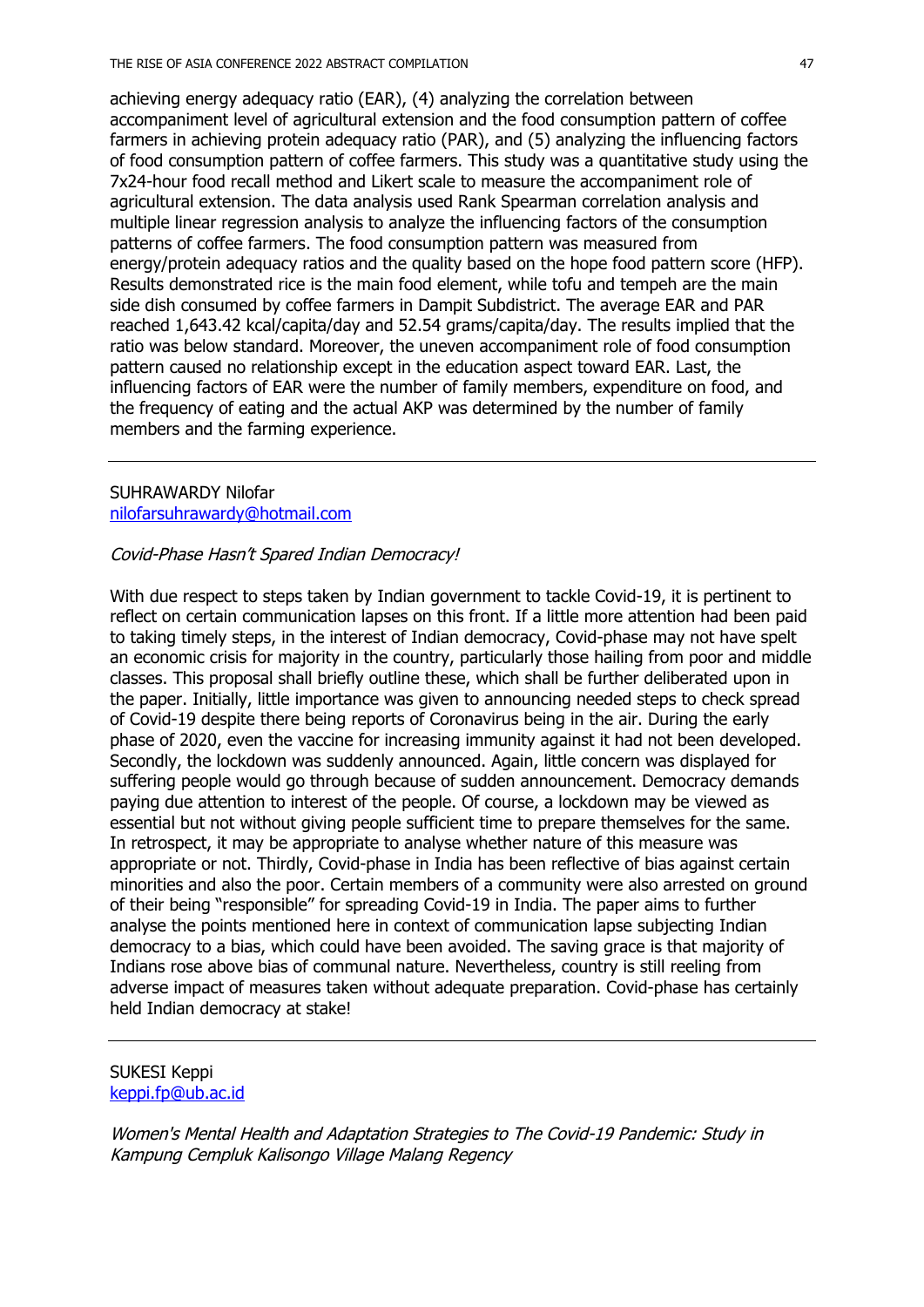The present study aims to (1) describe women's response to the Covid-19 pandemic in Kampung Cempluk, (2) describe women's mental health and pain due to Covid-19, and (3) analyze women's adaptation strategy in dealing with the Covid-19 pandemic. The research used a qualitative approach with a case study research design. The research setting was in Kampung Cempluk Kalisongo Village, Dau subdistrict of Malang Regency which is the border of Malang city. The area of the study was chosen for its relatively high possibility infected by the virus due to the dense population and high mobility to the Malang city. The results of the study indicated that women respond differently to Covid-19. At the beginning, a group of young women working outside the village was panicked to face Covid-19, perplexed to decide because they worked in Malang City as beauticians, industrial workers, and peddlers, and terminated due to large scale social restriction. In contrast, young women who work as food vendors, shop owners, and seamstresses felt lucky to live and work at home. However, they also experienced stress when go shopping in Malang City. A similar condition is also experienced by middle-aged women and above who work in the village as peddlers, shop owners, and stalls. They tended to accept the condition even though have to be breadwinners as their husband was dismissed. Lastly, the worst experience was perceived by housewives when the husband was laid off, so they need to spend savings for daily shopping needs, and the young mother had to provide educational assistance to children who were in elementary school. Dealing with the problems, women adapted to have online shops. Peddlers also adapted to sell their goods by having strict health protocols. All in all, the women helped each other in their activities and perceived positively Kampung Tangguh Program from the government, especially young women who worked inside and outside the village and women members of Karang Taruna.

# SUSANTI Emy

emy\_susanti@yahoo.com

## The Role of Local Government and the Social Resiliense of Poor Women at Coastal Villages during the Covid-19 Pandemic

The living conditions of poor women in coastal villages that have been difficult become increasingly difficult during the COVID-19 pandemic. This article based on empirical studies focuses on the role of local governments in dealing with problems faced by poor women in coastal villages during the COVID-19 pandemic. Moreover, this study aims to reveal the social resilience of poor women in coastal villages in facing various problems during the COVID-19 pandemic. This study was conducted in coastal villages in the province of East Java, namely: 1) Tuban Regency with the Javanese culture, 2) Bangkalan Regency with Madurese culture, and 3) Situbondo Regency with the Pendalungan culture. Data collection had been conducted for 3 (three) months using a structured interview technique (questionnaire) to 185 respondents and applying in-depth interview technique to 30 women and local leaders. There were no local government policies specifically aimed at meeting the needs of poor women in coastal villages. Local government assistance was more aimed at medical problems of the covid-19 pandemic. Women in the coastal villages working hard almost all day while taking care of the household and social life of the neighbors – multi burden roles. During the COVID-19 pandemic, women develop social networks in an effort to increase their social resilience capacity. The role of women in the poor coastal villages was very important in maintaining family health, actively seeking information and assistance in dealing with the COVID-19 pandemic and meet income shortages for family life needs. In a strong patriarchal culture, women in coastal villages was the key to social resilience that provides a way to survive during COVID-19 pandemic.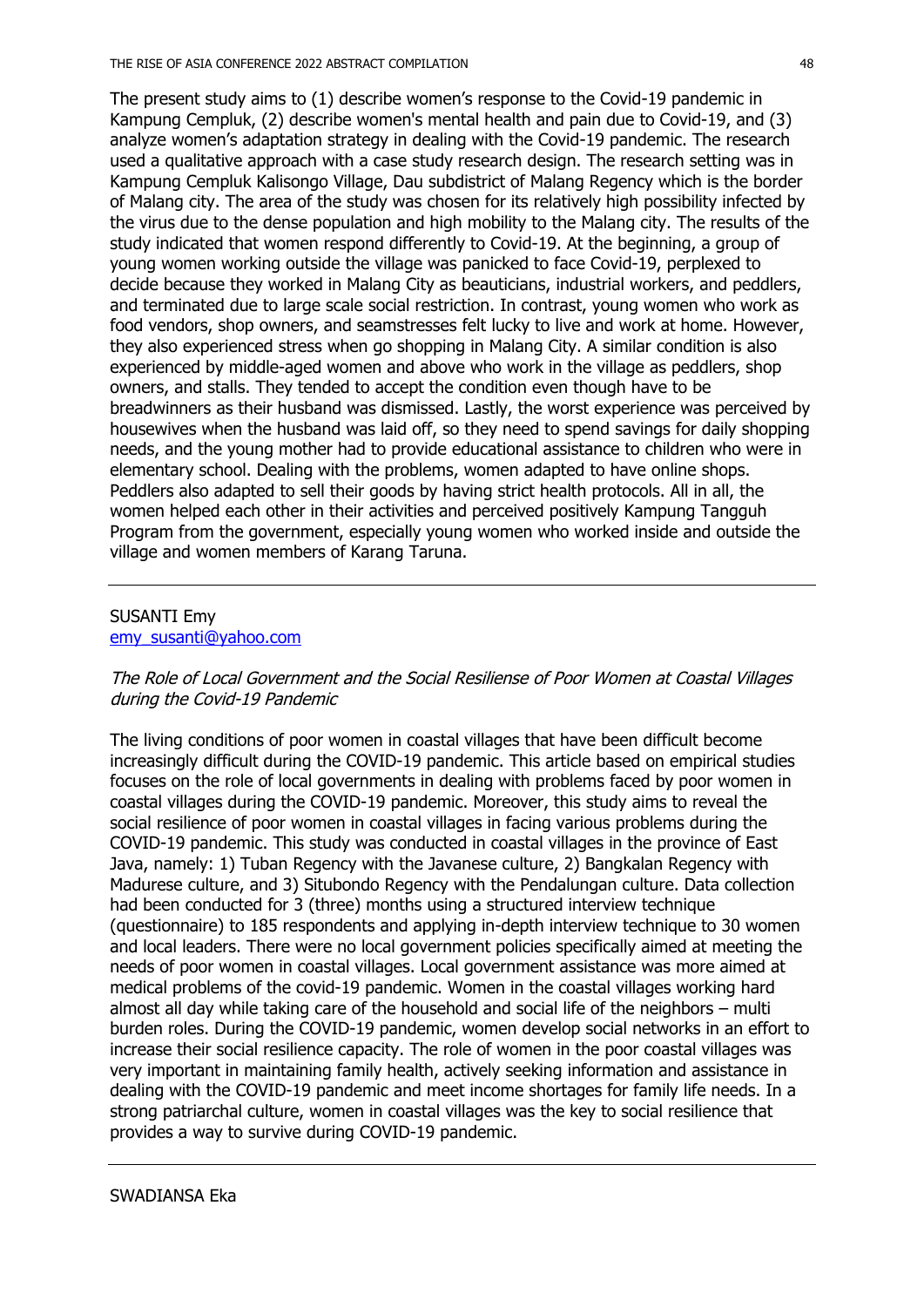mr\_eka\_swadiansa@yahoo.com

#### Rethinking Global City: Lessons Learned from Early Covid-19 Pandemic Transmission

Global City is often described as the relation between world cities and globalization. As Covid-19 evolved into global pandemic; cities, or rather countries around the world, were actively closing their borders. And as trade routes were starting to be either deglobalized, or at the very least significantly disrupted; perhaps it is time to requestion the very concept of Global City. Was it the thriving of few world cities that had ignited prosperous free trade globalization for all? Or was it the not-so-free trade and rather monopolistic globalization that had left only few world cities – and therefore countries – to thrive? Utilizing WHO Situation Reports, this presentation will present quantitative analysis on how Covid-19 pandemic had spreaded around the world; and mapping its connection with the globalization status of today's world cities.

Based on the report's first 125 days data sets recorded since January 20<sup>th</sup> 2020; the presentation will focus on 3 aspects. First is to provide transmission sampling on 4 different geographical settings (China, EU, USA and Indonesia) to highlight the presence of various different transmission models. Second is to use these models and furtherly traces global pandemic transmission pattern in 6 different regions of the world (Asia, Europe, North & Central America, Middle East, South Africa and Africa) down to its national levels. And third to compare the generated pattern with current 'global city indicators' which includes Annual Airport Traffic Report from Airports Council International, and Alpha Cities classification from Globalization and World Cities Research Network.

### TANDON Vishnu Kumari vishnutandan@gmail.com

## The disproportionate effect of COVID in the participatory planning process: Common interest Vs. Self-interest

The spread of the COVID-19 has impacted the mode of participatory practices in Nepal. In this context, the study focuses on the structure and function of Nepal's municipal planning process, which is a process led by local elected leaders to plan development programs and policies by citizen participation. The study underlines the challenges of participation amid pandemics. It reveals that various forms and scales of lockdowns, coupled with new norms of social distancing, have limited the participation of the ordinary citizen in the annual participatory planning and budgeting process in Nepal. However, the pandemic had an uneven effect on different groups of people, as those who were affected the most were the people from marginalized communities. My research shows that favoring political speeches for common good can undermine the self-interest of the subordinate groups. I will use the evidence from the local budget planning process in two municipalities of Nepal, amid the COVID pandemic. This is a qualitative study. The findings of the paper are based on semistructured interviews and observations in selected local units conducted between February to April 2021.

The study reveals that the disproportionate effects of the COVID-19 Pandemic worsened the already existing gender and socio-economic inequalities. Amid pandemic, the budgeting process of 2020, overly emphasized the common good, which not only contributed to illegitimatize the self-interest of the poor, but also amplified the inequality. The paper also questions the planners' capacity to ensure participation of the marginalized communities, to address the uneven effects of the pandemic. It brings new social realities of participatory practices during health crises like COVID-19. The result shows that poor are more likely to participate for self-interest. It questions the common understanding of the common good.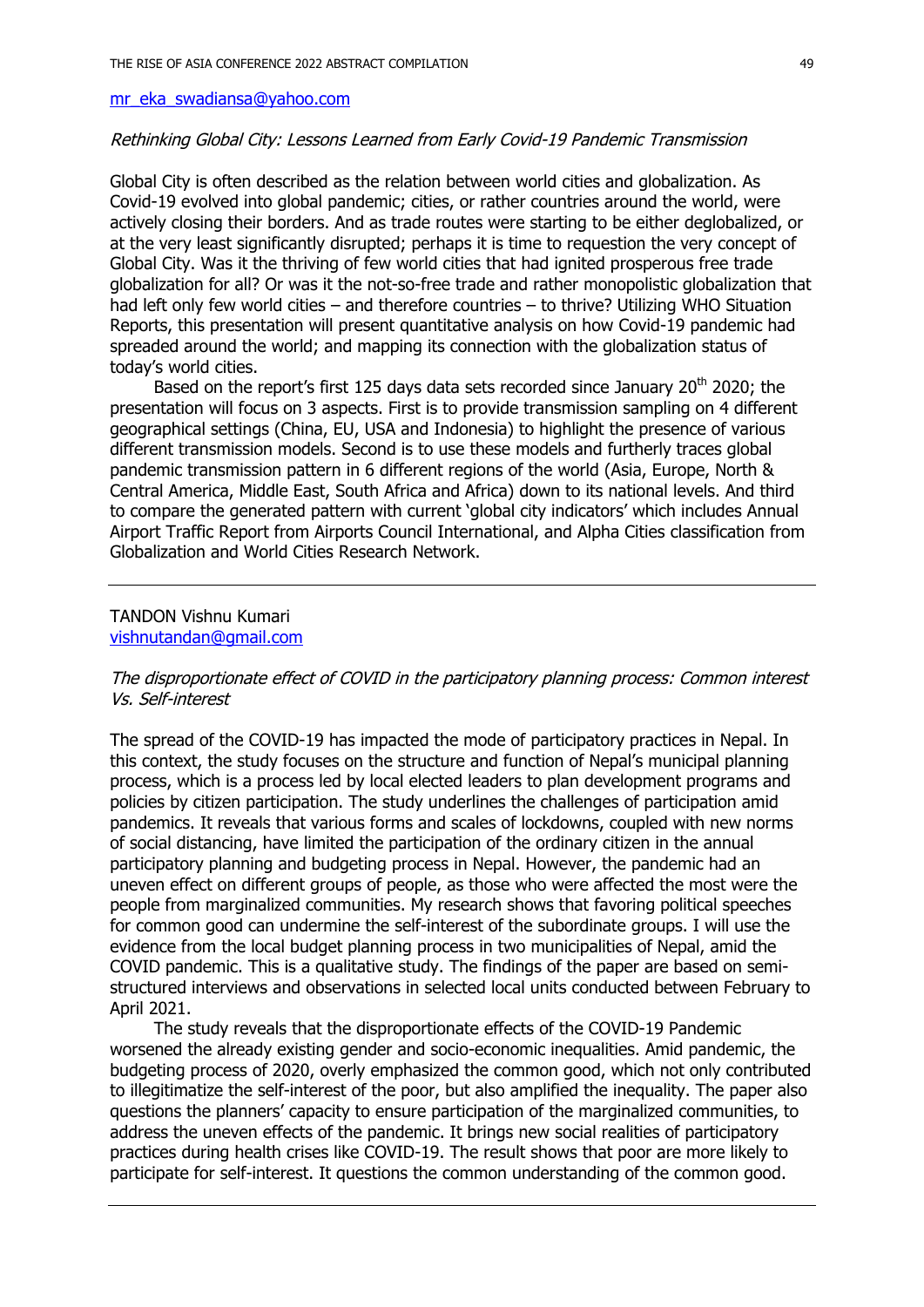### TANTRAY Talha Jammu talhalatief@gmail.com

# Evolving Geopolitics of Indo-Pacific: Critical Evaluations of India's Policies in the region

The Indo-Pacific region, in the  $21<sup>st</sup>$  century, has emerged as a centre of power politics due to its geopolitical and geostrategic significance. The Indo-Pacific region has geostrategic and geopolitical significance due to its volatile position in the Asian political theatre. The new regional dynamics in the area are building the new regional security architecture due to the convergence of interests in such fields as economic, strategic, and maritime security interests between India, ASEAN, and other global powers. The region is a spectator of the paradigm shift towards the Trans-Atlantic to Indo-Pacific region. The study emphasizes how the regional framework of the Asia-Pacific is shifting to a larger geopolitical construct of the Indo-Pacific, which in turn has posed fresh implications and challenges for the region. There is a confluence of interest in India's economic and security interests in the Indo Pacific as both are closely interrelated. India's security perspective in the Indo-Pacific started with an aspiration for a more significant presence in the region as well as to give a framework for regional order. The economic might of the Indo-Pacific and evolving security dimension is pertinent to shifting the centre of gravity towards the region.

# TÁRIK Meszár arabisztika@gmail.com

#### The Abraham Accords as one of the cornerstones of the rise of the Middle East

Since the establishment of Israel in 1948, the Jewish state was recognized by only two Arab countries by 2020: Egypt and Jordan. All this changed on 13 August 2020, when the Abraham Accords were concluded, which was a joint agreement between the State of Israel, the United Arab Emirates and the United States of America. Afterwards, the term was used to refer jointly to agreements between Israel and the United Arab Emirates and Bahrain. More than a year has passed since the signing of the Abraham Accords, during which many changes have taken place in relations between the countries involved in the normalization process and experts agree that this important diplomatic initiative is key to maintaining and strengthening peace and stability in the region. While Israel and the UAE have long recognized each other in business areas, including the diamond trade, as well as high-tech industries such as artificial intelligence, the convention has opened a much wider door for economic cooperation and investment. Thanks to the Abraham Accords, collaboration has developed in areas of common interest. However, let's not forget that the coronavirus pandemic has significantly hampered the involvement of new countries in the normalization of relations. Nonetheless, Israel has expressed its intention to normalize its relations with other Arab countries. The strengthening of these links will clearly increase the economic recovery in the region and may also reduce the negative effects of the coronavirus. Can the extension of the conventions really be the basis for the rise of the Middle East?

TIMIRI Sai Chandra Mouli tscmouli@hotmail.com

#### New Communication Skills for Tough Times: A Study

Every generation poses new issues and finds proper solutions needed. This is in tune with theory of evolution and survival of the fittest as evidenced from time to time. Tough times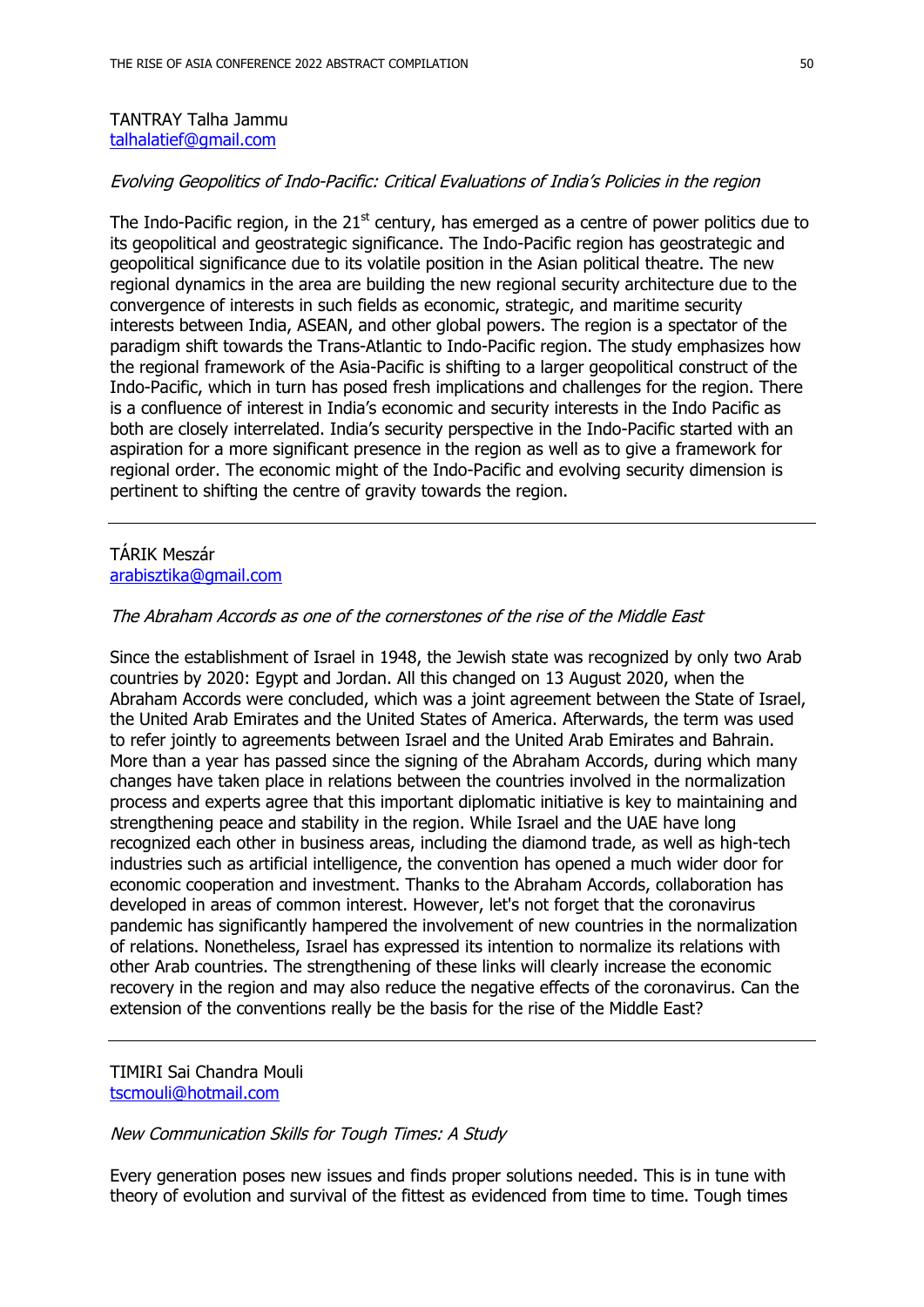caused much apprehension, loss of life, depletion in revenue of nations and posed severe threat to the very existence of humankind. Social distancing became a necessity for survival of communities and countries. Institutions closed down and attending various requirements of men and organisations remotely paved way for new mode of life structure. Technology came to the rescue of humanity across the globe. Physical distancing demanded remote communication and every sphere of activity needed updating skills for survival. Interpretation acquired prominence in the changed scenario. In medical, legal and education fields honing one's interpretation skills has become imperative. Ability to interpret is innate to human-world and non-human world. Tough times needed special training to impart skills to interpret and carry on communication. Simultaneous, consecutive, whispered, relay modes helped people establish liaison to function effectively. Interpreters cannot be replaced by technology. Interpretation beyond boundaries is imperative. Location, support system, accuracy, spontaneity, ability to face challenges and find remedial measures, clarity in thought and expression are essential for a person to become an expert in interpretation. Resolute mind and emotional stability help in establishing effective communication. Stress related issues can be handled by retaining composure and radiating confidence among people around. New inputs in educating people in formal and informal situations to train the trainers first and then trainees creates a sound system of preparing new generation of communicators in the prevailing scenario. This presentation seeks to focus on preparing a suitable platform for the purpose.

## TRABELSI Hajer hajertrabelsi920@yahoo.fr

#### Leveraging Cooperation: Asia's Response to COVID-19 in Africa.

Culminated by the outbreak of the COVID-19 pandemic, the global health crisis has brought to the forefront the creaking status of the African healthcare systems and the vulnerabilities of their economies. This very pandemic has far-reaching impacts on developing countries as the spread of the virus and its mortality rate proves to be intense. In a bid to combat the pandemic and alleviate its multifaceted implications, international solidarity and collaboration proves to be primordial. The paper examines the burgeoning importance of leveraging the South-South and Triangular cooperation to combat the ongoing pandemic in Africa and guarantee a more equitable distribution of COVID-19 vaccines. The core consideration of this analysis is to critically study the role of Asian nations, with a specific focus on China, in consolidating the international efforts to fight coronavirus in the African continent and maintain robust economic and trade cooperation despite the crisis. Easing Africa's health and economic burden through "mask diplomacy" and "vaccine diplomacy" will be examined not only from a humanitarian and cooperative perspective but also from a pragmatic and political standpoint.

### TRAVERT Polina polina.travert@noos.fr

#### Post-Covid-19 Russia: economic assessment and political issues

The intervention will address two subjects: it will talk about Russia's economic balance sheet following the health crisis, which has turned out to be quite positive despite the very pessimistic forecasts issued from the start, and the major challenges for the Russian Federation 30 years after the decomposition of the USSR. The Russian economy has shown itself to be quite stable, which makes it possible to speak of an established economic policy in the medium and long term. The sanctions have had a significant impact by allowing the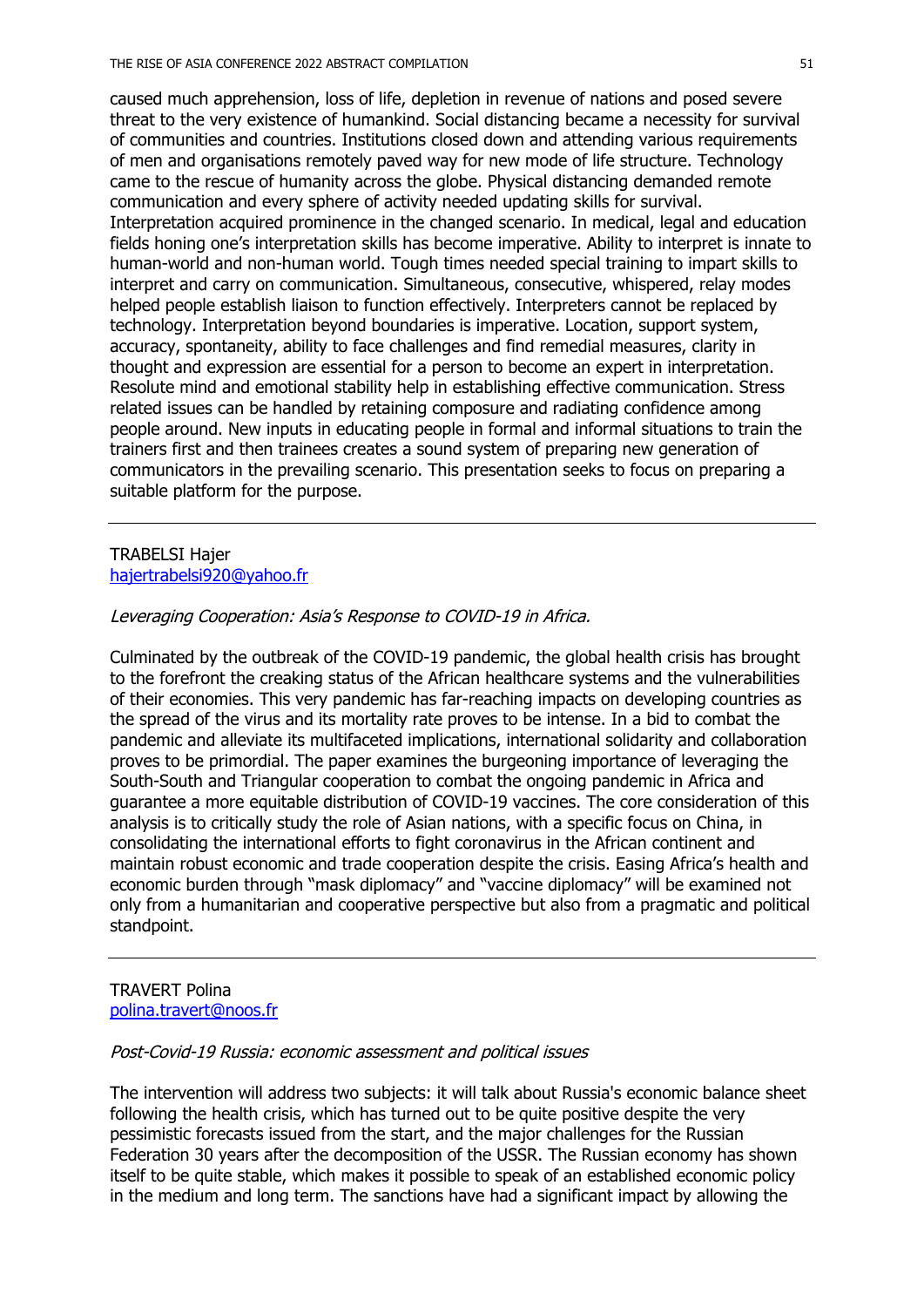development of several sectors. The three decades of existence of the new Russian state have clearly defined the priorities and the objectives to be achieved in the decades to come, not only from an economic point of view but also from a geopolitical point of view. The events of the beginning of this year are eloquent proof, which leads to think that Russia has evolved in its ambitions and prerogatives on the international scene. The intervention will address the main points of these changes which should herald a new stage in the evolution of relations between Russia and the international community.

### TRINH Binh trinhanbinh@gmail.com

## The Moral Middle-Class in Market Socialism: an Investigation of the Personhood of Women working in NGOs in Vietnam

The middle-class, in Weber's notion, is characterised by the status its members acquire from consumption. With the middle-class status that is neither rooted in the structure of labour nor capital, they are uncertain of their middle position, which often evokes anxieties of falling behind socially if they fail economically. This uncertainty illustrates the situation of the new middle-class in Vietnam's post-socialist market economy, where people accumulate the symbolic values of consumer goods to make a distinction in a society which is not built on a capitalist structure. This paper looks at the performance of NGO salaried women in Vietnam who exemplify a middle-class whose status derives from commoditised goods symbolic of their moral distinction as women who sacrifice for the collective good of the family and society. These women, who accumulate status in part from the perceived morality of their sacrifice, illustrate how the notion of middle-class is negotiated through moral, gender and class divisions under the rule of the socialist state. The way morality has been aspired to by the women working in NGOs also illustrates a mode of governmentality operated by the socialist state to shape the person for the sake of governance in the free market.

VACAFLOR Pedro pedrovacaflor@gmail.com

### Government change and cultural divergence during the pandemic

Cultural reactions to the pandemic and its effects have been divergent in Bolivia and may have cost an unnecessary number of lives. As the pandemic started all around the world Bolivia was in the middle of the greatest political turmoil in 39 years. A political situation that left a vacuum in government, international condemnation of electoral fraud, and an unstable new government with questioned legitimacy.

The political situation, as the first lockdowns were suggested by the WHO, led to an unfortunate situation in which a political division was turned into incredulity of the reality of the pandemic. The disbelief of the pandemic and more importantly of the motivation for the lockdown lead to civil unrest and ultimately roadblock that impeded the distribution of vital medical supplies.

Once the reality of the disease was made obvious, by the deaths of hundreds of people, the lockdowns were more effective. However the idea that: "covid is a political hoax", was, and in some cases still is, predominant in many areas of the population, especially in rural areas of the eastern highlands.

The end of 2020 and the end of the first waves of the pandemic coincided with a new political event, in the way of a new election, that lead to a new government, with new and different ideas as to how to deal with the pandemic. By 2021, just like in the rest of the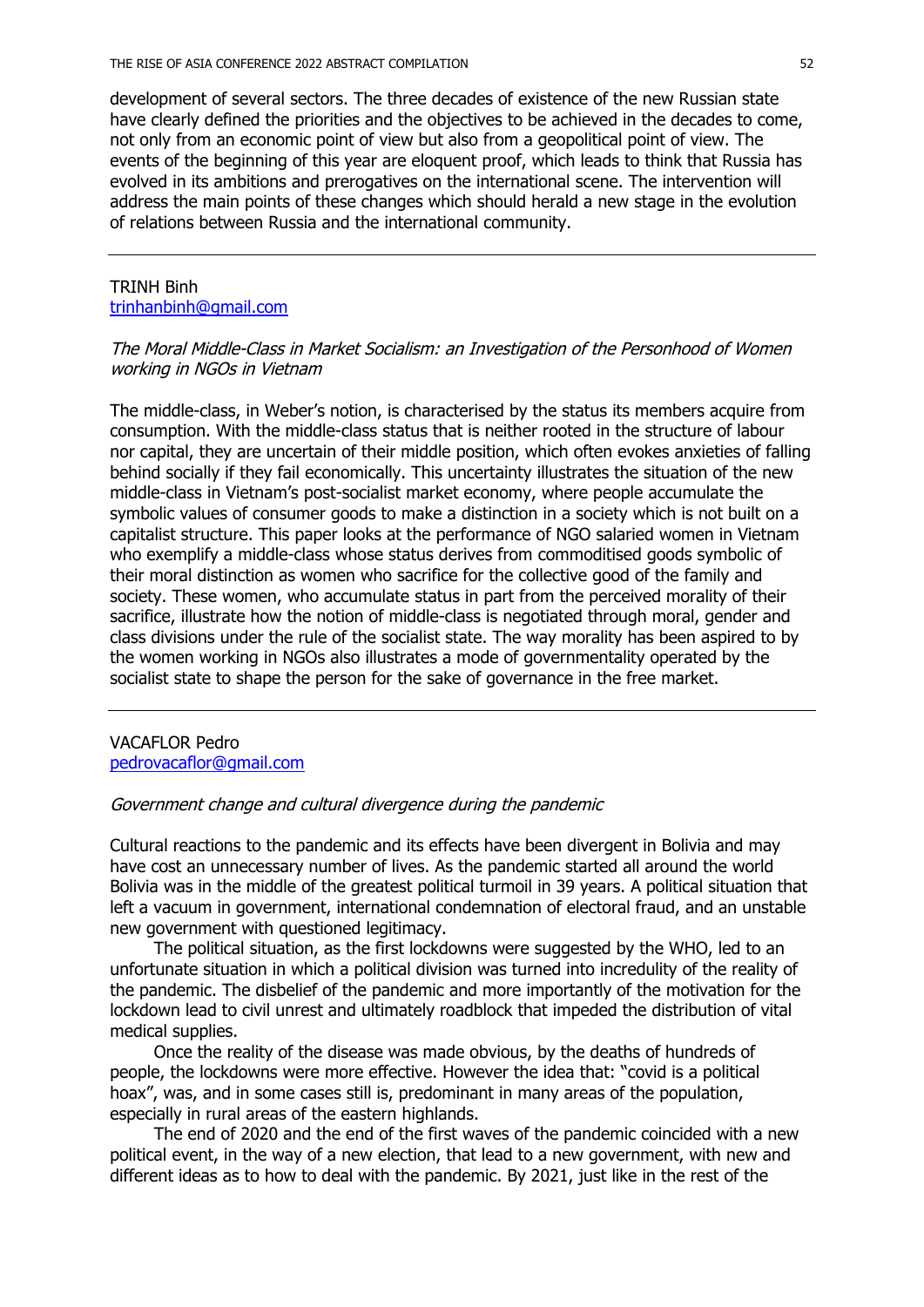world, the new government had the economic agenda of recovery run parallel to the health agenda. The results, just like in the rest of the world, are mixed.

Vaccination was almost subjected to the same kind of suspicion and mistrust as the first news of the disease. Private imports of vaccines were outlawed, and vaccine supplies were once again questioned for political reasons, especially when supplies failed and vaccination vas delayed.

#### VEDUTA Elena veduta@list.ru

#### Digital technologies and economy

The proposal proposes to discuss the goals and implications of the introduction of digital technologies. Particular attention will be paid to Industry 4.0. regarded by many as a worldchanging industrial revolution. Let us find out how the massive introduction of information technologies into industry, large-scale automation of business processes and the spread of artificial intelligence contribute to an increase in the efficiency of social production today. Consider an alternative vector of digitalization, based on the principles of economic cybernetics, and assuming the automation of economic management (introduction of an economic robot). Let us discuss the main characteristics of an economic robot that coordinates the activities of all industries and sectors of the economy, all technical robots to ensure economic development towards a prosperous future and cultural development of the individual.

## VEDUTA Elena & LESLIE Robert veduta@list.ru & lesslynmale@yahoo.co.uk

### Cyber economic planning is the key to solution the problems of the non-capitalist economy

The concentration and centralization of capital, which began after the first industrial revolution in the late  $18<sup>th</sup>$  century, led in the early  $20<sup>th</sup>$  century to the dominance of the transnational corporations (TNC), which launched the First and Second World Wars, the Cold War with the USSR. After the collapse of the USSR in 1991, the world became unipolar, dominated by TNCs. It uses monetary instruments, institutional reforms, color revolutions and military actions to redistribute the generated incomes and assets of all states in its favor. A contribution was made by post-image digital transformation in 2020, aimed at using the achievements of the digital revolution to establish global digital governance of people in order to preserve the capitalist economy. The article argues that within the framework of the capitalist economy, where everyone is guided by profit maximization, it is impossible for civilization to get out of the global crisis. Using old tools and digital technologies to manage people does not eliminate the main cause of the global crisis – the disproportionate economic development. The only project aimed at solving economic problems by planning the national economy was the project of the USSR.

The use of the method of successive approximations (iterations) with the feedback, allowed the country to become the pole of the post-war bipolar world. However, the departure of the party nomenklatura from democracy and its preference for manual control over automated, determined the USSR's defeat in the Cold War. It is proved the need to use in state (global) management an economic robot based on cybernetic planning of the interaction of all industries and sectors of the economy in order for civilization to enter the trajectory of the growth of the quality of life, the cultural development of the individual.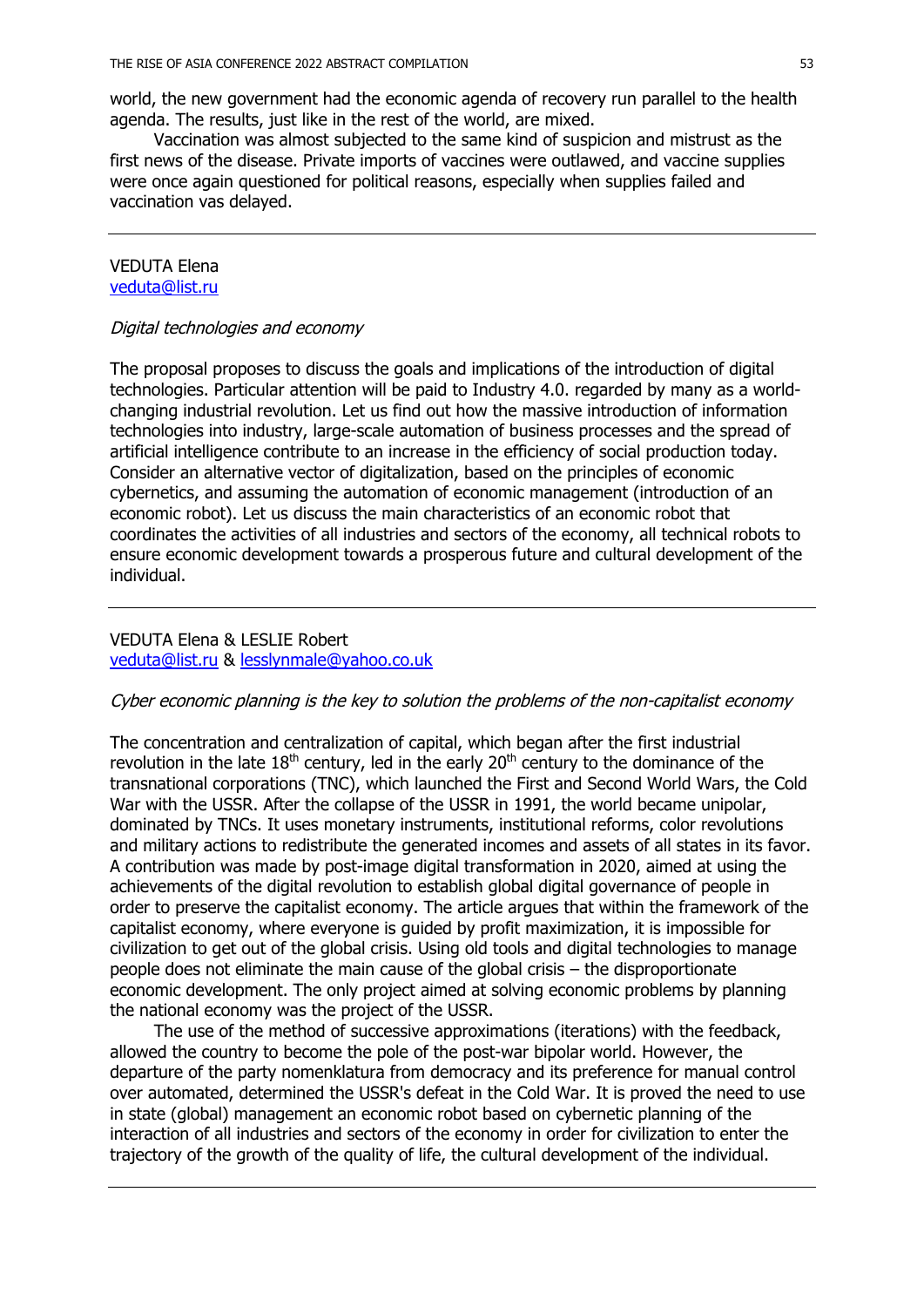# VILLAIN Marcelin marcelinvillain0@gmail.com

#### Domestic French cuisine services in Japan

Our project focuses on creating a domestic French food/beverage service and event making company called O'France based in Japan. This company will help people with their event project (weddings, celebrations and conferences…) by defining and coordinating a project with them to fulfil their needs and providing them with advice and material assistance such as decorations, furniture, silverware… And also prepare dishes or cook directly at their homes. Responsibilities may include not only providing and preparing food but also serving it and cleaning up afterwards. The main goal is to satisfy the needs of our clients and to provide them with the best offer by passing on the French art of living and the art of the table. Japanese consumers are fond of new experiences and new flavours. Thus, we could for example imagine a company offering traditional French cooking services in the home at home, highlighting the art of the table and the finesse of the cuisine of a region of France. This is an exciting time to begin a career in food domestic service especially after COVID. Interest in dining and curiosity about new foods are greater than ever. Japanese consumers are fond of new experiences and new flavours. So, offering a traditional French cooking services at home, highlighting the art of the table and the finesse of the French cuisine is the ideal idea.

## WIDATI Sri

sri-widati@fkm.unair.ac.id

Sri Widati, Ira Nurmala, Mutmainah, Riris Diana Rahmayanti, Hario Megatsari, Rachmat Hargono, Moch. Zaenal Fattah, Jayanti Dian Eka Sari, Pulung Siswantara

# Communications Strategy for Handling Covid 19 in Toddlers of Surabaya City

Background: Since the covid 19 (C19) pandemic broke out, health protocols for children under five tend (toddler) to be ignored. Toddlers who will enter preschool and kindergarten certainly has to be our focusing. Naturally, we have some difficulties to talk or to communicate with toddlers. That's why they tend to be difficult to obey the health protocol. Moreover, they have to wear masks that make it difficult for them to breathe, or they also have to keep their distance from their playmates.

Method: From September 2021-January 2022, as many as 362 students and 11 lecturers, we went to the field to assess how to properly communicate with toddler so that they would comply with health protocols. Assessments as well as interventions were carried out in 20 urban villages (district) in the Surabaya City.

Result: The results obtained are different conditions in each district. The assessment that we carried out using the P Process theory showed that each district has uniqueness and specific compatibility with different media. The results of the communication media that we have developed, we upload on the PKIP FKM Unair YouTube channel. There are 60 audiovisual media and 20 visual media and 20 audio media.

Conclusion: Overall, on average, toddler want to communicate using audio visuals with children's language and cartoon or animated characters and flashy colors. For audio, most of them like songs to remember the health protocols they have to do. Audio media, audio visual and visual media are effective in increasing toddler's knowledge and attitudes.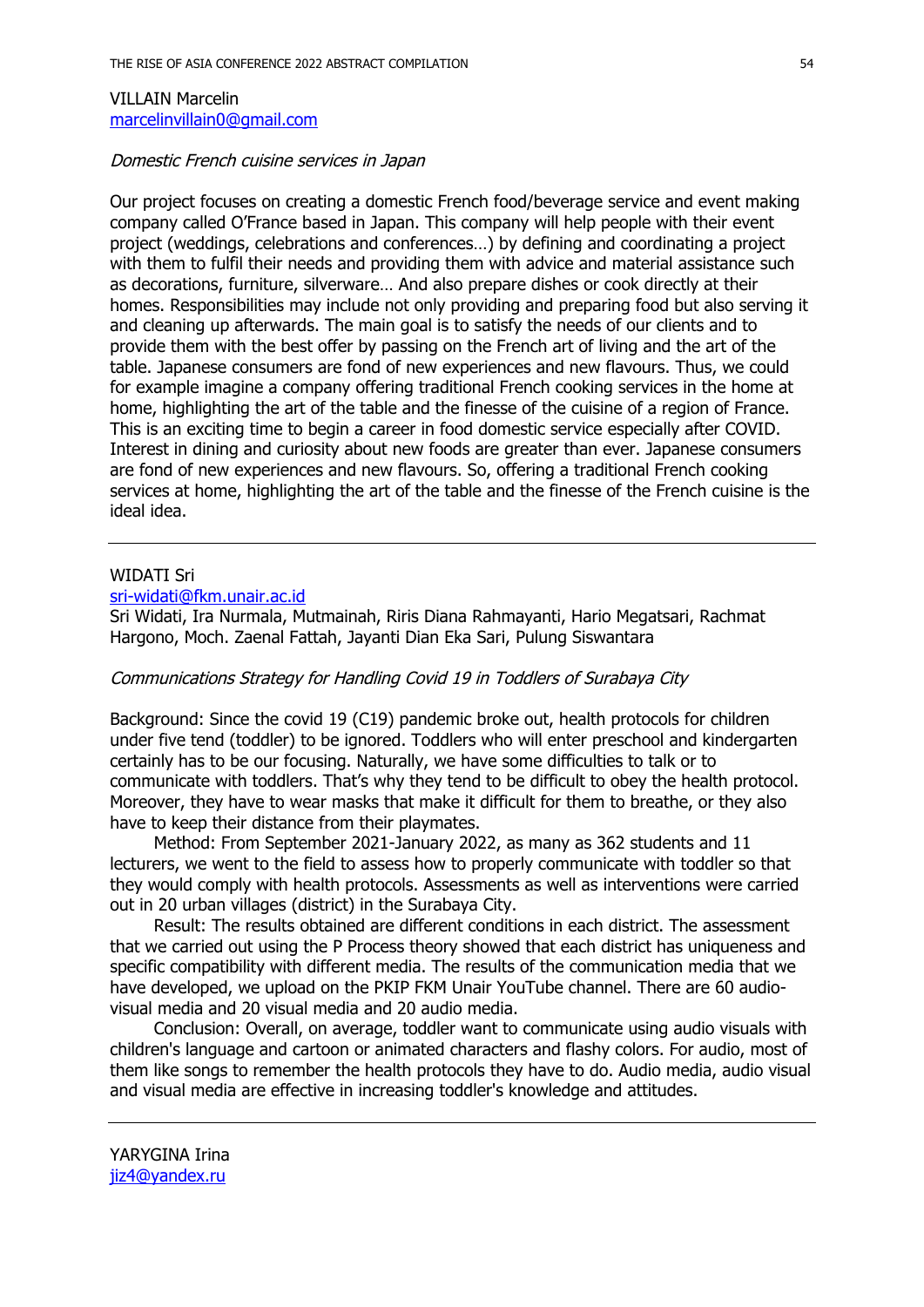#### BRICS economic partnership: financial aspects

According to the intergovernmental Declaration of 2020, trade and economic cooperation of Brazil, Russia, India, China and South Africa are the priority areas of the BRICS Partnership Strategy. In this respect, financial institutions have an important role to play in providing free access to open stock markets with the variety of financial instruments. The financial intergovernmental support of BRICS trade cooperation, along with other areas, are designed to strengthen balanced and inclusive economic growth, as well as to increase the level of international competitiveness of the BRICS economies, which account, actually, 21% of global gross domestic product (GDP).

To accelerate international cooperation and simplify the access of entrepreneurs to credits and industrial goods, as well as to direct and indirect financing, harmonization of economic relations is of a need to solve strategic problems effectively. The conducted analysis confirmed the need for new tools and methods of financing BRICS sustainable development within negotiated short-and long-term strategy.

The evaluation of BRICS stock markets indices confirmed the need of a long-term strategy, which is important for accumulation of the resources and reaching the goals. It seems appropriate to expand the usage of infrastructure and green bonds in national currencies, related to the BRICS national economies and increase participation of development banks as well as institutional investors in stimulating partnership.

Actually, the majority of BRICS member states are involved in achieving the goal of the usage of national currencies in trade relations based on new technologies. Mutual Concept of BRICS cross-border cyber platform, as well as secure information interaction and software roster contribute to the project. Liberalization of trade relations, harmonization of e-trade, improvement of hardware and software security accelerate trade operations and enlarge services to customers, backed by WTO principles and Declarations.

#### ZHIRYAKOV Vitaly vitos191596@gmail.com

#### Digitalization of strategic planning in the context of Industry 4.0

The world exists in the era of digitalization, which means the comprehensive penetration of the products of the digital revolution into the life of society. It is impossible not to notice the changes that have occurred in the world in a relatively short time. Under the influence of digital technologies, science and technology have transformed. Soon economic relations were transformed in a similar way. Digital technologies have given people the opportunity to create completely new means of production, as well as modernize existing capacities.

Digitalization actually means further comprehensive improvement of any kind of processes based on the use of new unique digital solutions. Back in 2016, the world expert community called such a trend the Fourth Industrial Revolution. It is argued that this period is characterized by the massive introduction of cyber-physical systems into production, in particular big data, the Internet of Things, blockchain and other technological solutions. The main question is how useful such digital management tools can be. Of particular interest is how industry 4.0 will change the entire concept of governance in the state, as well as how the strategic planning system will be transformed due to digital innovations. Since it is quite obvious that the products of the Fourth Industrial Revolution can both become an engine of real economic growth and slow down or freeze the development of the state's economy. The COVID-19 pandemic has prompted the initiatives of individual groups to introduce a whole set of digital solutions into public life and government activities as soon as possible. Is it possible to adapt them to solve real strategic tasks within the framework of the national development goals of the state?